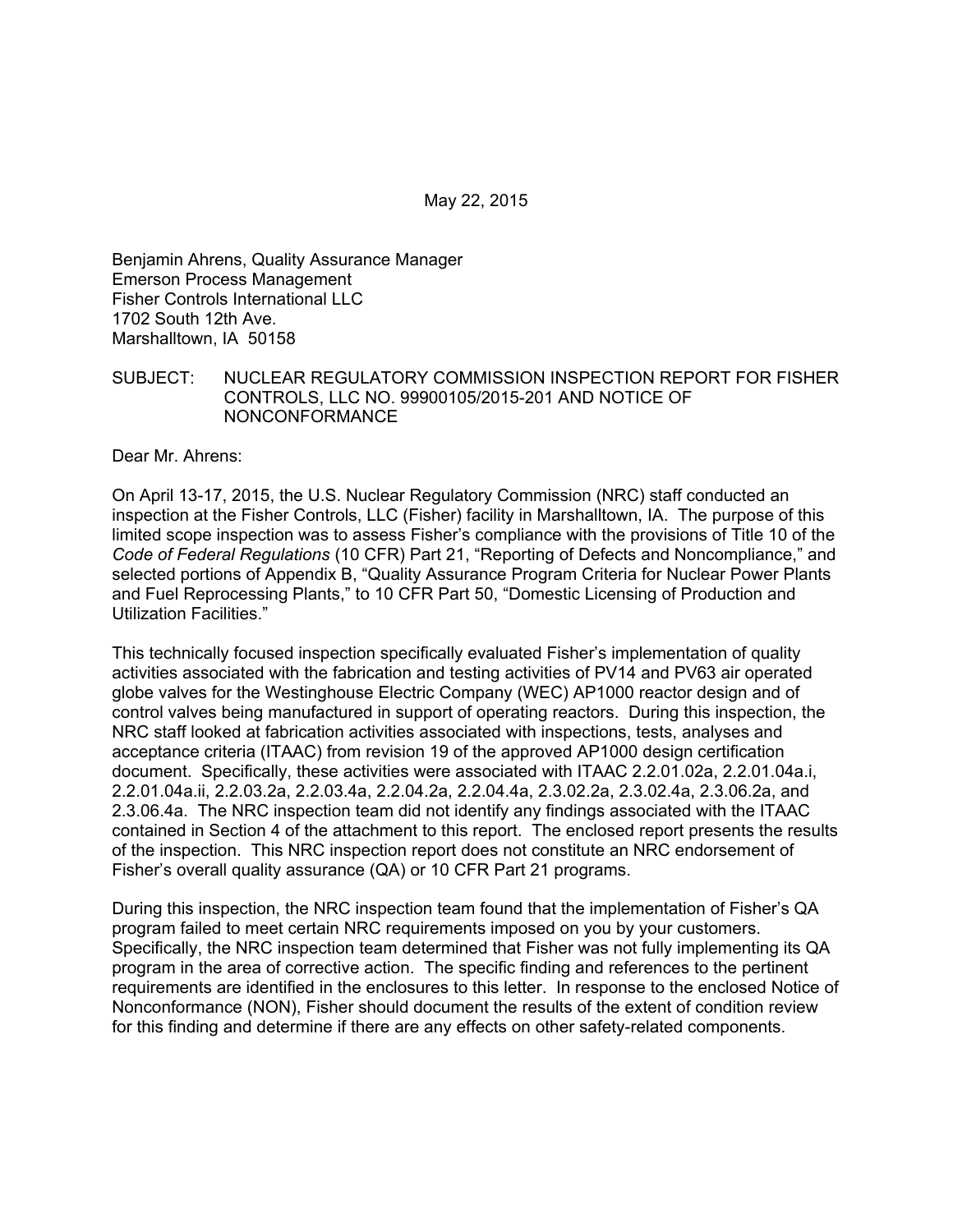B.Ahrens - 2 -

Please provide a written explanation or statement within 30 days of this letter in accordance with the instructions specified in the enclosed NON. The agency will consider extending the response time if you show good cause for us to do so.

In accordance with 10 CFR 2.390, "Agency Rules of Practice and Procedure," a copy of this letter, its enclosure(s), and your response will be made available electronically for public inspection in the NRC Public Document Room or from the NRC's document system (Agencywide Documents Access and Management System), accessible at http://www.nrc.gov/reading-rm/adams.html. To the extent possible, your response, (if applicable), should not include any personal privacy, proprietary, or Safeguards Information so that it can be made available to the public without redaction. If personal privacy or proprietary information is necessary to provide an acceptable response, then please provide a bracketed copy of your response that identifies the information that should be protected and a redacted copy of your response that deletes such information. If you request that such material is withheld from public disclosure, you must specifically identify the portions of your response that you seek to have withheld and provide in detail the bases for your claim (e.g., explain why the disclosure of information will create an unwarranted invasion of personal privacy or provide the information required by 10 CFR 2.390(b) to support a request for withholding confidential commercial or financial information). If Safeguards Information is necessary to provide an acceptable response, please provide the level of protection described in 10 CFR 73.21, "Protection of Safeguards Information: Performance Requirements."

Sincerely,

*/RA/* (RMcIntyre for)

Edward H. Roach, Chief Mechanical Vendor Inspection Branch Division of Construction Inspection and Operational Programs Office of New Reactors

Docket No.: 99900105

Enclosures:

- 1. Notice of Nonconformance
- 2. Inspection Report No. 99900105/2015-201 and Attachment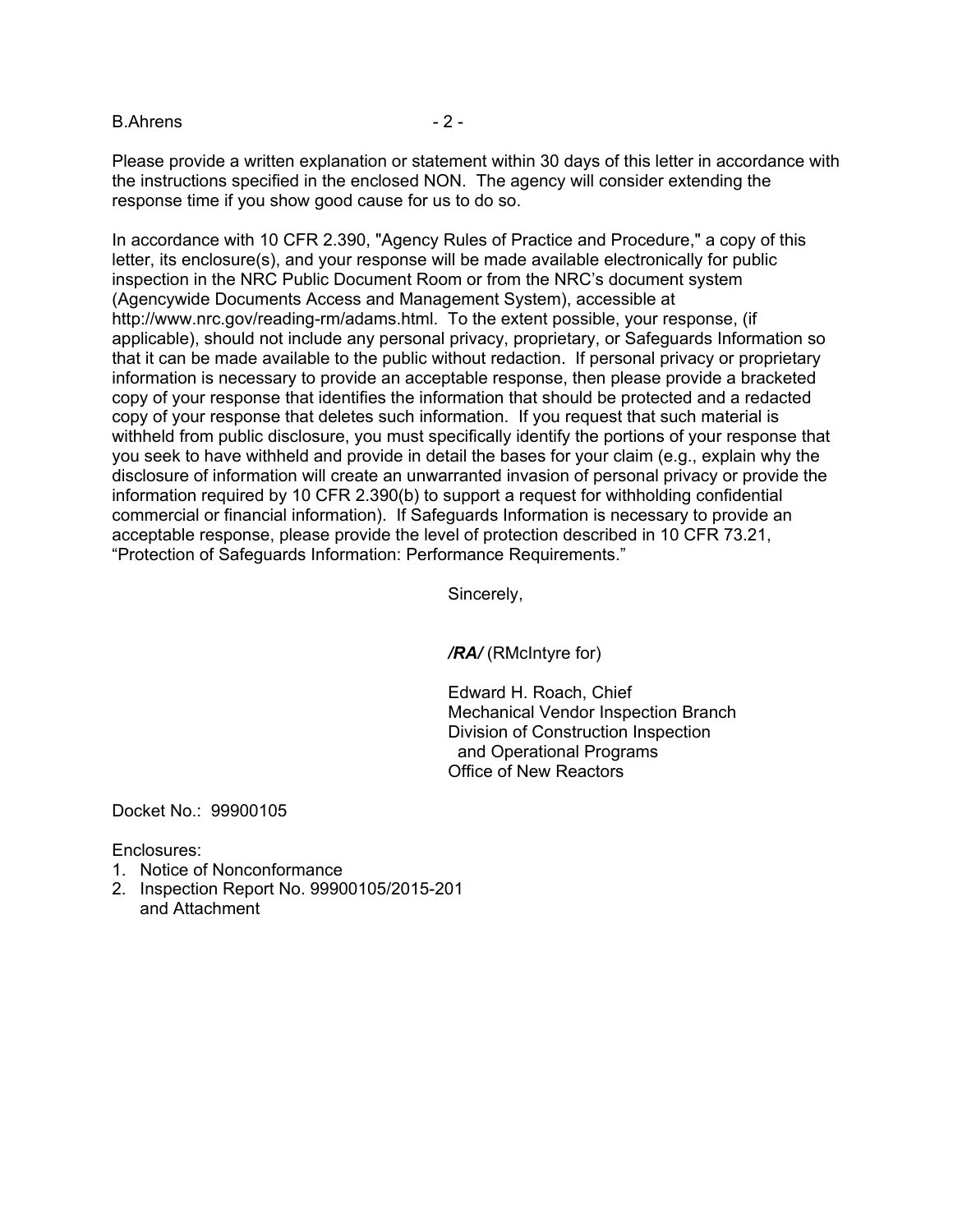#### $B.$  Ahrens  $-2$  -

Please provide a written explanation or statement within 30 days of this letter in accordance with the instructions specified in the enclosed NON. The agency will consider extending the response time if you show good cause for us to do so.

In accordance with 10 CFR 2.390, "Agency Rules of Practice and Procedure," a copy of this letter, its enclosure(s), and your response will be made available electronically for public inspection in the NRC Public Document Room or from the NRC's document system (Agencywide Documents Access and Management System), accessible at http://www.nrc.gov/reading-rm/adams.html. To the extent possible, your response, (if applicable), should not include any personal privacy, proprietary, or Safeguards Information so that it can be made available to the public without redaction. If personal privacy or proprietary information is necessary to provide an acceptable response, then please provide a bracketed copy of your response that identifies the information that should be protected and a redacted copy of your response that deletes such information. If you request that such material is withheld from public disclosure, you must specifically identify the portions of your response that you seek to have withheld and provide in detail the bases for your claim (e.g., explain why the disclosure of information will create an unwarranted invasion of personal privacy or provide the information required by 10 CFR 2.390(b) to support a request for withholding confidential commercial or financial information). If Safeguards Information is necessary to provide an acceptable response, please provide the level of protection described in 10 CFR 73.21, "Protection of Safeguards Information: Performance Requirements."

Sincerely,

*/RA/* (RMcIntyre for)

Edward H. Roach, Chief Mechanical Vendor Inspection Branch Division of Construction Inspection and Operational Programs Office of New Reactors

Docket No.: 99900105

Enclosures:

- 1. Notice of Nonconformance
- 2. Inspection Report No. 99900105/2015-201 and Attachment

DISTRIBUTION: KKavanagh ASakadales RRasmussen

| <b>ADAMS Accession No.: ML15134A432</b> |                 |               | *Concurred via e-mail | <b>NRO-002</b> |  |  |
|-----------------------------------------|-----------------|---------------|-----------------------|----------------|--|--|
| <b>OFFICE</b>                           | NRO/DCIP/QVIB   | NRO/DCIP/MVIB | RII/DCI/CIB3          | NRO/DCIP/QVIB  |  |  |
| <b>NAME</b>                             | AKeim           | RPatel        | <b>JChristensen</b>   | PPrescott      |  |  |
| <b>DATE</b>                             | 05/20/15        | 05/21/15      | 05/20/15              | 05/20/15       |  |  |
| <b>OFFICE</b>                           | NRO/DCIP/MVIB   | NRO/DCIP/MVIB | NRO/DCIP              | NRO/DCIP/MVIB  |  |  |
| <b>NAME</b>                             | JOrtega-Luciano | <b>ABelen</b> | <b>TFrve</b>          | ERoach         |  |  |
| <b>DATE</b>                             | 05/20/15        | 05/20/15      | 05/20/15              | 05/22/15       |  |  |
|                                         |                 |               |                       |                |  |  |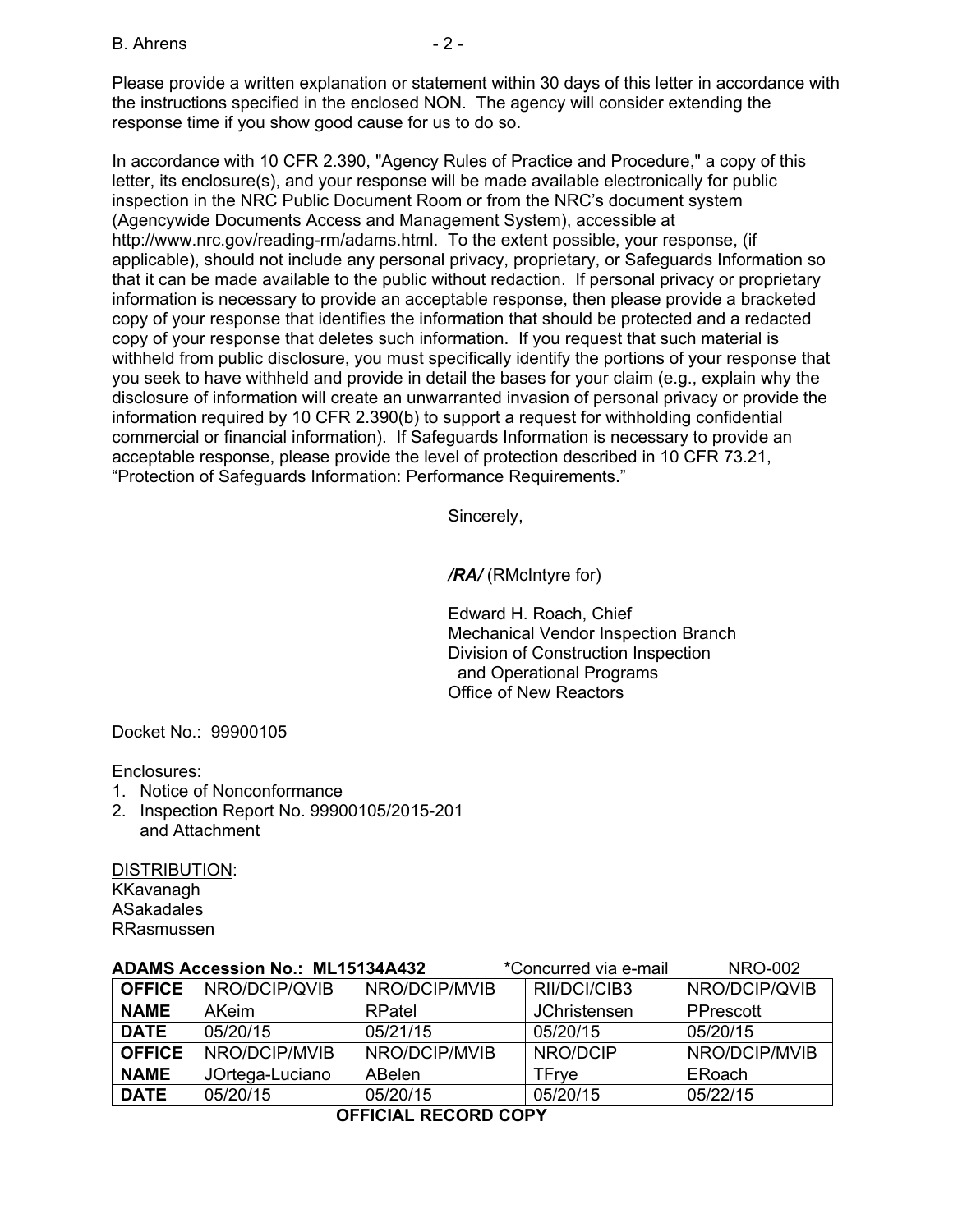#### **NOTICE OF NONCONFORMANCE**

Fisher Controls, LLC Docket No. 99900105 1702 South  $12<sup>th</sup>$  Ave. Marshalltown, IA 50158

Based on the results of a U.S. Nuclear Regulatory Commission (NRC) inspection conducted at the Fisher Controls, LLC (Fisher) facility in Marshalltown, IA on April 13, 2015, through April 17, 2015, certain activities were not conducted in accordance with NRC requirements which were contractually imposed on Fisher by its customers or NRC licensees:

Criterion XVI, "Corrective Action," of Appendix B, "Quality Assurance Program Criteria for Nuclear Power Plants and Fuel Processing Plants," to Title 10 of the *Code of Federal Regulation*s (10 CFR) Part 50, "Domestic Licensing of Production and Utilization Facilities," states that: "Measures shall be established to assure that conditions adverse to quality, such as failures, malfunctions, deficiencies, deviations, defective material and equipment, and nonconformances are promptly identified and corrected. In the case of significant conditions adverse to quality, the measures shall assure that the cause of the condition is determined and corrective action taken to preclude repetition. The identification of the significant condition adverse to quality, the cause of the condition, and the corrective action taken shall be documented and reported to appropriate levels of management."

Section 17.1.4 of Fisher Controls "ASME Section III, Division 1 Nuclear Quality Assurance Manual," Revision 13 dated November 15, 2014, states that "The department Manager or supplier responsible for the nonconformity shall determine and implement the corrective action required, both immediate and to preclude recurrence, and shall report such action on the corrective action request (CAR) form. The corrective action shall define the cause of the nonconformity, action taken to prevent reoccurrence, and schedule of corrective action implementation to the Manager Quality."

Contrary to the above, as of April 17, 2015, Fisher Controls failed to ensure that conditions adverse to quality were promptly identified and corrected, and also failed to ensure that significant conditions adverse to quality were corrected to preclude repetition.

Specifically:

1. Fisher failed to provide adequate corrective action in response to NRC Notice of Nonconformance (NON) 99900105/2011-201-05 related to Fisher's failure to adopt a Corrective Action Program that meets the requirements of Criterion XVI in Appendix B to 10 CFR Part 50. The NRC inspection team verified that Fisher had implemented the corrective action for NON 99900105/2011-201-05 as documented in a letter from Fisher Controls to the NRC dated October 12, 2011. The NRC inspection team determined that the revision made to FMP 2K9, "Procedure for Corrective Action," Revision 25 dated April 1, 2015, as part of the corrective action, was inadequate because the procedure did not provide a process to differentiate between a significant condition adverse to quality and a condition adverse to quality.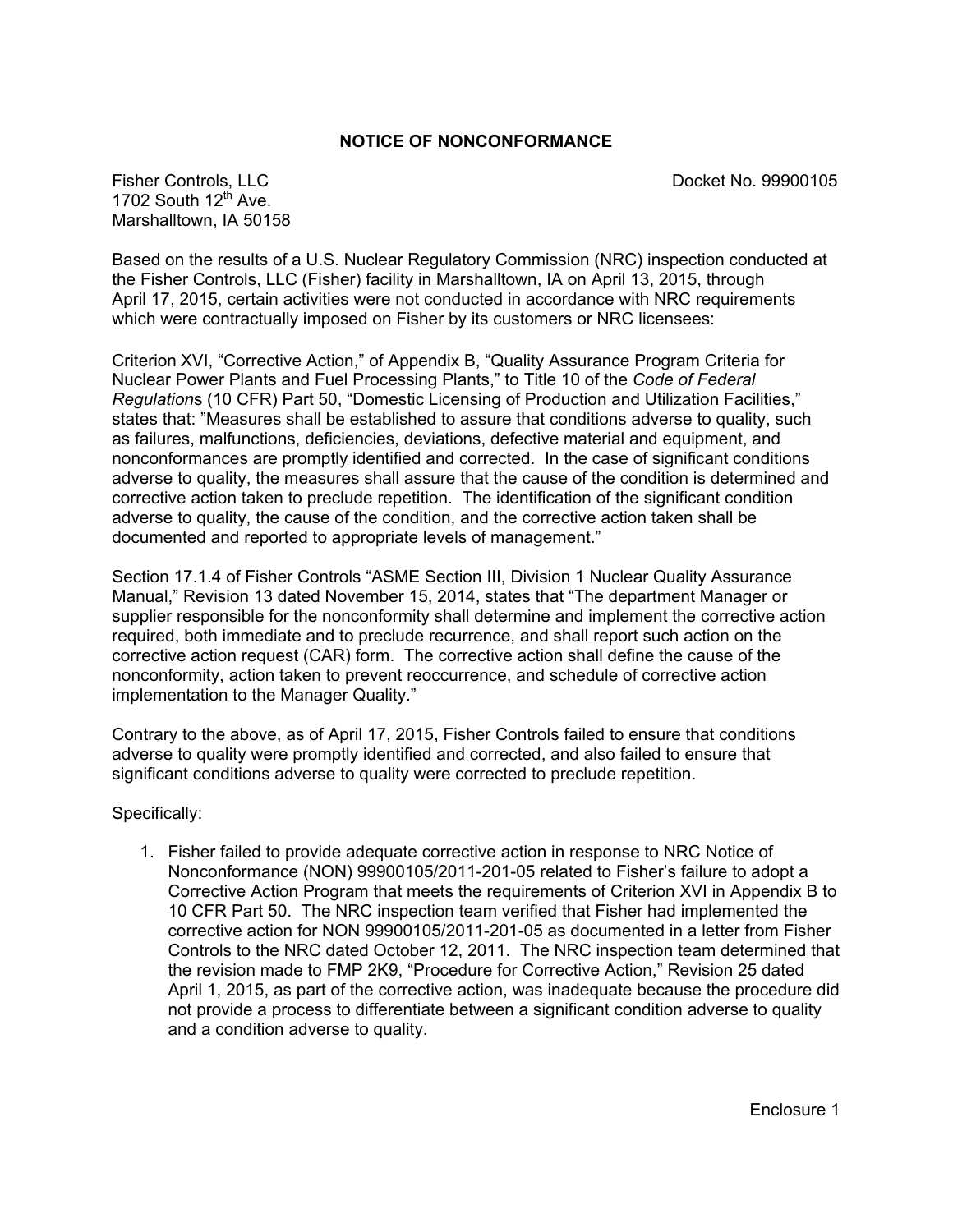Specifically, this revision did not include adequate instructions to allow the user to identify when a significant conditions adverse to quality has occurred and to ensure that; (1) the cause of the significant condition is determined; (2) corrective action are taken to preclude repetition; and (3) that appropriate levels of management be notified of the significant condition adverse to quality, the cause of the condition, and the corrective action taken to preclude repetition.

- 2. Fisher failed to ensure that the corrective actions taken for CAR 1551 dated April 9, 2012, related to a significant condition adverse to quality, were sufficient to preclude repetition. CAR 1551 was generated as a result of Fisher's failure to include the thrust plate and the thrust plate cap screw, which are considered essential-to-function, as part of the dedication plan for a Type 9500 Butterfly valve. As part of the corrective actions, Fisher revised the dedication plans only for the Type 9500 Butterfly valve design. However, the NRC inspection team identified that Fisher issued CAR 1570 on October 12, 2012 and CAR 1644 on August 30, 2013, for their failure to dedicate essential-to-function commercial parts that were procured for a Type 9200 Butterfly valve and for valve actuators respectively. The NRC inspection team determined that the corrective actions taken by Fisher Controls as part of CAR 1551 were not adequate to ensure that the significant conditions adverse to quality, in the area of commercial grade dedication, were corrected to preclude repetition. The potential impact for the inadequate commercial grade dedication could impede the ability of the valves to perform their intended safety function.
- 3. Fisher failed to ensure that the corrective actions taken for CAR 1697 dated June 30, 2014, were adequate. CAR 1697 was generated as a result of a supplier service request documenting that Fisher provided the wrong elastomer material as required by Entergy procurement order (PO) 10383263 for pressure regulator FS67CFR-239. Fisher was required by the PO to provide the pressure regulator with a Nitrile elastomer, instead it was provided with a Viton elastomer. During the investigation, Fisher identified that the 'Material List', used by Engineering to select the correct material to withstand radiation capabilities, was incorrect. The 'Material List' generated by Fisher's engineers listed Viton as having higher radiation capabilities than Nitrile, but those numbers were reversed when the list was created. The NRC inspection team identified that Fisher did not generate corrective actions to maintain configuration controls for a reference 'Materials List' that is essential for maintaining original design configuration.

This issue has been identified as Nonconformance 99900105/2015-201-01.

Please provide a written statement or explanation to the U.S. Nuclear Regulatory Commission, ATTN: Document Control Desk, Washington, DC 20555-0001 with a copy to the Chief, Mechanical Vendor Inspection Branch, Division of Construction and Operational Programs, Office of New Reactors, within 30 days of the date of the letter transmitting this notice of nonconformance. This reply should be clearly marked as a "Reply to a Notice of Nonconformance" and should include for each noncompliance: (1) the reason for the noncompliance, or if contested, the basis for disputing the noncompliance, (2) the corrective steps that have been taken and the results achieved, (3) the corrective steps that will be taken to avoid noncompliances, and (4) the date when your corrective action will be completed.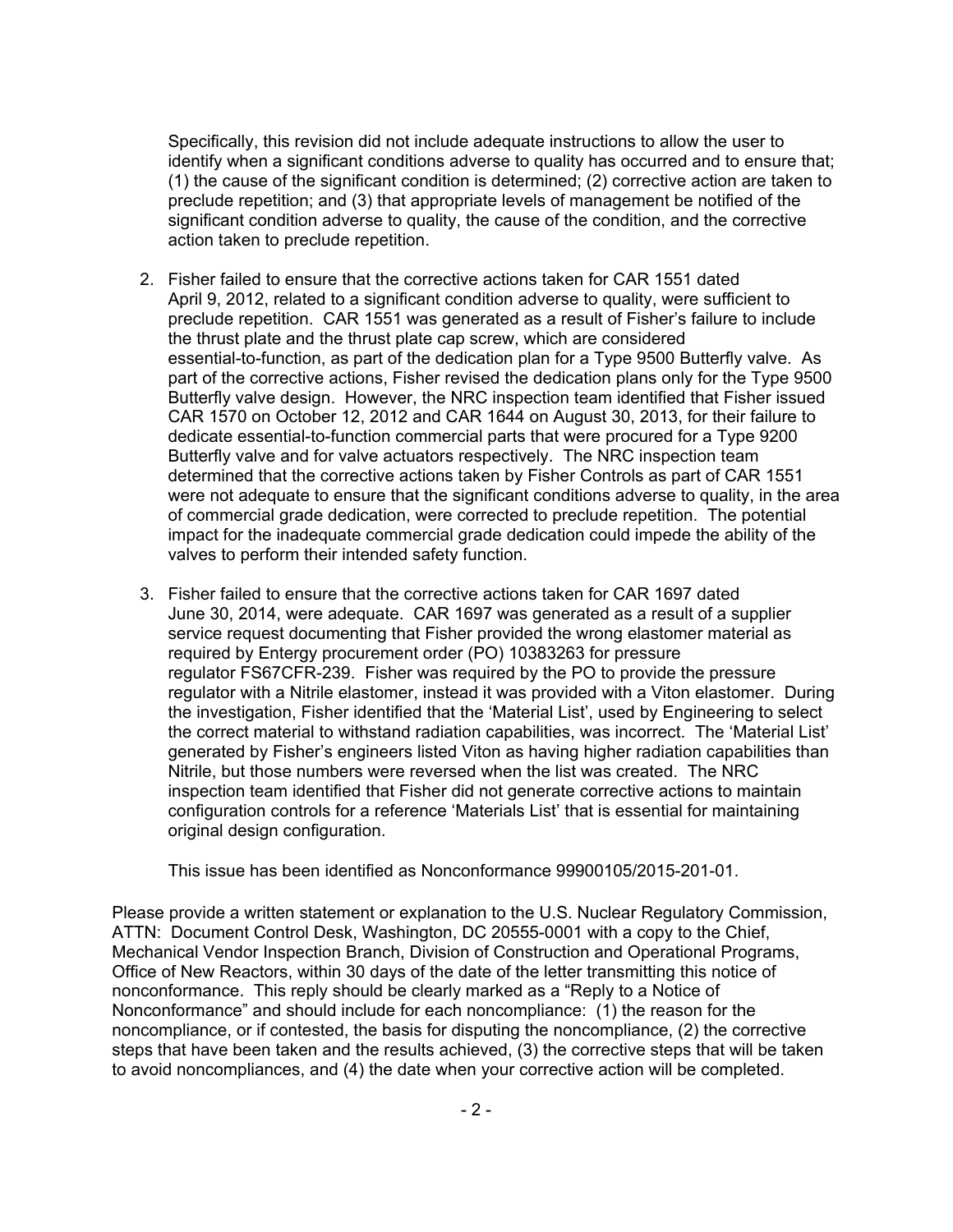Where good cause is shown, consideration will be given to extending the response time.

Because your response will be made available electronically for public inspection in the NRC Public Document Room or from the NRC's document system (Agencywide Documents Access Management System), accessible from the NRC Web site at

http://www.nrc.gov/reading-rm/adams.html, to the extent possible, it should not include any personal privacy, proprietary, or Safeguards Information so that it can be made available to the public without redaction. If personal privacy or proprietary information is necessary to provide an acceptable response, then please provide a bracketed copy of your response that identifies the information that should be protected and a redacted copy of your response that deletes such information. If you request withholding of such material, you must specifically identify the portions of your response that you seek to have withheld and provide in detail the bases for your claim of withholding (e.g., explain why the disclosure of information will create an unwarranted invasion of personal privacy or provide the information required by 10 CFR 2.390(b) to support a request for withholding confidential commercial or financial information). If Safeguards Information is necessary to provide an acceptable response, please provide the level of protection described in 10 CFR 73.21, "Protection of Safeguards Information: Performance Requirements."

Dated this 22nd day of May 2015.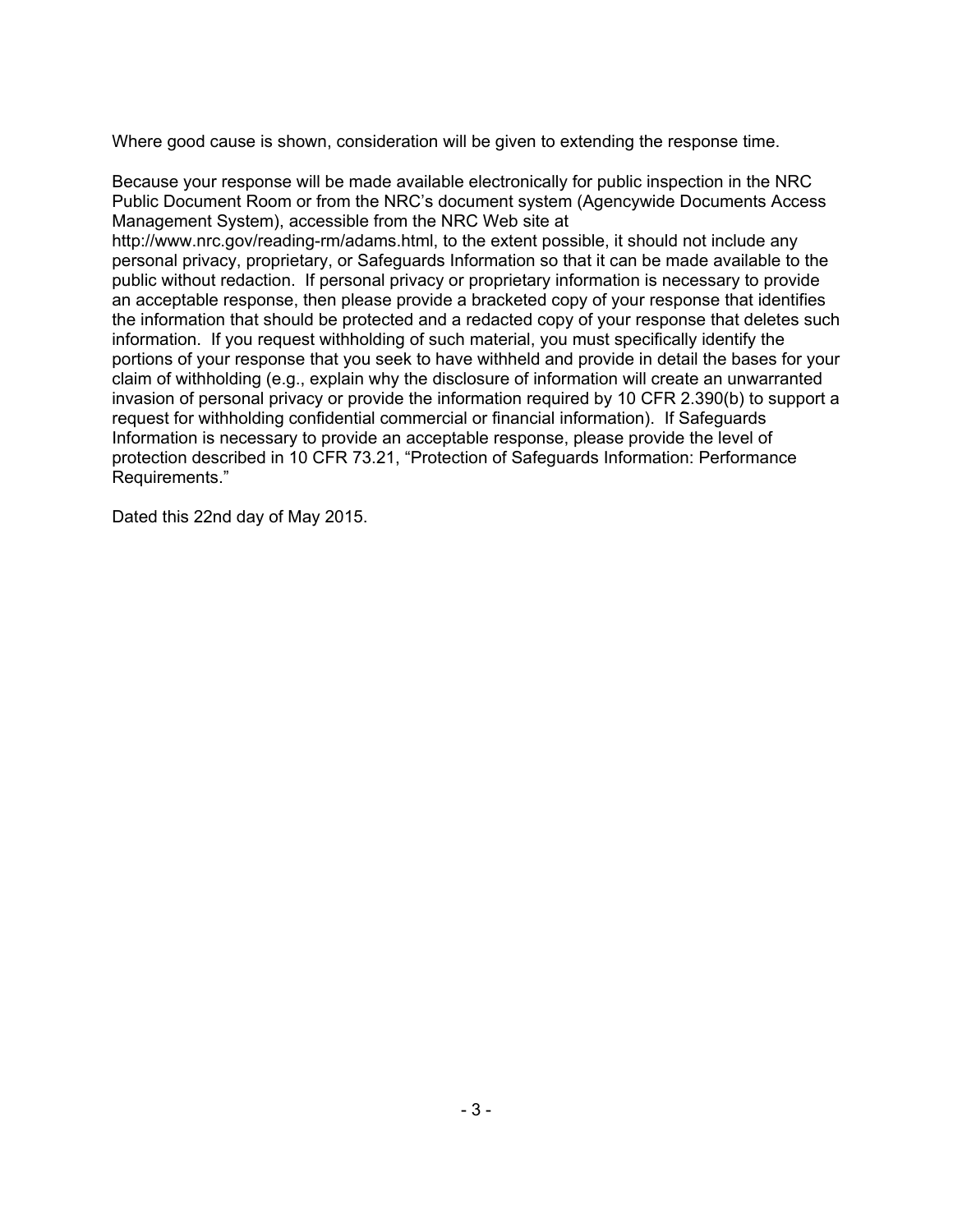#### **U.S. NUCLEAR REGULATORY COMMISSION OFFICE OF NEW REACTORS DIVISION OF CONSTRUCTION INSPECTION AND OPERATIONAL PROGRAMS VENDOR INSPECTION REPORT**

| Docket No.:                       | 99900105                                                                                                                                                                                                                                                                                                                                                                                                                                                                                                                                                                                 |                                                                                                   |                    |  |
|-----------------------------------|------------------------------------------------------------------------------------------------------------------------------------------------------------------------------------------------------------------------------------------------------------------------------------------------------------------------------------------------------------------------------------------------------------------------------------------------------------------------------------------------------------------------------------------------------------------------------------------|---------------------------------------------------------------------------------------------------|--------------------|--|
| Report No.:                       | 99900105/2015-201                                                                                                                                                                                                                                                                                                                                                                                                                                                                                                                                                                        |                                                                                                   |                    |  |
| Vendor:                           | Fisher Controls, LLC<br>1702 South 12 <sup>th</sup> Ave.<br>Marshalltown, IA 50158                                                                                                                                                                                                                                                                                                                                                                                                                                                                                                       |                                                                                                   |                    |  |
| <b>Vendor Contact:</b>            | Mr. Benjamin Ahrens,<br><b>Quality Assurance Manager</b>                                                                                                                                                                                                                                                                                                                                                                                                                                                                                                                                 |                                                                                                   |                    |  |
| <b>Nuclear Industry Activity:</b> | Fisher Controls International (Fisher) LLC is an American Society<br>of Mechanical Engineers (ASME) N and NPT certificate holder.<br>Fisher's scope of supply for the commercial US nuclear industry<br>includes manufacturing, maintenance, repair, and replacement of<br>safety-related control valves; including spare/replacement parts,<br>components, associated engineering, and field services. Fisher's<br>rotary and sliding-stem control valves, as well as other new valve<br>designs, will be used in new nuclear power plant designs including<br>the AP1000 plant design. |                                                                                                   |                    |  |
| <b>Inspection Dates:</b>          | April 13-17, 2015                                                                                                                                                                                                                                                                                                                                                                                                                                                                                                                                                                        |                                                                                                   |                    |  |
| Inspectors:                       | Aixa Belen-Ojeda<br>Jonathan Ortega-Luciano<br>Raju Patel<br><b>Paul Prescott</b><br>Andrea Keim<br>Jason Christensen                                                                                                                                                                                                                                                                                                                                                                                                                                                                    | NRO/DCIP/MVIB<br>NRO/DCIP/MVIB<br>NRO/DCIP/MVIB<br>NRO/DCIP/QVIB<br>NRO/DCIP/QVIB<br>RII/DCI/CIB3 | <b>Team Leader</b> |  |
| Approved by:                      | Edward H. Roach, Chief<br>Mechanical Vendor Inspection Branch<br>Division of Construction Inspection<br>and Operational Programs<br>Office of New Reactors                                                                                                                                                                                                                                                                                                                                                                                                                               |                                                                                                   |                    |  |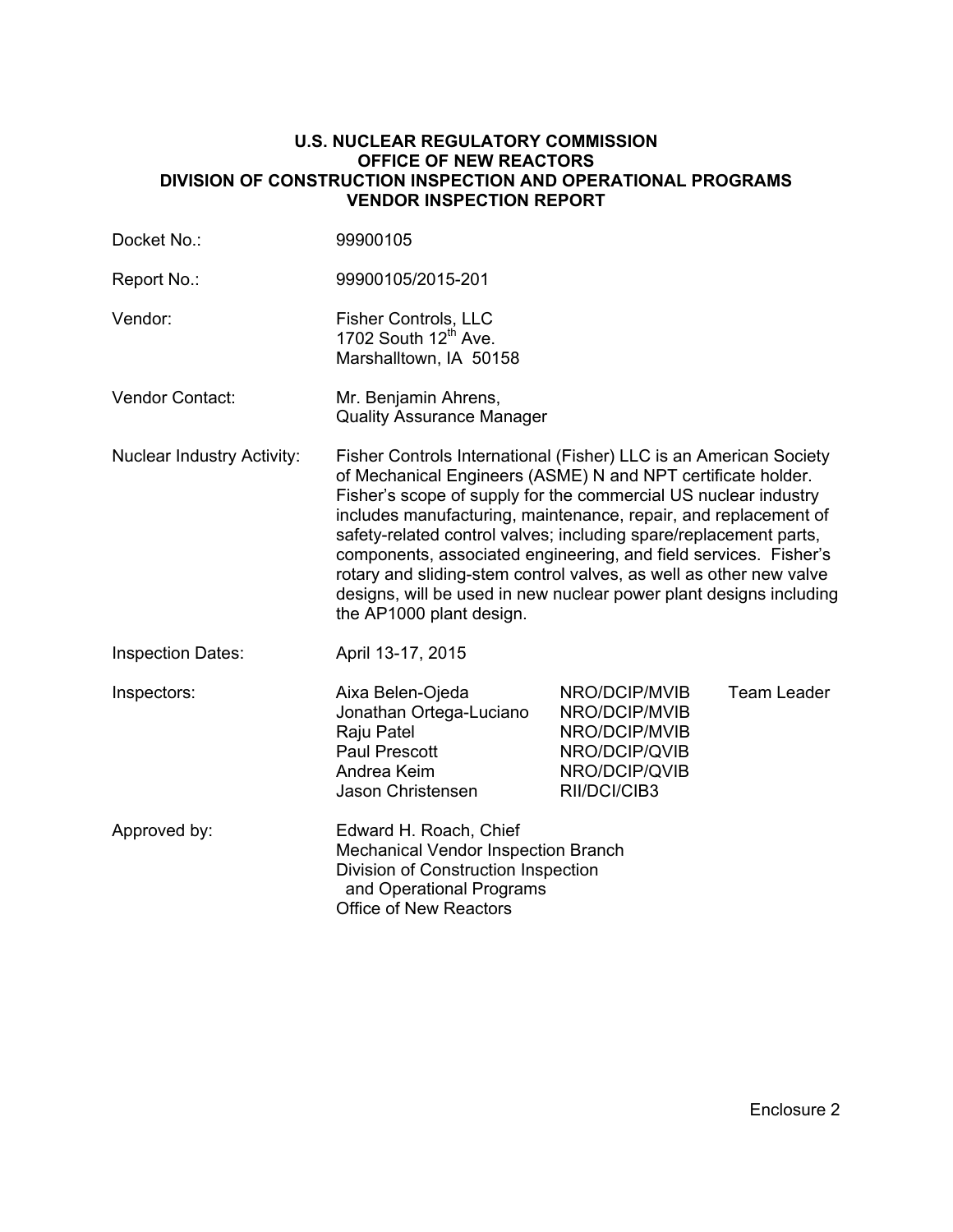# **EXECUTIVE SUMMARY**

Fisher Controls, LLC 99900105/2015-201

The U.S. Nuclear Regulatory Commission (NRC) staff conducted a vendor inspection at the Fisher Controls, LLC (Fisher) facility to verify that it had implemented an adequate quality assurance (QA) program that complies with the requirements of Appendix B, "Quality Assurance Criteria for Nuclear Power Plants and Fuel Reprocessing Plants," to Title 10 of the *Code of Federal Regulations* (10 CFR) Part 50, "Domestic Licensing of Production and Utilization Facilities," and to verify that Fisher implemented a program under 10 CFR Part 21, "Reporting of Defects and Noncompliance." The NRC inspection team conducted the inspection from April 13-17, 2015.

This technically-focused inspection specifically evaluated Fisher's implementation of quality activities associated with the fabrication and testing of PV14 and PV63 air operated globe valves for the Westinghouse Electric Company (WEC) AP1000 reactor design and control valves being manufactured in support of operating reactors.

Specific activities observed by the NRC inspection team included:

- Fluorescent water-washable liquid penetrant testing of hardfaced repaired plug/stem assembly of a PV14 air-operated globe valve for V.C. Summer
- Hydrostatic testing of valve body assembly for PV63 globe valve for V.C. Summer
- Carbozinc painting of actuator body, lower and upper casing and cover for PV14 valve for V.C. Summer
- Hardness testing of hex jam nuts for commercial grade dedication plan 1005 for Job Order No. 8237464
- Positive Material Identification (PMI) test of hex jam nuts
- Cleanliness verification of plug retainer assembly for PV14 globe valve for V.C. Summer
- Gas tungsten arc welding of yoke and lower casing assembly of a PV14 globe valve for Vogtle
- GTAW process of plug and stem assembly of a PV14 globe valve for V.C. Summer
- Final inspection of a 4-inch PV14 air globe valve for Vogtle
- Radiography testing (RT) of a valve body for a PV14 air-operated globe valve for V.C. Summer
- Interpretation of RT film for RT performed of a valve body for PV14 valve to verify for any flaws or inclusions were within acceptable criteria of the ASME Section III Code
- Painting operation in process of a valve actuator body, lower casing, upper casing, and cover for a PV63 valve for V.C. Summer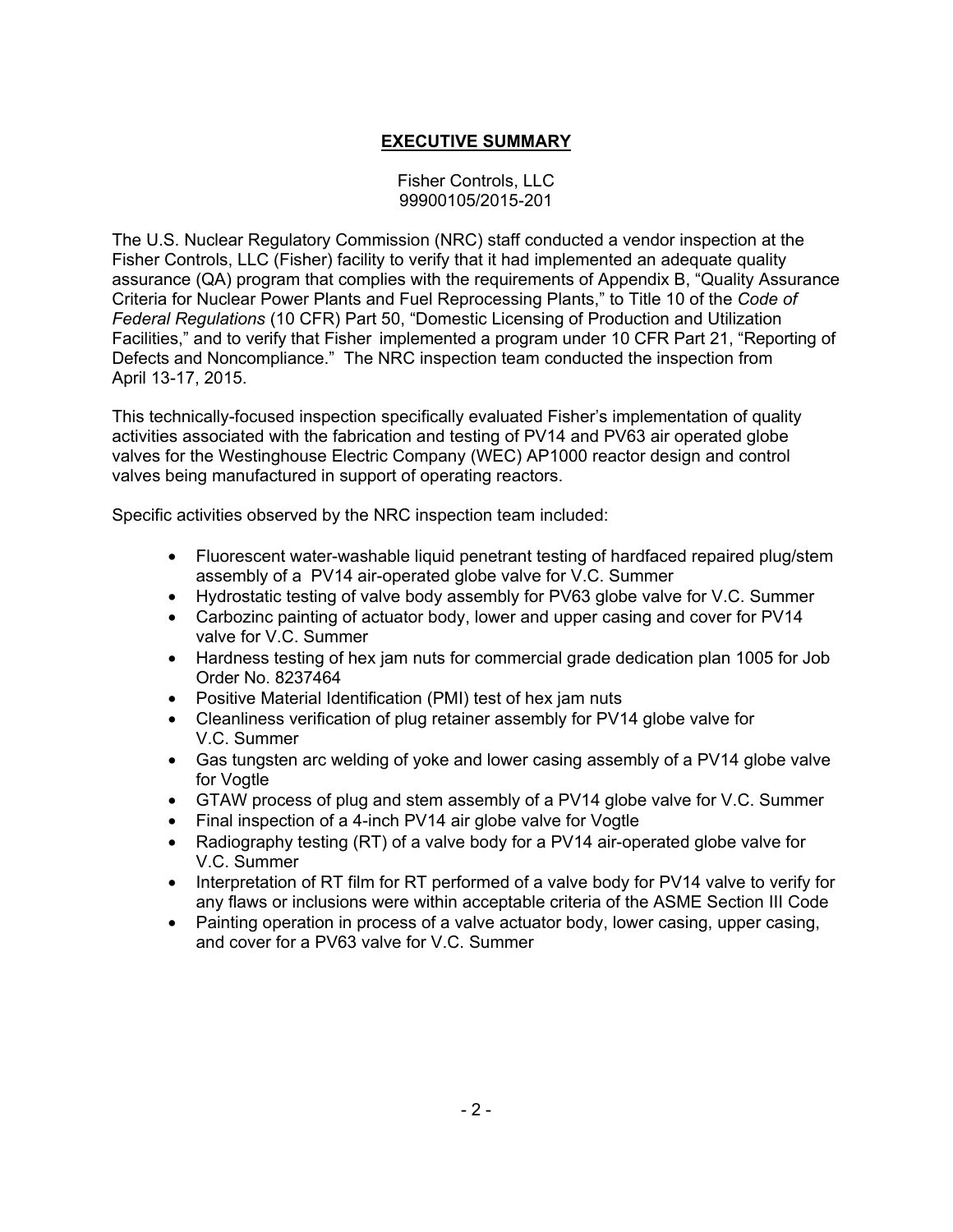In addition to observing these activities, the NRC inspection team verified that measuring and test equipment (M&TE) were properly identified, marked, calibrated, and used within its calibrated range. The NRC inspection team also walked down Fisher's fabrication floor and verified that nonconforming components were properly identified, marked, and segregated when practical, to ensure that they were not reintroduced into the manufacturing processes.

The following regulations served as the bases for the NRC inspection:

- Appendix B to 10 CFR Part 50
- 10 CFR Part 21

During the course of this inspection, the NRC inspection team implemented Inspection Procedure (IP) 43003, "Reactive Inspections of Nuclear Vendors" supplemented as needed by IP 43002, "Routine Vendor Inspections," IP 43004, "Inspection of Commercial-Grade Dedication Programs," IP 36100, "Inspection of 10 CFR Part 21 and Programs for Reporting Defects and Noncompliance," AND IP 65001.07, "Inspection of ITAAC-Related Installation of Valves."

The information below summarizes the results of this inspection.

### Corrective Action

The NRC inspection team issued Nonconformance 99900105/2015-201-01 in association with Fisher's failure to implement the regulatory requirements of Criterion XVI, "Corrective Actions," in Appendix B to 10 CFR Part 50. Nonconformance 99900105/2015-201-01 cites Fisher for failing to ensure that conditions adverse to quality were adequately corrected, and in the case of a significant condition adverse to quality failed to determine the cause of the condition and take corrective action to preclude recurrence. Specifically, Fisher failed to provide adequate corrective actions to preclude recurrence of the failure to dedicate valves of similar designs. Also, Fisher failed to provide adequate corrective actions to maintain configuration controls for a reference 'Materials List,' which is essential for maintaining original design configuration. Further, Fisher failed to provide adequate corrective actions in response to NRC Notice of Nonconformance (NON) 99900105/2011-201-05 for failure to adopt a Corrective Action Program (CAP) that meets the requirements of Criterion XVI in Appendix B to 10 CFR Part 50.

### **Other Inspection Areas**

The NRC inspection team determined that Fisher is implementing its programs for indoctrination and training, oversight of suppliers, commercial grade dedication, control of measuring and test equipment, inspection, traceability, and audits in accordance with the applicable regulatory requirements of Appendix B to 10 CFR Part 50. Based on the limited sample of documents reviewed and activities observed, the NRC inspection team also determined that Fisher is implementing its policies and procedures associated with these programs. No findings of significance were identified.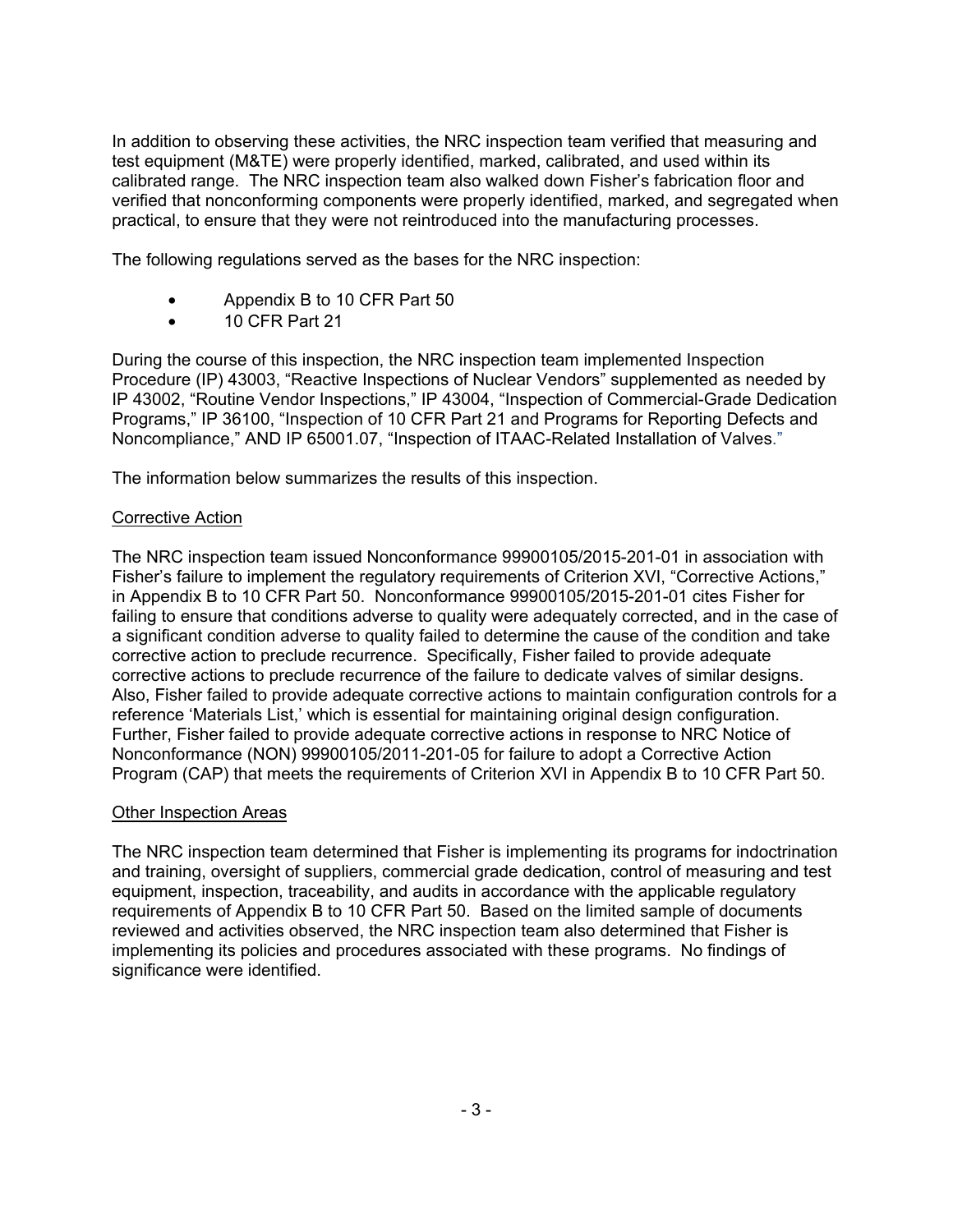## **REPORT DETAILS**

#### 1. Corrective Action

#### a. Inspection Scope

The U.S Nuclear Regulatory Commission (NRC) inspection team reviewed Fisher Controls' (Fisher's) policies and implementing procedures that govern the corrective action program (CAP) to verify compliance with the requirements of Criterion XVI, "Corrective Action," of Appendix B, "Quality Assurance Criteria for Nuclear Power Plants and Fuel Reprocessing Plants," to Title 10 of the *Code of Federal Regulations* (10 CFR) Part 50, "Domestic Licensing of Production and Utilization Facilities."

The NRC inspection team reviewed a sample of the Corrective Action Requests (CARs) associated with the fabrication of safety-related valves for the AP1000 design along with valves being procured by the operating reactor fleet to verify the adequacy of Fisher's implementation and control of its CAP. The NRC inspection team also evaluated the adequacy of Fisher's implementation of corrective actions for findings of conditions adverse to quality identified by the previous NRC inspection, as detailed in Inspection Report No. 99900105/2011-201.

The attachment to this inspection report lists the individuals interviewed and documents reviewed by the NRC inspection team.

#### b. Observations and Findings

The NRC inspection team verified the corrective actions taken as a result of the 2011 NRC inspection and determined that Fisher failed to effectively implement the corrective actions as documented in a letter from Fisher to the NRC dated October 12, 2011, for Notice of Nonconformance (NON) 99900105/2011-201-05. During the review of the implementation of the corrective actions, the NRC inspection team found that the corrective actions taken by Fisher to correct the findings and preclude recurrence were not adequate for NON 99900105/2011-201-05. During an inspection at Fisher in 2011, the NRC inspection team issued NON 99900105/2011-201-05 for failure to adopt a CAP that meets the requirements of Criterion XVI in Appendix B to 10 CFR Part 50.

Fisher generated CAR 1509 on August 4, 2011, in response to NON 99900105/2011-201-05. During the review of this CAR, the NRC inspection team identified that the changes made to Fisher Manufacturing Procedure (FMP) 2K9, "Procedure for Corrective Action," which defines the current process to differentiate between a significant condition adverse to quality and a condition adverse to quality were not adequately implemented to address NON 99900105/2011-201-05. The NRC inspection team noted that as part of the corrective actions, Fisher included a 'yes/no' box in the header of the CAR form to differentiate a condition adverse to quality from a significant condition adverse to quality. As part of the corrective actions proposed by CAR 1509, Fisher was going to revise FMP 2K9 to include a process describing how to differentiate between issues that are a significant condition adverse to quality from a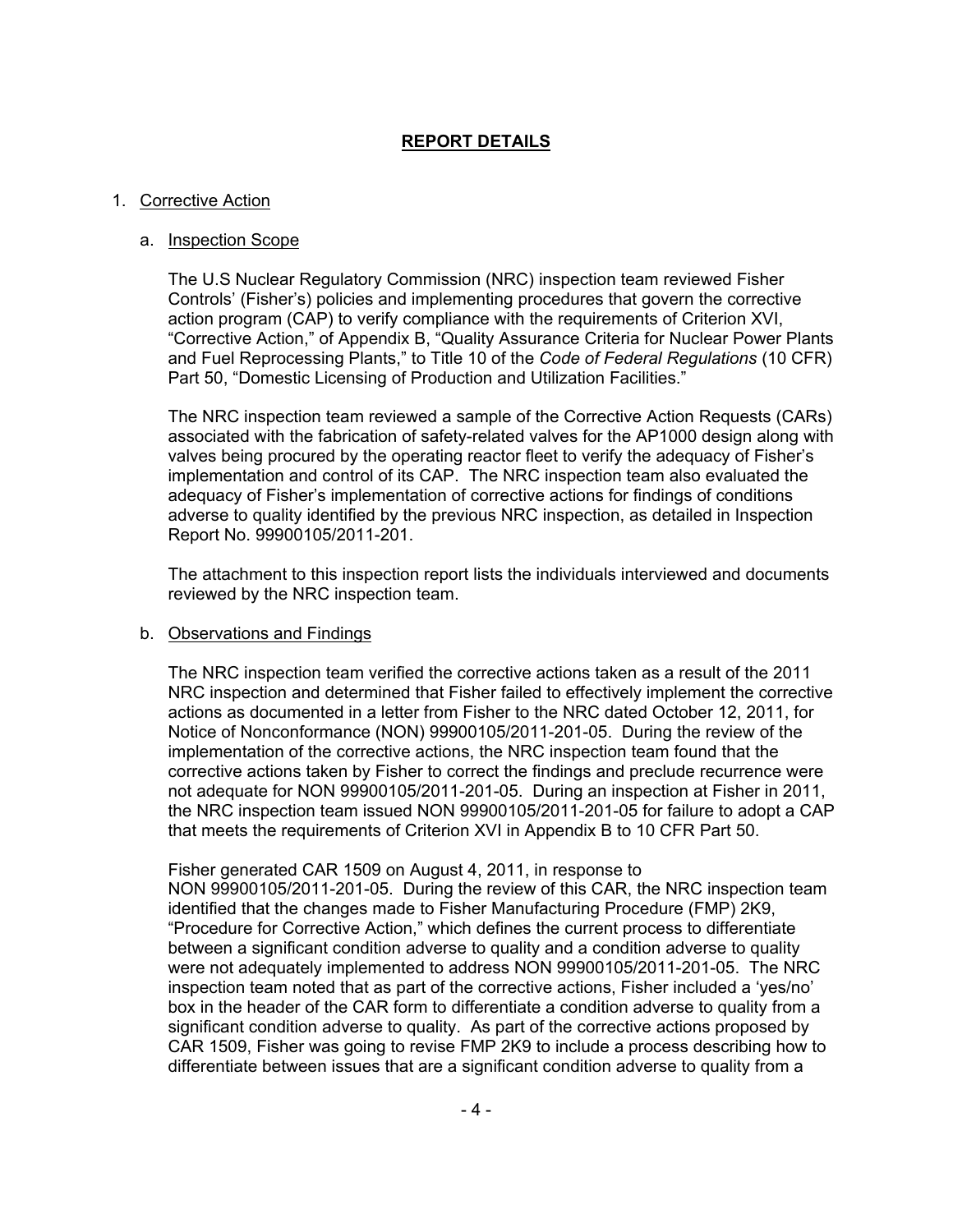conditions adverse to quality. However, after reviewing FMP 2K9, the NRC inspection team determined that the current procedure as written does not provide for a process that describes how to differentiate between a significant conditions adverse to quality from a condition adverse to quality. Step 5.4.4, of FMP 2K9 states that "Issue will be reviewed for significant condition adverse to quality and marked yes or no in the header of the CAR. If marked yes, corrective action to preclude repetition shall be included." Further, step 5.5.2, states that "Cause of the finding: The best guess to cause and/or circumstances that caused the finding." The NRC inspection team determined that the changes made to FMP 2K9 does not provide an adequate process to evaluate significant conditions adverse to quality, which require (1) that the cause of the condition be determined, (2) corrective action be taken to preclude repetition, and (3) that appropriate levels of management be notified of the significant condition adverse to quality, the cause of the condition, and the corrective action taken to preclude repetition. The NRC inspection team identified this issue as an example of Nonconformance 99900105/2015-201-01 for Fisher's failure to effectively implement the corrective actions as documented in a letter from Fisher to the NRC dated October 12, 2011. Fisher generated CAR 1743 and CAR 1744 to address these issues.

The NRC inspection team selected a sample from a list of CARs that were generated since the last NRC inspection (2011). During the review of the CARs the NRC inspection team observed that CAR 1551, 1570, and 1644 were generated as a result of Fisher's failure to identify and dedicate parts considered essential-to function, which are needed for the valve assembly to perform its intended safety-related-function. Fisher generated CAR 1551, on April 9, 2012, as a result of a discovery made during a review of an incoming order for a Type 9500 Butterfly valve. Fisher discovered that two parts, the thrust plate and thrust plate cap screw were not listed as parts that needed to be dedicated as required by FMP 2K27, "Control of Commercial Grade Items to be Dedicated for Use in Nuclear Safety-Related Applications." As a result of CAR 1551, Fisher initiated an investigation on all orders that had been shipped, currently in inventory or had been processed for Type 9500 Butterfly valves and concluded that, for all the Type 9500 orders reviewed, these two part were supplied commercial grade and were not dedicated in accordance with FMP 2K27. During the investigation, Fisher identified that the Engineering Standard (ES) 142, "Identification of Essential-to-Function Parts or Assemblies for Use in Nuclear Safety Related Applications," failed to identify that these parts needed to be dedicated. As part of the corrective actions for CAR 1551, Fisher revised ES 142 for the Type 9500 Butterfly valve model and provided dedicated thrust plate and thrust plate cap screw for the affected valves.

CAR 1570 was issued on October 12, 2012, for Fisher's failure to dedicate commercial parts that were procured for a Type 9200 Butterfly valve. According to CAR 1570, the parts that were identified are considered essential-to-function, which are needed for the valve assembly to perform its intended safety-related function. Fisher initiated an investigation where the end results were similar to the results found during the investigation of CAR 1551. During the investigation Fisher confirmed that the failure to dedicate parts was not only confined to Type 9200 Butterfly valves. Corrective actions were taken by Fisher along with training to correct these failures and provide the dedicated parts for the affected valves. However, the NRC inspection team found another example where Fisher failed to dedicate parts that are essential-to-function.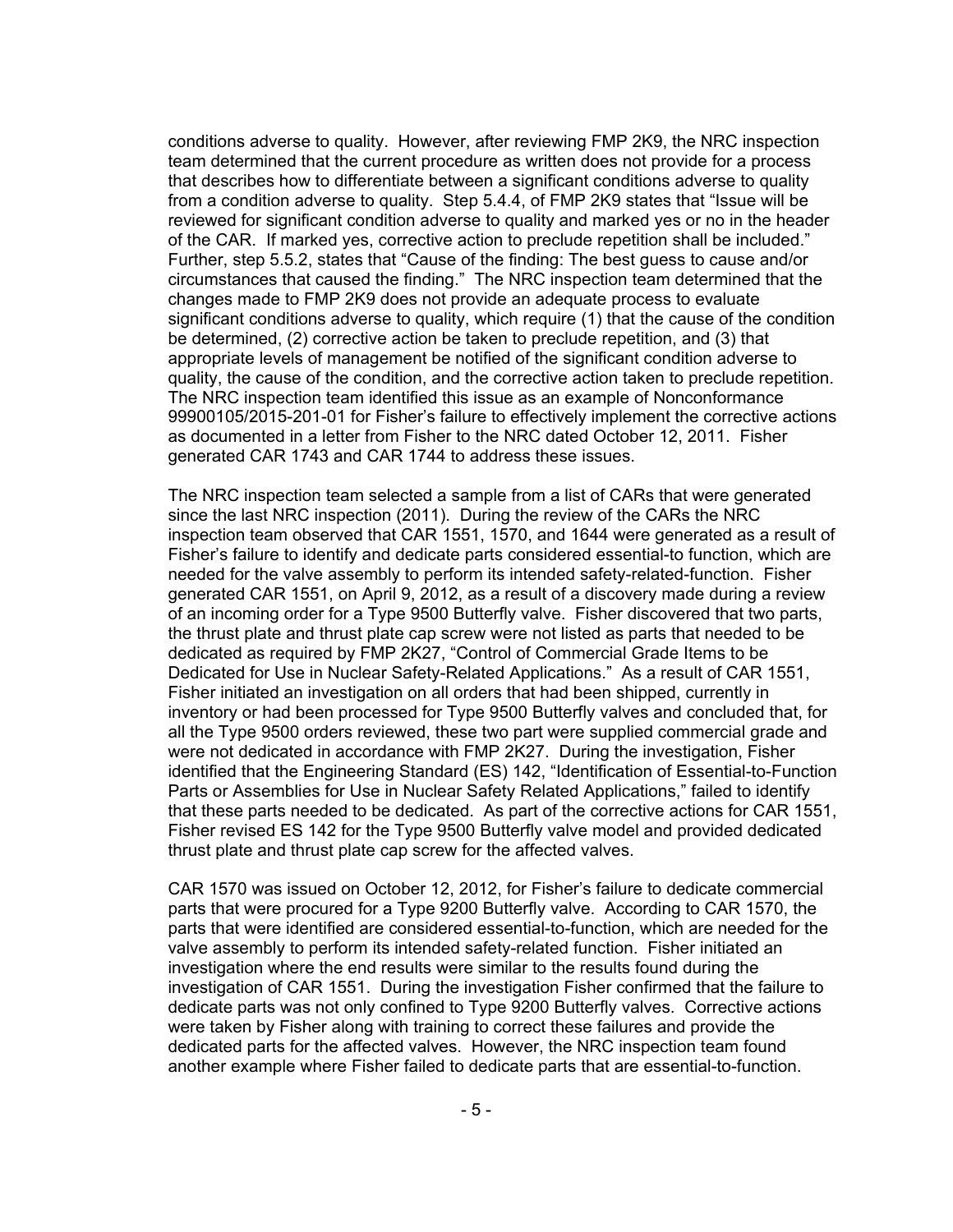CAR 1644 was issued on August 30, 2013, for Fisher's failure to dedicate three parts, which are considered essential-to-function, for valve actuators. In this instance, Arizona Public Service Company-Palo Verde Nuclear Generating Station (APS/PVNGS) identified during their review of a bill of material drawing that items provided via Fisher Order 019-F10051845 were considered Non-Q (commercial grade). APS/PVNGS disagreed with the characterization of these parts and contacted Fisher to explain that these parts are critical for valve performance and that they required dedication. Fisher reviewed the drawing and agreed that these parts needed to be dedicated. Fisher initiated an investigation and determined that the parts subject valves were provided with actuators parts that were not properly dedicated and instead they provided commercial-grade parts to APS/PVNGS. The NRC inspection team determined that the corrective actions taken by Fisher as part of CAR 1551 were not adequate to ensure that the significant conditions adverse to quality, in the area of commercial-grade-dedication (CGD), were corrected to preclude repetition. The NRC inspection team identified these issues as an example of Nonconformance 99900105/2015-201-01 for Fisher's failure to provide adequate corrective actions to preclude recurrence of the failure to dedicate valves of similar designs. Fisher generated CAR 1745 to address these issues.

During the review of CAR 1697, the NRC inspection team noted that Fisher supplied a pressure regulator (FS67CFR-239) with a different elastomer material as required by Entergy procurement order (PO) 10383263. Fisher was required by the PO to provide the pressure regulator with a Nitrile elastomer, instead it was provided with a Viton elastomer. As a result of CAR 1697, Fisher initiated an investigation and concluded that the reference 'Material List' used by Engineering to select the correct material to withstand radiation capabilities was incorrect. The 'Material List,' which was generated by Fisher's engineers, listed Viton as having higher radiation capabilities than Nitrile. During the investigation, Fisher concluded that the radiation capabilities values for Nitrile and Viton were inverted. Fisher took corrective actions to address and prevent reoccurrence related to the issue with the specific pressure regulator. However, Fisher failed to generate a CAR to validate the values listed in the reference 'Material List,' which is essential for maintaining original design configuration. The NRC inspection team identified this issue as an example of Nonconformance 99900105/2015-201-01 for Fisher's inadequate corrective actions to maintain configuration controls for the 'Materials List.'

#### c. Conclusion

The NRC inspection team issued Nonconformance 99900105/2015-201-01 in association with Fisher's failure to implement the regulatory requirements of Criterion XVI, "Corrective Actions," in Appendix B to 10 CFR Part 50. Nonconformance 99900105/2015-201-01 cites Fisher for failing to ensure that conditions adverse to quality were adequately corrected, and in the case of a significant condition adverse to quality failed to determine the cause of the condition and take corrective action to preclude recurrence. Specifically, Fisher failed to provide adequate corrective actions to preclude recurrence of the failure to dedicate valves of similar designs. Also, Fisher failed to provide adequate corrective actions to maintain configuration controls for a reference Materials List, which is essential for maintaining original design configuration. Further, Fisher failed to provide adequate corrective actions in response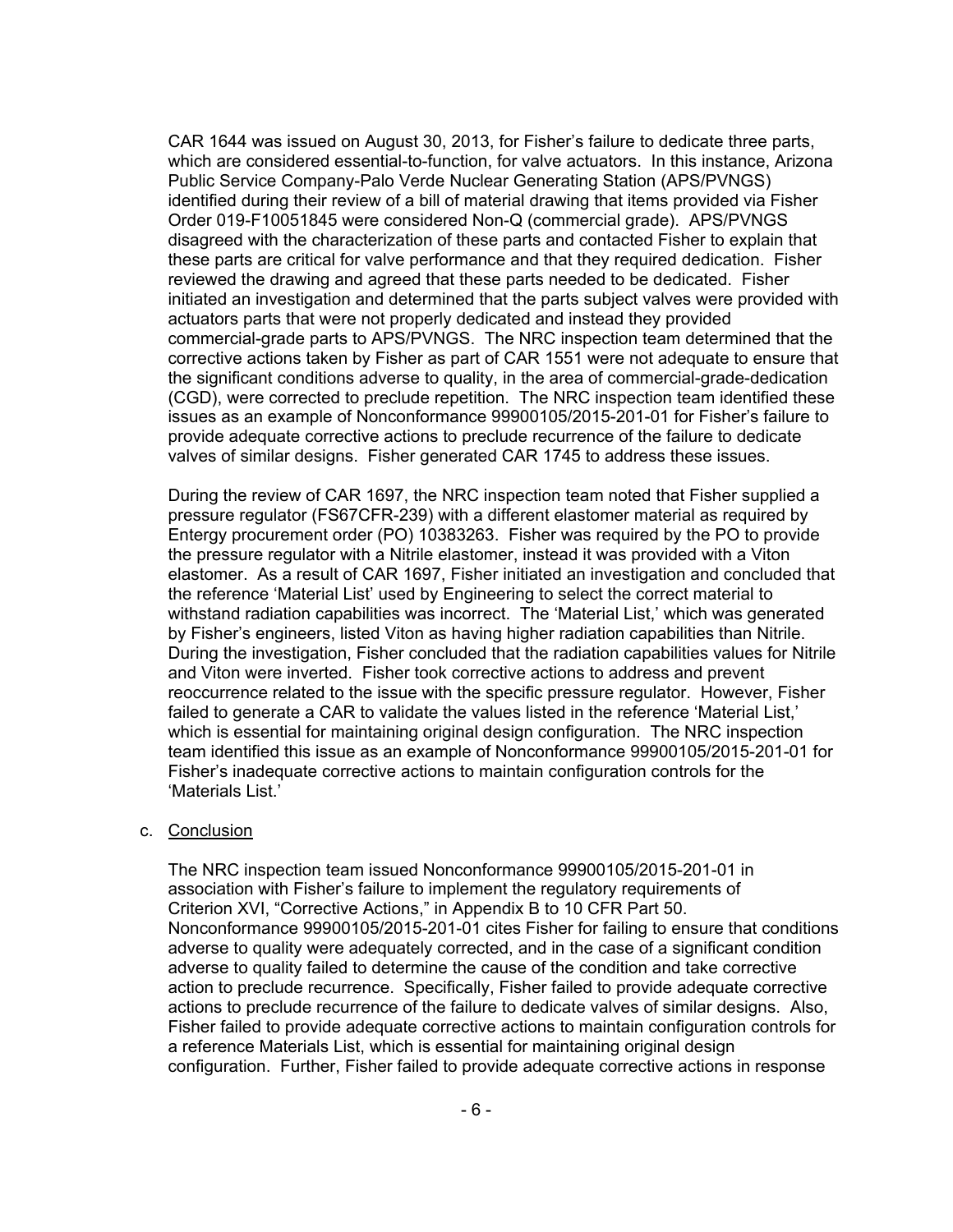to NRC NON 99900105/2011-201-05 for failure to adopt a Corrective Action Program that meets the requirements of Criterion XVI in Appendix B to 10 CFR Part 50.

## 2. Part 21

## a. Inspection Scope

The NRC inspection team reviewed Fisher's policies and implementing procedures that govern its 10 CFR Part 21, "Reporting of Defects and Noncompliance," program to verify that the requirements had been effectively implemented for evaluating deviations and failures to comply. The NRC inspection team reviewed Fisher's procedures that govern corrective actions, the control and correction of nonconforming items, as well as interviewed quality assurance (QA) staff members and engineers, to verify an adequate and direct connection to the 10 CFR Part 21 program, and compliance with regulatory requirements. Additionally, the NRC inspection team evaluated the 10 CFR Part 21 postings and a sample of Fisher's PO for compliance with the requirements of 10 CFR 21.21, "Notification of Failure to Comply or Existence of a Defect and its Evaluation," and 10 CFR 21.31, "Procurement Documents." The NRC inspection team verified the content of Fisher's 10 CFR Part 21 postings, as well as the location of each posting.

The attachment to this inspection report lists the individuals interviewed and documents reviewed by the NRC inspection team.

### b. Observations and Findings

No findings of significance were identified.

c. Conclusion

The NRC inspection team determined that Fisher established a 10 CFR Part 21 program in accordance with the regulatory requirements of 10 CFR Part 21. Based on the limited sample of documents reviewed, the NRC inspection team also determined that Fisher is effectively implementing its policies and procedures associated with the 10 CFR Part 21 program. No findings of significance were identified.

## 3. Personnel Training and Qualification

## a. Inspection Scope

The NRC inspection team reviewed Fisher's policies and implementing procedures that govern the training and qualification program to verify compliance with the requirements of Criterion II, "Quality Assurance Program," of Appendix B to 10 CFR Part 50. The NRC inspection team reviewed the indoctrination, training, and qualification of lead auditors, Quality Control (QC) personnel, and inspection and testing personnel to ensure that proficiency is achieved and maintained. The NRC inspection team verified that all personnel performing activities affecting quality had completed the required training and met all the specified requirements in accordance with Fisher's policies and implementing procedures.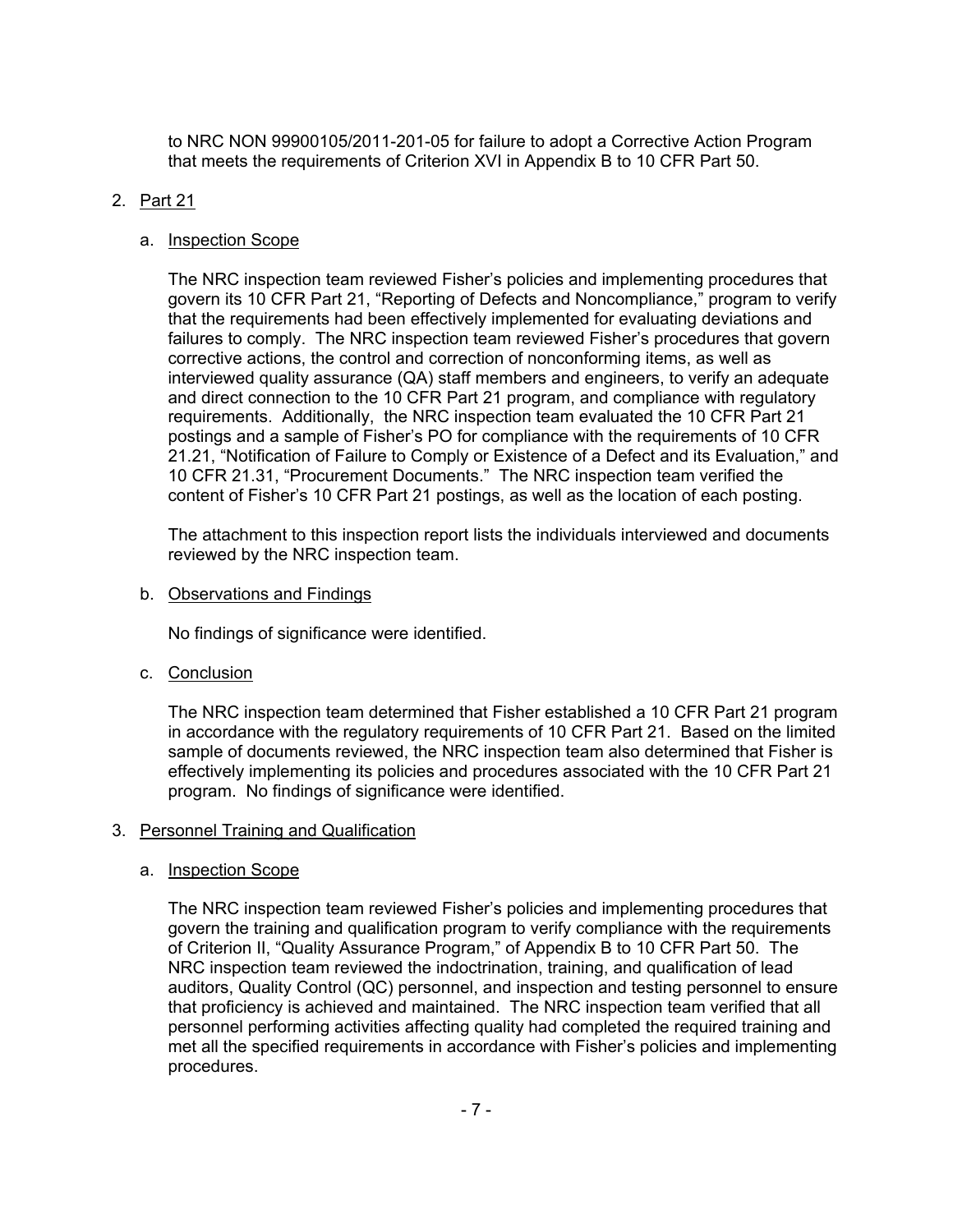The NRC inspection team reviewed a sample of training and qualification records for Fisher's welders, welding operators and non-destructive examination (NDE) personnel to confirm that they had completed all the required training and had maintained their qualification and certification in accordance with Fisher's policies and procedures as well as to the applicable requirements of ASME Section III and IX, and SNT-TC-1A-1992 Edition, "Personnel Qualification and Certification in Nondestructive Testing." In addition, the NRC inspection team verified that the welder performance qualification list was adequately maintained and current.

The NRC inspection team discussed the training and qualification program with Fisher's management and staff. The attachment to this inspection report lists the documents reviewed by the NRC inspection team.

#### b. Observations and Findings

No findings of significance were identified.

c. Conclusion

The NRC inspection team determined that Fisher is implementing its indoctrination and training program in accordance with the regulatory requirements of Criterion II, Quality Assurance Program," in Appendix B to 10 CFR Part 50. Based on the limited sample of documents reviewed, the NRC inspection team also determined that Fisher is effectively implementing its policies and procedures associated with the indoctrination/training program. No findings of significance were identified.

#### 4. Commercial Grade Dedication

#### a) Inspection Scope

The NRC inspection team reviewed Fisher's policies and implementing procedures that govern the design control programs to verify their compliance with the regulatory requirements of Criterion III, "Design Control" and Criterion VII, "Control of Purchased Material, Equipment, and Services," in Appendix B to 10 CFR Part 50 for commercial grade dedication (CGD) and the conduct of commercial grade surveys, respectively. The NRC inspection team reviewed procedures, POs, technical evaluations, dedication plans, shop drawings, commercial grade surveys, and observed in process testing to determine whether the design control process was performed in a planned, controlled, and orderly manner.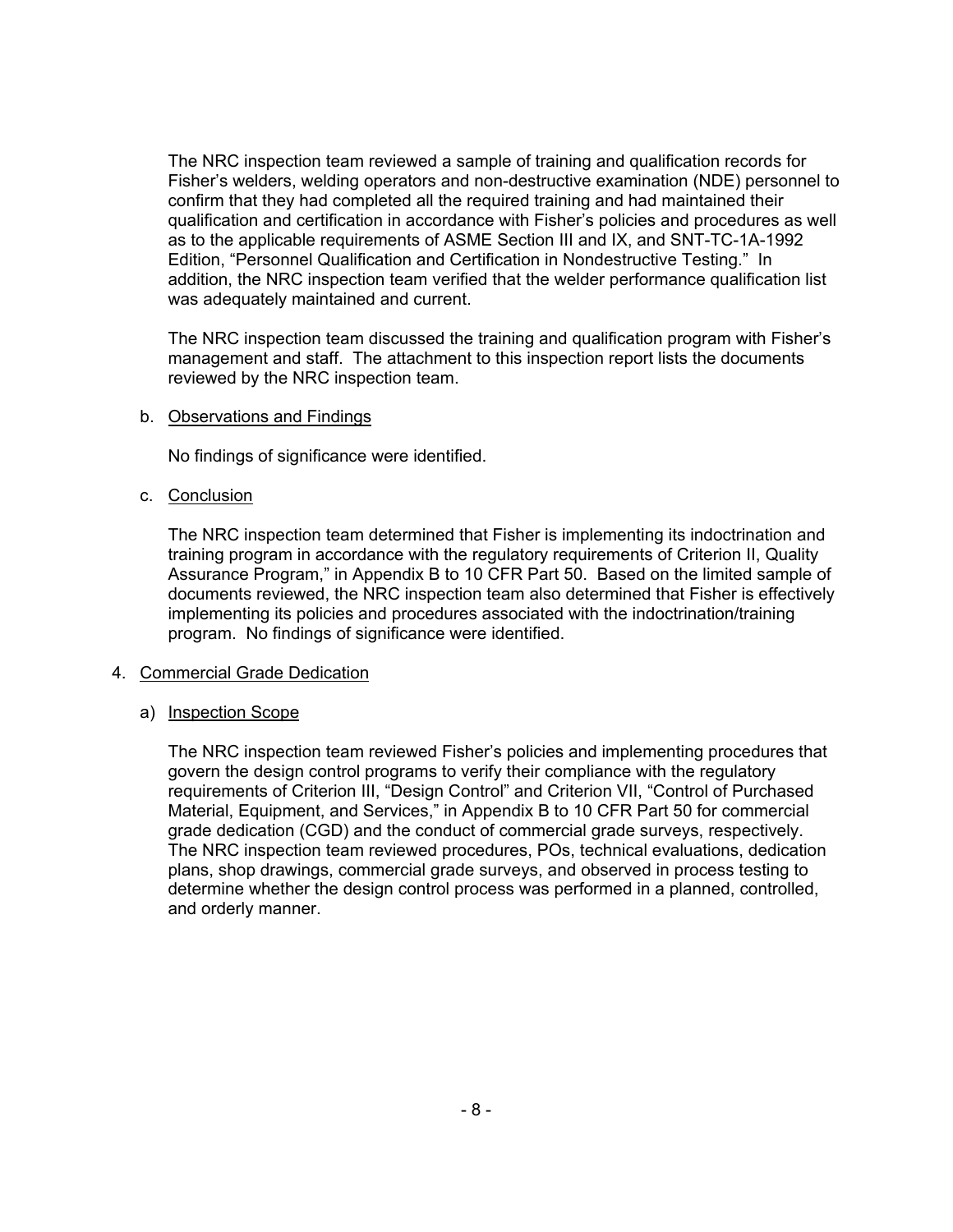The NRC inspection team reviewed licensee POs, Fisher's PO interpretation documentation, dedication packages, dedication plans, the criteria for the selection of critical characteristics, and the selection of acceptance methods to verify that Fisher was effectively implementing its CGD process. The NRC inspection team also reviewed Fisher's surveys of commercial suppliers and calibration services to verify Fisher's implementation of its CGD plan for third-party calibration services.

The NRC inspection team discussed the design control and CGD programs with Fisher's management and technical staff. The attachment to this inspection report lists the documents reviewed by the NRC inspection team.

#### b) Observations and Findings

No findings of significance were identified.

### c) Conclusion

The NRC inspection team determined that Fisher is implementing its design control program in accordance with the regulatory requirements of Criterion III, "Design Control," and Criterion VII, "Control of Purchased Material, Equipment, and Services," in Appendix B to 10 CFR Part 50 for CGD and the conduct of commercial grade surveys, respectively. Based on the limited sample of documents reviewed, the NRC inspection team also determined that Fisher is effectively implementing its policies and procedures associated with the CGD. No findings of significance were identified.

### 5. Procurement Document Control

### a. Inspection Scope

The NRC inspection team reviewed Fisher's policies and procedures governing the procurement document control program to verify compliance with Criterion IV, "Procurement Document Control," of Appendix B to 10 CFR Part 50.

The NRC inspection team reviewed a sample of safety-related POs initiated to its approved suppliers for the procurement of safety-related item, equipment and services for PV14 and PV63 air globe valves for the Vogtle and V .C. Summer AP1000 projects as well as valves supplied for operating fleet of nuclear utilities, to verify that specific procurement requirements were met and documented correctly. The NRC inspection team verified that the POs included, as appropriate: scope of work; right of access to facilities; extension of contractual requirements to subcontractors; and records for source inspections and audits; reporting and approving disposition of nonconformances; supplier restrictions; reference to specific drawings; codes; and specifications. In addition, the NRC inspection team confirmed that all reviewed safety-related POs invoked the requirements of 10 CFR Part 21 and required the supplier to conduct safety-related work under its approved QA program.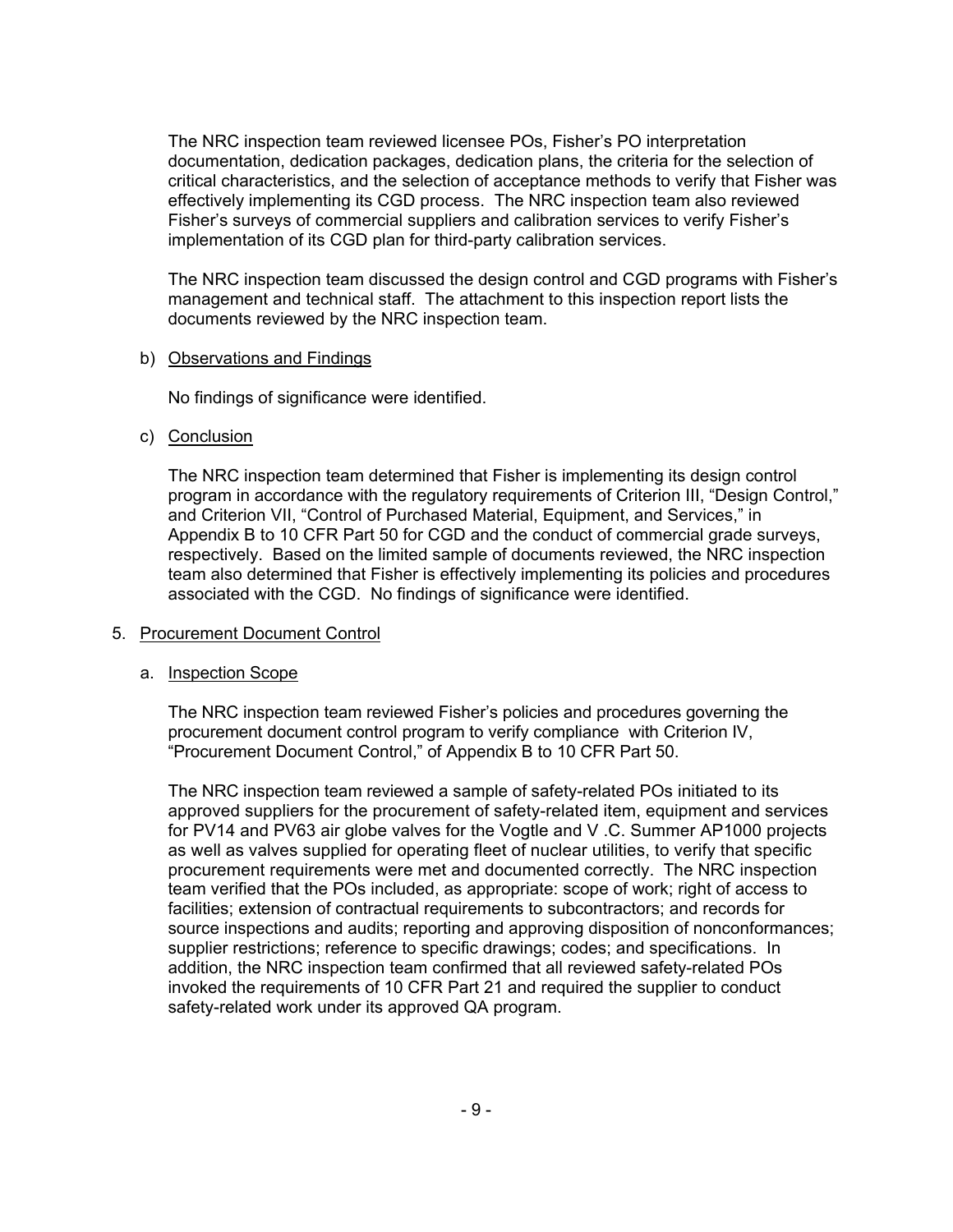The NRC inspection team discussed the procurement activities with Fisher's management and technical staff. The attachment to this inspection report lists the documents reviewed by the NRC inspection team.

#### b. Observations and Findings

No findings of significance were identified.

#### c. Conclusions

The NRC inspection team determined that Fisher is implementing its procurement document control program in accordance with the regulatory requirements of Criterion IV, "Procurement Document Control," of Appendix B to 10 CFR Part 50. Based on the limited sample of documents reviewed, the NRC inspection team also determined that Fisher is effectively implementing its policies and procedures associated with procurement document control program. No findings of significance were identified.

### 6. Oversight of Contract Activities

#### a. Inspection Scope

The NRC inspection team reviewed Fisher's policies and implementing procedures that govern the implementation of its oversight of contracted activities and external audit program to verify compliance with the requirements of Criterion IV, "Procurement Document Control" and Criterion VII, "Control of Purchased Material, Equipment, and Services" of Appendix B to 10 CFR Part 50. The NRC inspection team reviewed Fisher's processes and management of the supplier database and its interfaces with generating supplier limitations and capabilities for the Nuclear Approved Supplier List (NASL). The NRC inspection team confirmed that the qualified and approved safety-related suppliers performing work for Fisher were appropriately listed on the NASL. The NRC inspection team selected a sample of five suppliers from the NASL and examined Fisher's process of qualifying and approving the suppliers for procurement of items, equipment and services for safety-related applications. The NRC inspection team confirmed that the audit reports contained objective evidence of the review of the relevant QA criteria. The NRC inspection team confirmed that Fisher's audit program also included the performance of annual evaluations of suppliers. For a sample of five annual performance evaluations, the NRC inspection team verified that these were performed in accordance with Fisher's procedures and contained all the required information.

For audits and commercial grade surveys resulting in findings, the NRC inspection team verified that the supplier had established a plan for corrective action and that Fisher had reviewed and approved the corrective action and verified its satisfactory completion and proper documentation.

The NRC inspection team also reviewed a sample of certified material test reports (CMTR's), and certificates of compliance (CoC's) for safety-related item, equipment and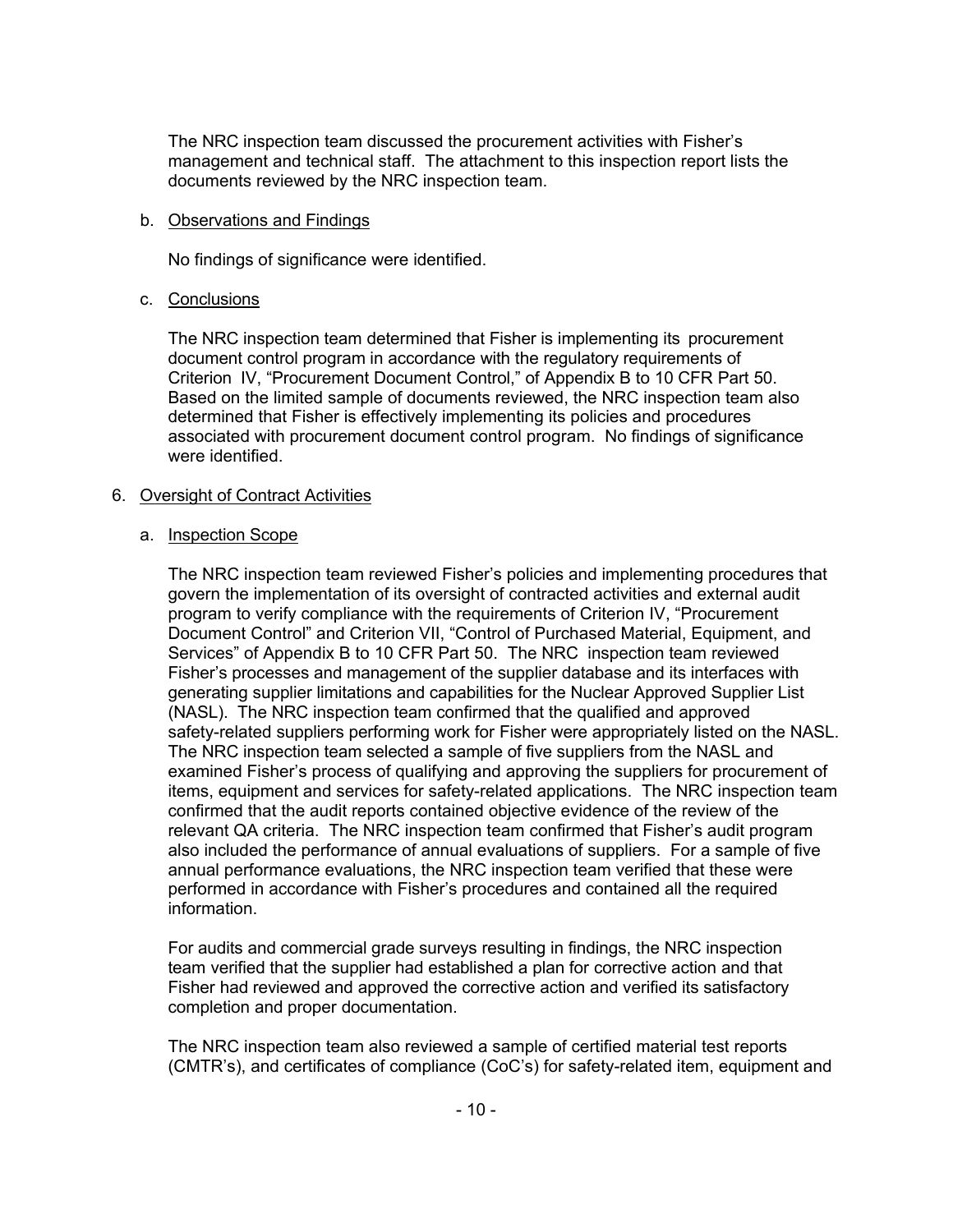services received associated with the fabrication of PV14 and PV63 air operated globe valves for Vogtle and V.C. Summer AP1000 projects and verified that the safety-related items, equipment and services received met the purchase and material specifications. In addition, the NRC inspection team confirmed that the scope of supply was documented and consistent for the activities contracted.

The NRC inspection team discussed the oversight of contracted activities with Fisher's management and technical staff. The attachment to this inspection report lists the documents reviewed by the NRC inspection team.

### b. Observations and Findings

No findings of significance were identified.

### c. Conclusions

The NRC inspection team determined that Fisher is implementing its oversight of contracted activities and external audit program consistent with the regulatory requirements of Criterion IV, "Procurement Document Control" and Criterion VII, "Control of Purchased Material, Equipment, and Services" of Appendix B to 10 CFR Part 50. Based on the limited sample of documents reviewed, the NRC inspection team determined that Fisher is effectively implementing its policies and procedures associated with the oversight of contracted activities. No findings of significance were identified.

### 7. Control of Special Processes

### a. Inspection Scope

The NRC inspection team reviewed Fisher's policies and procedures governing the implementation of special processes program to verify compliance with Criterion IX, "Control of Special Processes," of Appendix B to 10 CFR Part 50. Fisher's special processes include welding, heat treatment, nondestructive examination (NDE), and painting. During the week of inspection, the NRC inspection team could not verify any heat treatment activity.

The NRC inspection team observed welders performing welding activities and verified that qualified welders performed welding in accordance with approved welding procedure specification (WPS) and the ASME B&PV Code. The NRC inspection team reviewed a sample of WPS and their associated procedure qualification records (PQR) and confirmed that the WPS and PQRs were developed and qualified in accordance with the requirements of Subsection NB of Section III and Section IX of the ASME B&PV Code. The NRC inspection team also verified that, for a sample of CMTRs, the reports indicated the materials' compliance with the requirements for chemical composition and mechanical properties, as required by Subsection NB of Section III of the ASME B&PV Code.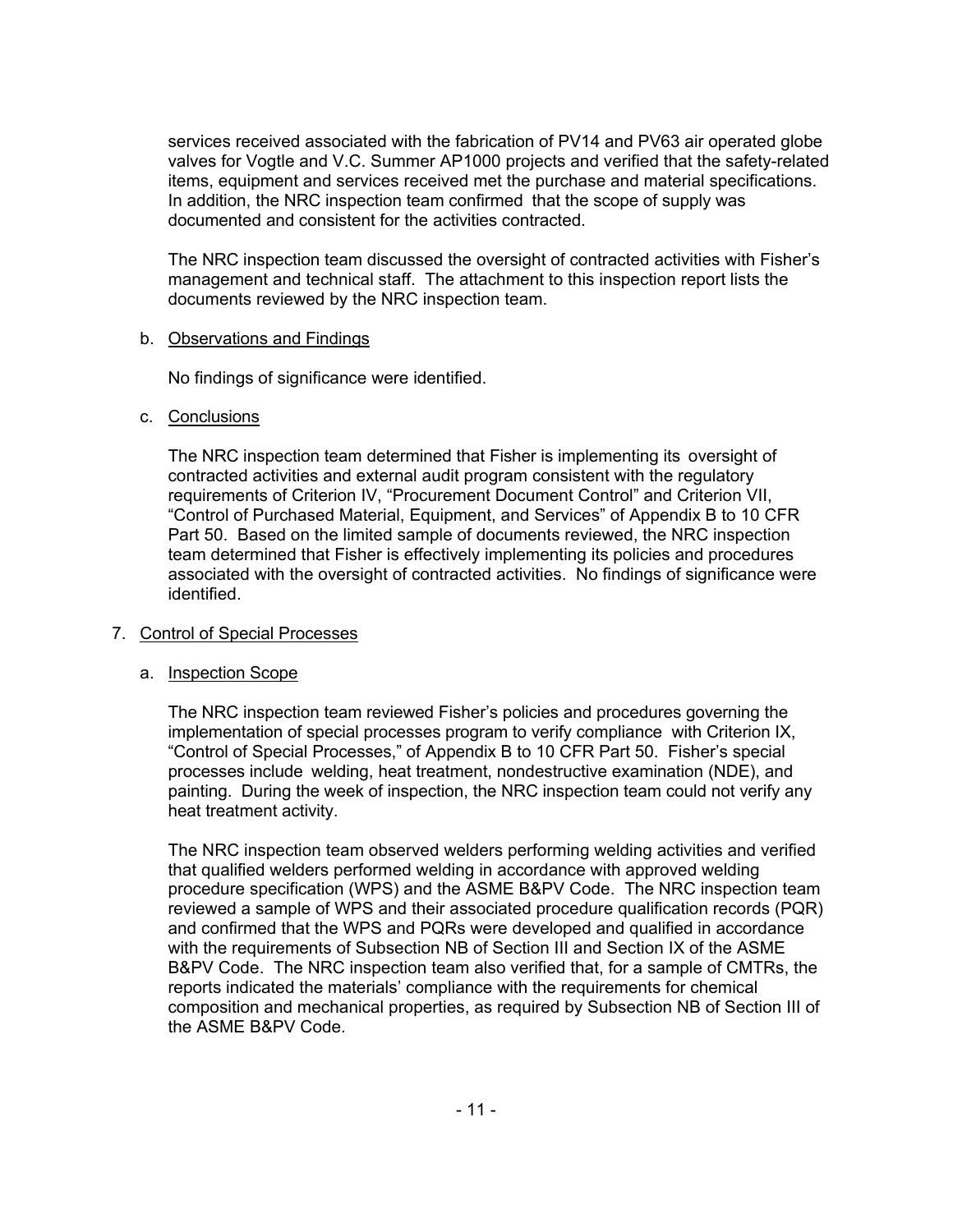The NRC inspection team performed a walk down of the welding material storage and welding material issue areas and verified that welding material was adequately controlled in accordance with the requirements of Section IX of the ASME B&PV Code. The NRC inspection team observed that Fisher clearly identified welding materials at all times, and it retained identification of acceptable material throughout storage, handling, and use until the material was actually consumed in the welding process.

The NRC inspection team reviewed Fisher's NDE procedures for water-washable liquid penetrant (PT), and radiographic testing (RT), to verify they are developed and qualified in accordance with the requirements of ASME Section III and Section V Code and Westinghouse Electric Company (WEC) design specification APP-PV14-Z0-001. The NRC inspection team observed the performance of NDE operations and verified the NDE materials were identified by their lot/batch number and expiration date. In addition, the NRC inspection team reviewed Fisher's painting procedure WMP 8X8.2 to verify it was developed in accordance with the requirements of WEC design specification APP-G1-MX-001. The NRC inspection team observed painting operations in process of a valve actuator body, lower and upper casing, and cover for a PV63 valve for V.C. Summer and verified that the paint personnel followed the painting test parameters in accordance with the applicable revision of Fisher procedure. The NRC inspection team verified that Fisher NDE processes are performed using calibrated equipment, certified and traceable materials and qualified procedures that have been performance demonstrated to the authorized nuclear inspector (ANI) in accordance with the requirements of Section III and Section V of the ASME B&PV Code.

The NRC inspection team discussed the control of special processes program with Fisher's management and technical staff. The attachment to this inspection report lists the documents reviewed by the NRC inspection team.

### b. Observations and Findings

No findings of significance were identified.

## c. Conclusion

The NRC inspection team concluded that Fisher is implementing its control of special processes program in accordance with the regulatory requirements of Criterion IX of Appendix B to 10 CFR Part 50. Based on the limited sample of documents reviewed and operations witnessed, the NRC inspection team also determined that Fisher is effectively implementing its policies and procedures associated with the control of special processes program. No findings of significance were identified.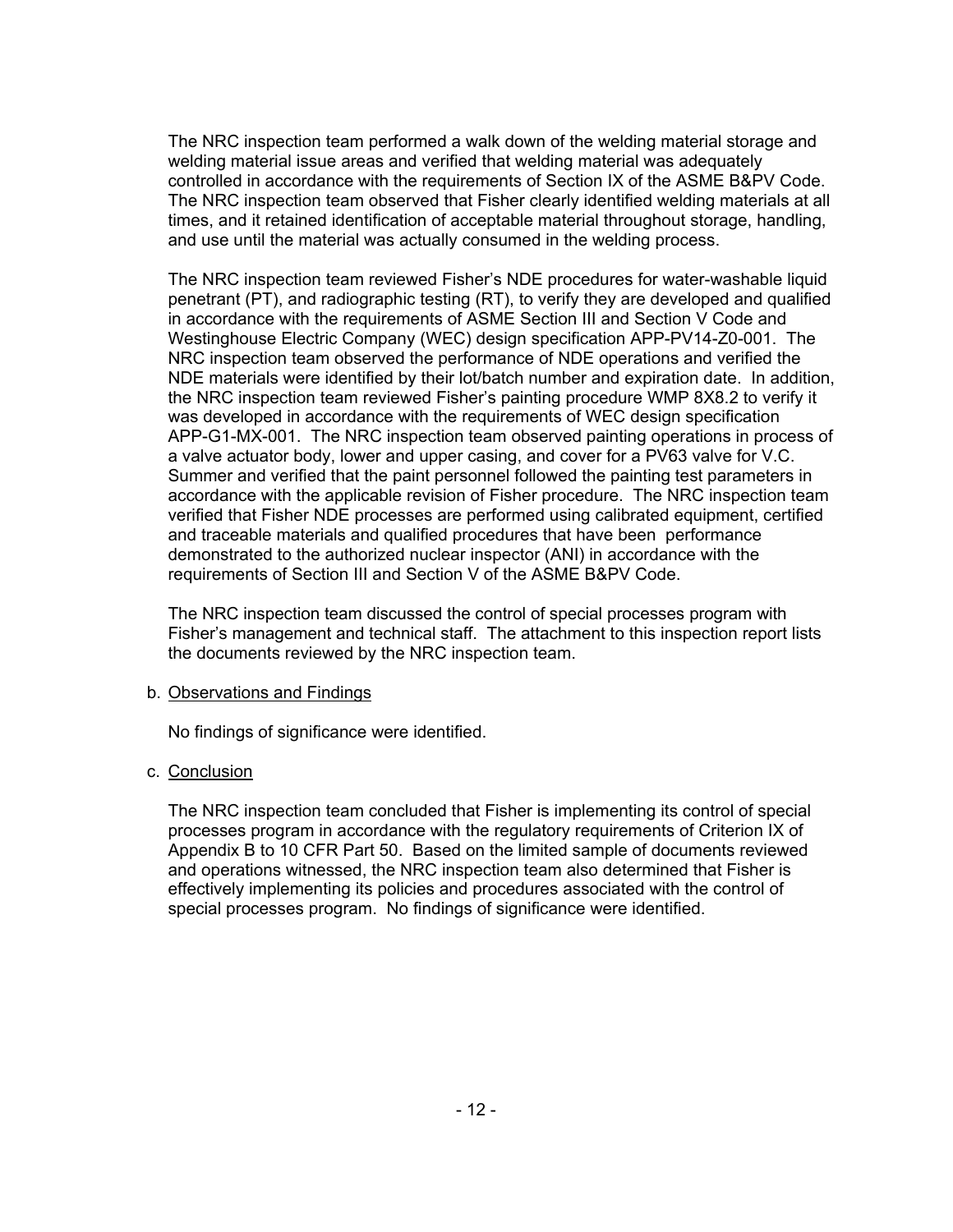### 8. Inspection

### a. Inspection Scope

The NRC inspection team reviewed Fisher's policies and procedures governing the implementation of the inspection program to verify compliance with Criterion X, "Inspection," of Appendix B to 10 CFR Part 50. The NRC inspection team observed the QC inspector perform hardness tester verification using calibrated hardness test blocks of a specific range, traceable to National Institute of Standards and Testing (NIST). The QC inspector performed the inspection and documented and accepted the results on the inspection and test report (ITR). The NRC inspection team also verified that the QC inspectors performed the positive material identification (PMI) test performed on the same hex jam nut using Niton Alloy Analyzer in accordance with Fisher's procedure FMP 2G19.3, "Material Verification Using Niton Alloy Analyzer."

The NRC inspection team observed that the QC inspector verified the applicable requirements for a welding activity including part number, serial number, assembly drawing and its revision, job order, ITR, WPS, its associated PQR, welder qualifications; weld filler rods specifications and the welding machine calibration.

The NRC inspection team observed final cleanliness verification inspection of a plug retainer assembly to verify the surface of the assembly is free of halogen contamination. The NRC inspection team verified the QC inspector carefully prepared a test sample, swabbed the surface, ran through chemical analyzer, and documented the acceptance of the inspection on ITR. Further, the NRC inspection team observed the final inspection of a HPNS-1 Class 2075 BWE, Schedule 80 PV 14 valve.

The NRC inspection team discussed the inspection program with Fisher's management and technical staff. The attachment to this inspection report lists the documents reviewed by the NRC inspection team.

### b. Observations and Findings

No findings of significance were identified.

c. Conclusions

The NRC inspection team determined that Fisher is implementing its inspection program consistent with the regulatory requirements of Criterion X, "Inspection," of Appendix B to 10 CFR Part 50. Based on the limited sample of documents reviewed and inspections observed, the NRC Inspection team determined that Fisher is effectively implementing its policies and procedures associated with inspection. No findings of significance were identified.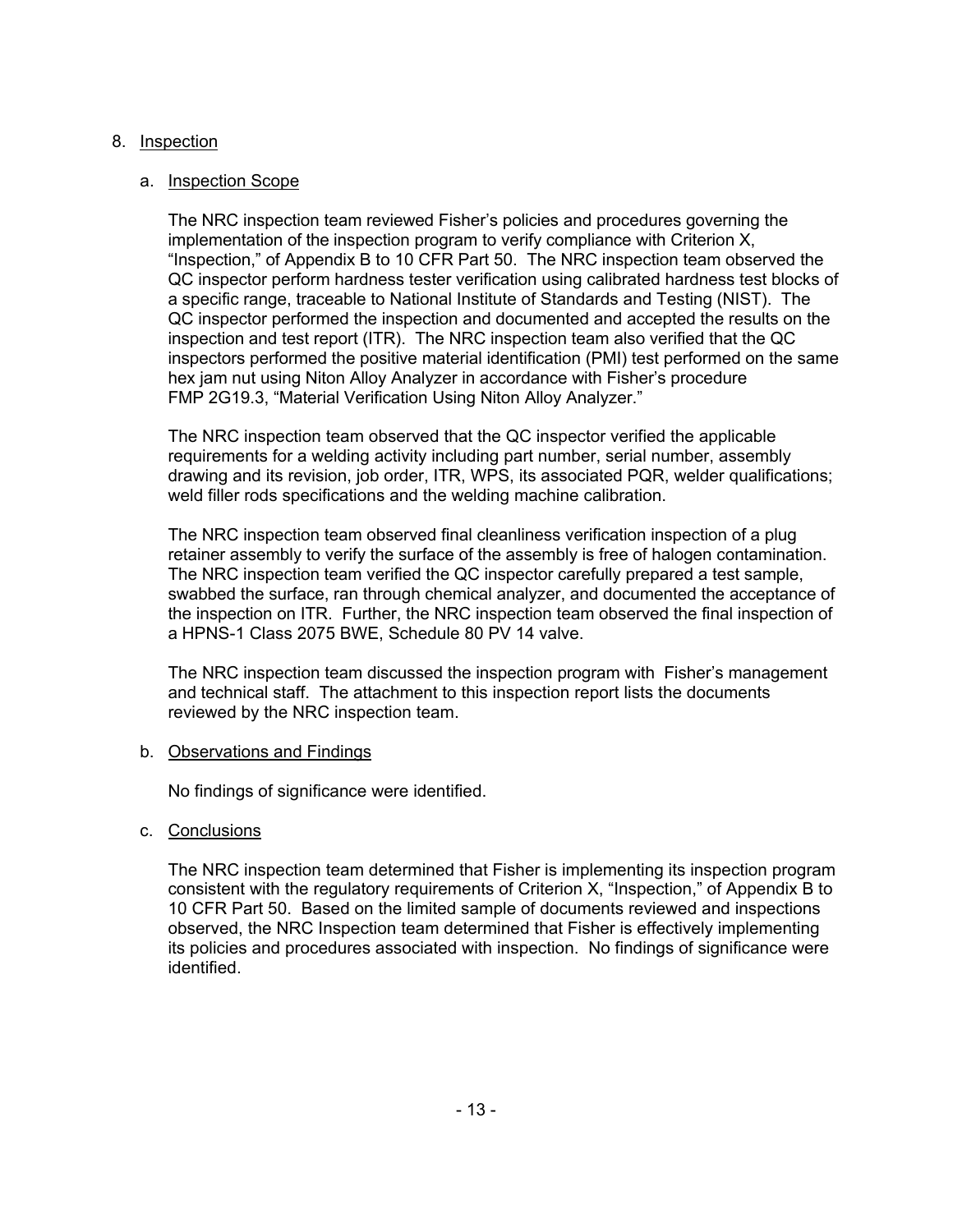### 9. Test Control

#### a. Inspection Scope

The NRC inspection team reviewed Fisher's policies and procedures governing the implementation of the test control program to verify compliance with Criterion XI, "Test Control," of Appendix B to 10 CFR Part 50. The NRC inspection team observed hydrostatic testing of a nuclear valve body assembly for valve serial number 19491440, Tag # APP-PV63-Z0D-100, for V.C. Summer Units 2 and 3. The NRC inspection team verified that the test was performed in accordance with the requirements of the job order and procedure; was performed by qualified test personnel; and used a pre-test calibrated pressure gage and certified demineralized water. The NRC inspection team determined that the performance of the hydrostatic test and the supporting documentation were consistent with the requirements specified in FMP 2C2.8 and AM-4.

The NRC inspection team discussed the test control program with Fisher's management and technical staff. The attachment to this inspection report lists the documents reviewed by the NRC inspection team.

#### b. Observations and Findings

No findings of significance were identified.

c. Conclusions

The NRC inspection team determined that Fisher is implementing its test control program consistent with the regulatory requirements of Criterion XI, "Test Control," of Appendix B to 10 CFR Part 50. Based on the limited sample of documents reviewed and hydrostatic test observed, the NRC inspection team determined that Fisher is effectively implementing its policies and procedures associated with test control. No findings of significance were identified.

### 10. Control of Measurement and Test Equipment

### a. Inspection Scope

The NRC inspection team reviewed Fisher's policies and implementing procedures that govern the measurement and test equipment (M&TE) program to verify compliance with the requirements of Criterion XII, "Control of Measuring and Test Equipment," of Appendix B to 10 CFR Part 50. The NRC inspection team reviewed the use of M&TE during inspections and tests to ensure it was calibrated, controlled, and documented in accordance with the procedural requirements. The NRC inspection team reviewed a sampling of records to ensure documentation matched the observed use of M&TE, and that M&TE was calibrated to a nationally recognized standard, and the calibration was current. The NRC verified that Fisher staff properly segregated, documented and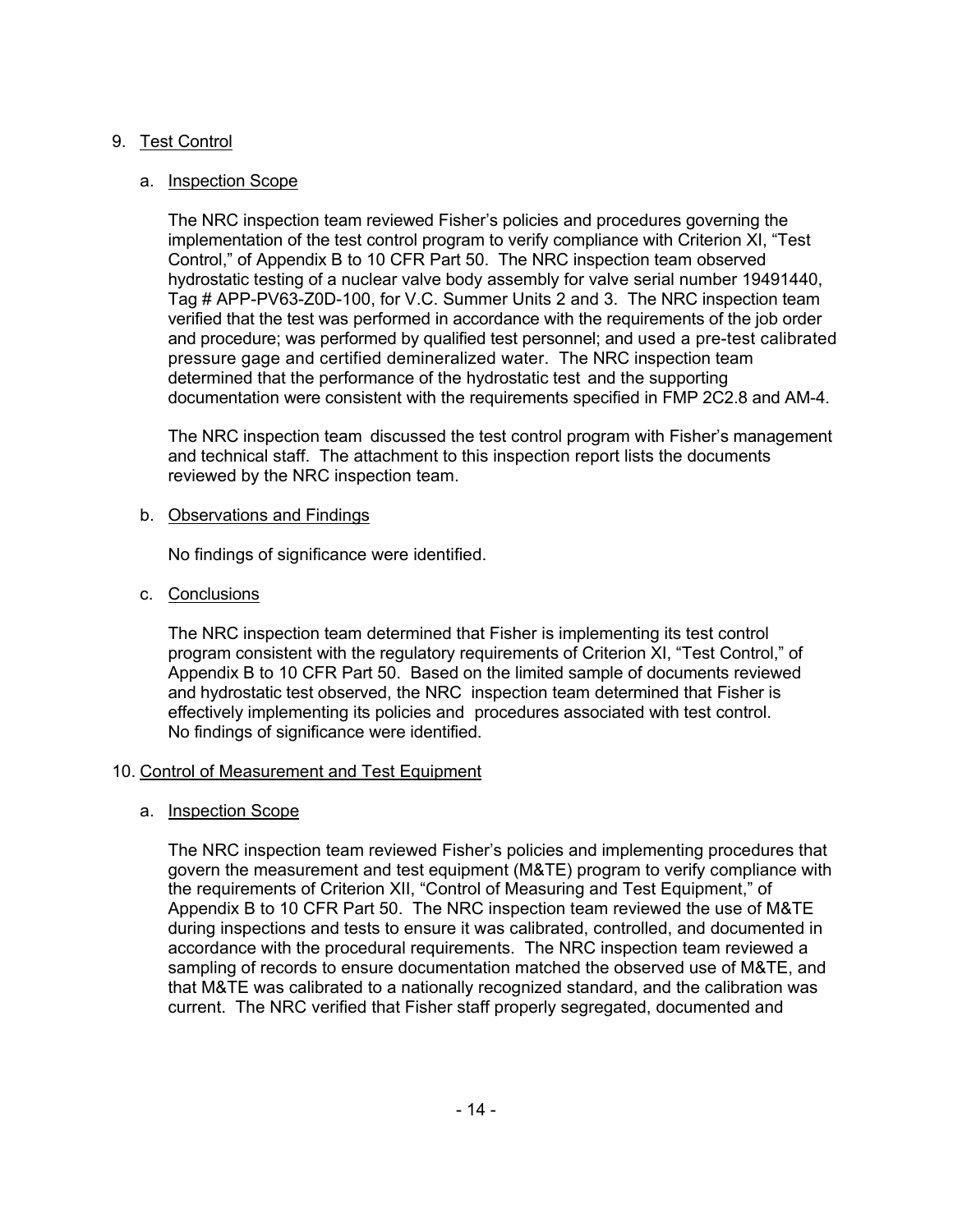evaluated, in accordance with procedures, when M&TE was found out of calibration or broken. The NRC inspection team interviewed personnel who used M&TE equipment, or were responsible for the M&TE program to ensure their understanding of regulatory and procedural requirements.

The NRC inspection team performed a walk-down to ensure that equipment located in the M&TE storage area, the M&TE hold area, and the fabrication shop were labeled, handled, and stored in a manner that indicated the calibration status of the instrument and ensured its traceability to calibration test data.

The attachment to this inspection report lists the documents reviewed by the inspection team.

#### b. Observations and Findings

No findings of significance were identified.

#### c. Conclusion

The NRC inspection team determined that Fisher is implementing its M&TE program consistent with the regulatory requirements of Criterion XII, "Control of Measuring and Test Equipment," of Appendix B to 10 CFR Part 50. Based on the limited sample of documents reviewed the NRC inspection team determined that Fisher is effectively implementing its policies and procedures associated with M&TE. No findings of significance were identified.

### 11. Nonconforming Materials, Parts, or Components

#### a. Inspection Scope

The NRC inspection team reviewed Fisher's policies and implementing procedures that govern the control of nonconformances to verify compliance with the requirements of Criterion XV, "Nonconforming Materials, Parts, or Components," in Appendix B to 10 CFR Part 50.

For the sample of nonconformance reports (NCRs) reviewed, the NRC inspection team verified that Fisher implemented an adequate program to assess and control nonconforming items, including appropriate identification, documentation, segregation, evaluation, and disposition of these items. This process properly applies the principles of acceptable, repair, rework, hold, scrap, or use-as-is, and it provides for the necessary technical justifications to be adequately supported and properly documented. The NRC inspection team also toured the shop floor to verify that there are designated areas to segregate and control the various classes of nonconforming materials.

The NRC inspection team discussed the nonconformance program with Fisher's management and technical staff. The attachment to this inspection report lists the documents reviewed by the NRC inspection team.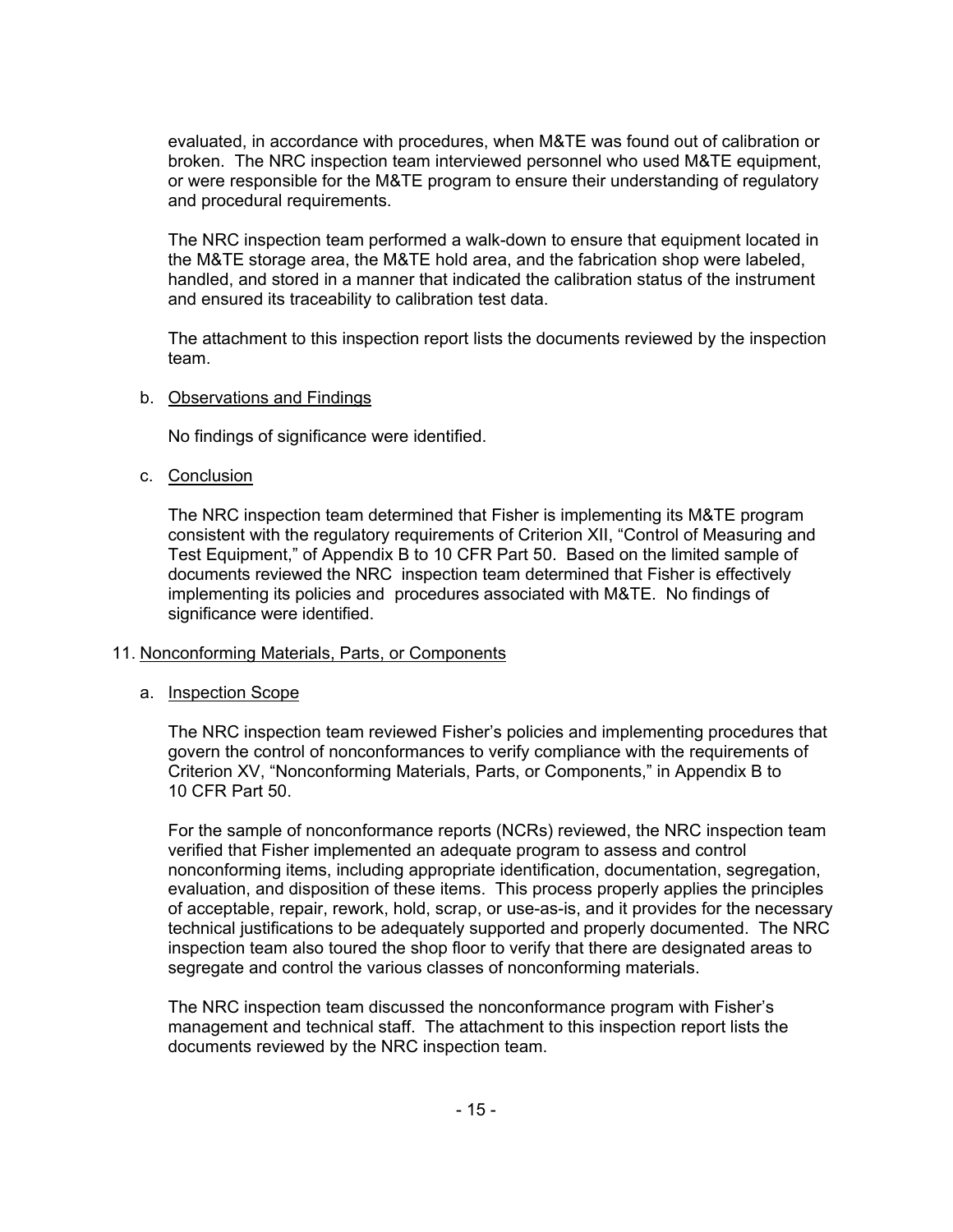### b. Observations and Findings

No findings of significance were identified.

### c. Conclusion

The NRC inspection team determined that Fisher is implementing its nonconforming materials, parts or components program consistent with the regulatory requirements of Criterion XV in Appendix B to 10 CFR Part 50. Based on the limited sample of documents reviewed, the NRC inspection team also determined that Fisher is effectively implementing its policies and procedures associated with the control of nonconforming materials, parts, or components. No findings of significance were identified.

### 12. Internal Audits

### a. Inspection Scope

The NRC inspection team reviewed Fisher's policies and implementing procedures that govern the internal audit program to verify compliance with the requirements of Criterion XVIII, "Audits," in Appendix B to 10 CFR Part 50. The NRC inspection team reviewed a sample of internal audits and the qualifications of the contracted auditors to verify the implementation of the Fisher's audit program. The NRC inspection team also reviewed the disposition of audit findings for adequacy and timeliness.

The NRC inspection team discussed the internal audit program with Fisher's management and staff. The attachment to this inspection report lists the documents reviewed by the inspection team.

## b. Observations and Findings

No findings of significance were identified.

## c. Conclusion

The NRC inspection team determined that Fisher is implementing its internal audit program consistent with the regulatory requirements of Criterion XVIII, "Audits," in Appendix B to 10 CFR Part 50. Based on the limited sample of documents reviewed, the NRC inspection team also determined that Fisher is effectively implementing its policies and procedures associated with internal audits. No findings of significance were identified.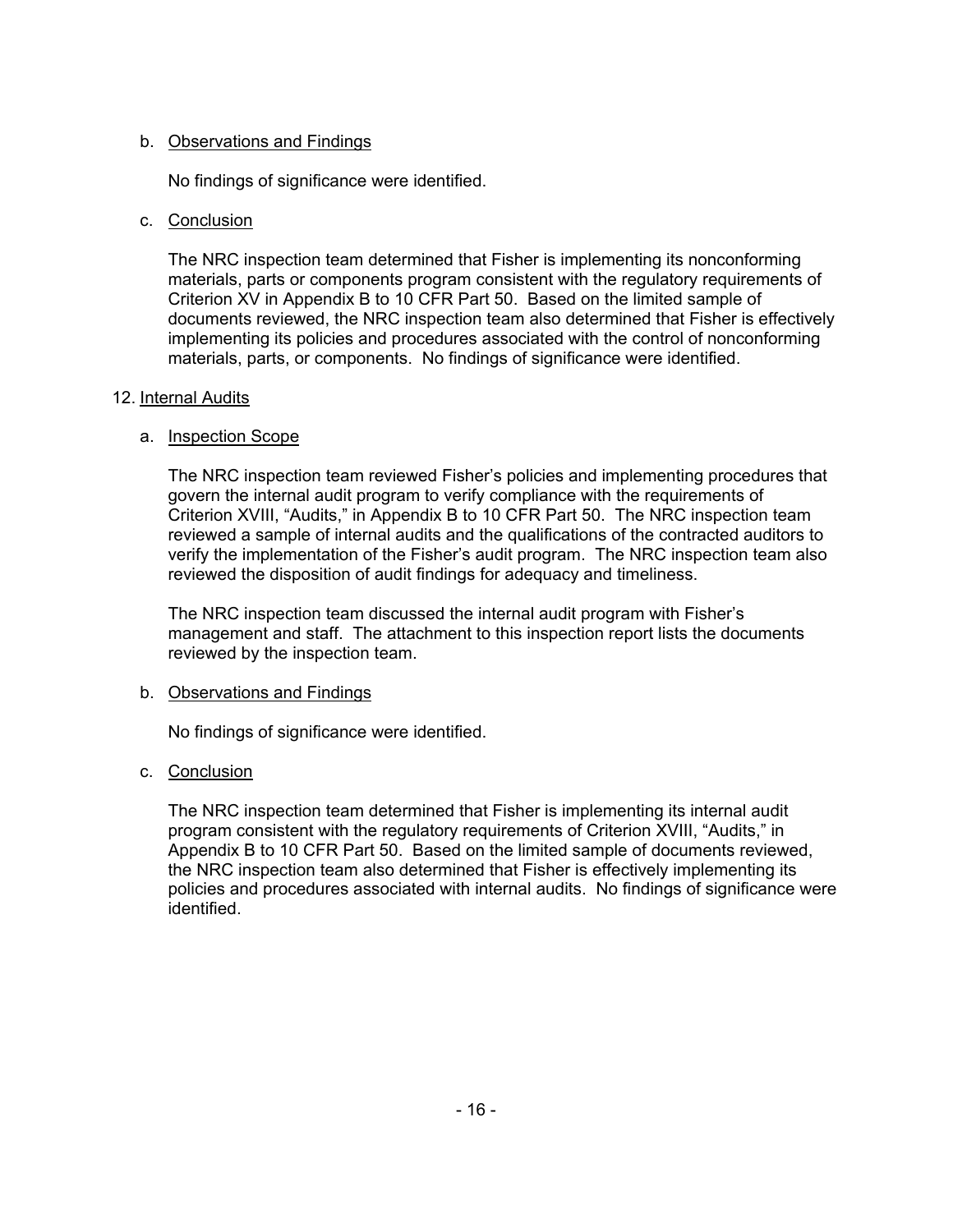### 13. Entrance and Exit Meetings

On April 13, 2015, the NRC inspection team discussed the scope of the inspection with Mr. Don Rowley, Vice-President Operations, and other members of Fisher's management. On April 17, 2015, the NRC inspection team presented the inspection results and observations during an exit meeting with Mr. Rowley and other members of Fisher's management. The attachment to this report lists the attendees of the entrance and exit meetings, as well as those individuals whom the NRC inspection team interviewed.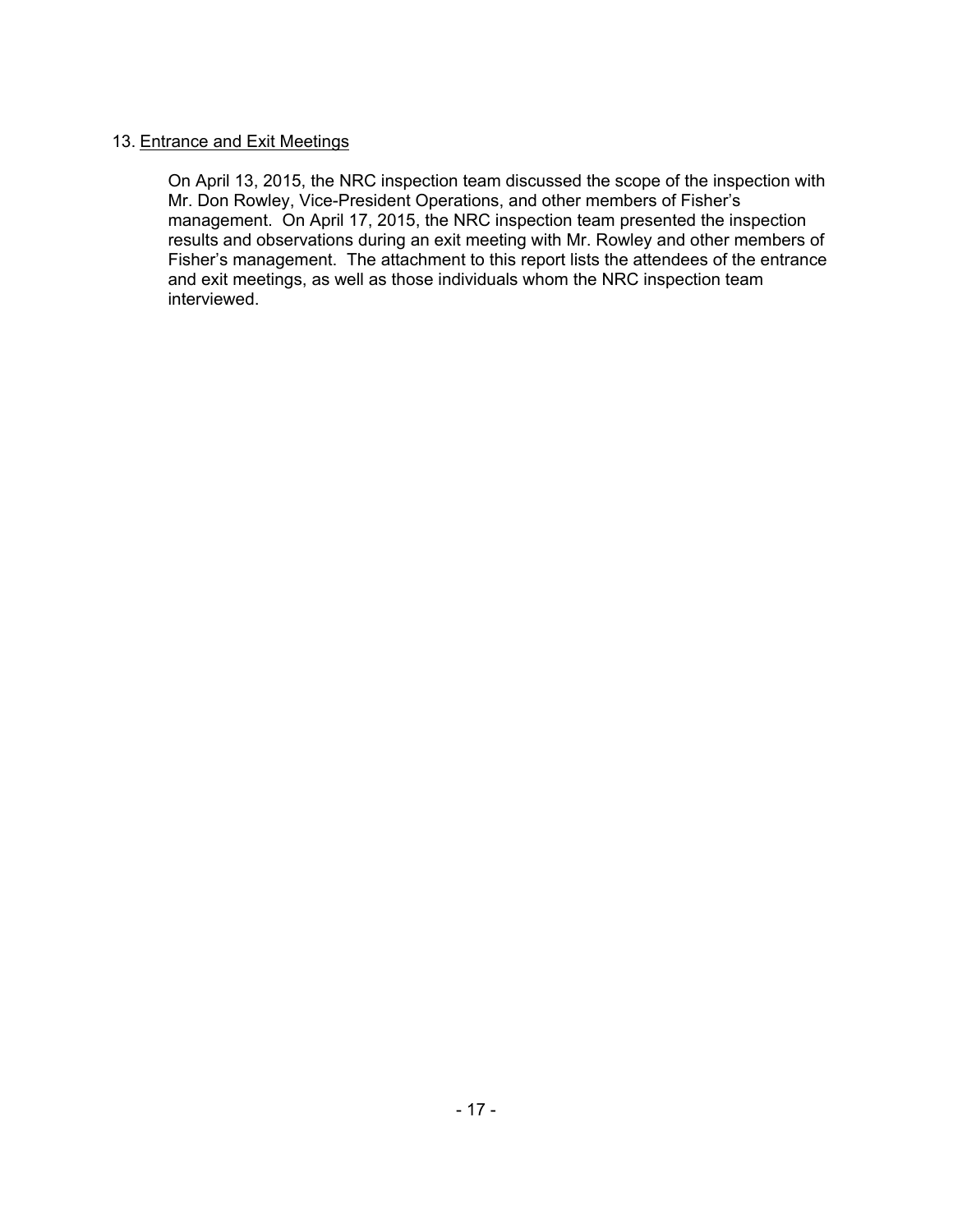# **ATTACHMENT**

# 1. ENTRANCE AND EXIT MEETING ATTENDEES

| <b>Name</b>                 | <b>Title</b>                                 | <b>Affiliation</b> | <b>Entrance</b> | <b>Exit</b>  | <b>Interviewed</b> |
|-----------------------------|----------------------------------------------|--------------------|-----------------|--------------|--------------------|
| Aixa Belen                  | <b>Inspection Team</b><br>Leader             | <b>NRC</b>         | X               | X            |                    |
| Jonathan Ortega-<br>Luciano | Inspector                                    | <b>NRC</b>         | X               | X            |                    |
| Raju Patel                  | Inspector                                    | <b>NRC</b>         | X               | X            |                    |
| <b>Paul Prescott</b>        | Inspector                                    | <b>NRC</b>         | X               | X            |                    |
| Andrea Keim                 | Inspector                                    | <b>NRC</b>         | X               | X            |                    |
| Jason Christensen           | Inspector                                    | <b>NRC</b>         | X               | X            |                    |
| Mike Mason                  | President, NA                                | Fisher             | X               |              |                    |
| Josh Wilford                | VP of Engineering<br>Products                | Fisher             | X               | X            |                    |
| Don Rowley                  | <b>VP</b> of Operations                      | Fisher             | X               | X            |                    |
| Benjamin Ahrens             | Manager, Quality<br>Operations               | Fisher             | X               | X            | X                  |
| <b>Ross Harris</b>          | <b>Plant Manager</b>                         | Fisher             | X               | X            |                    |
| <b>Chad Engle</b>           | <b>Nuclear Business</b><br><b>Director</b>   | Fisher             |                 | X            | X                  |
| <b>Wesley Renard</b>        | Manager, Quality<br>Assurance<br>Engineering | Fisher             | X               | X            | X                  |
| Paul Abens                  | Manager,<br>Compliance                       | Fisher             | X               | X            | X                  |
| Sydney Brady                | <b>QA Engineer</b>                           | Fisher             | X               | X            | X                  |
| Mike Ketcham                | <b>QA Engineer</b>                           | Fisher             | X               | X            | X                  |
| <b>Trevor Seibold</b>       | <b>QA Engineer</b>                           | Fisher             | X               | X            | X                  |
| Dan Zuelke                  | QA Engineer                                  | Fisher             | X               | X            |                    |
| <b>Trent Johnson</b>        | Engineering                                  | Fisher             | X               | $\mathsf{X}$ |                    |
| Jim Rhuland                 | QC Manager                                   | Fisher             | X               |              |                    |
| <b>Andrew Wright</b>        | QA Supervisor                                | Fisher             | X               |              |                    |
| Daniel Meyer                | Quality Plans and<br>Specs Manager           | Fisher             | X               | X            |                    |
| Adin Mann                   | Adv Tech<br><b>Simulators</b>                | Fisher             | X               |              |                    |
| Rande Jones                 | Operations<br>Manager                        | Fisher             | X               | X            |                    |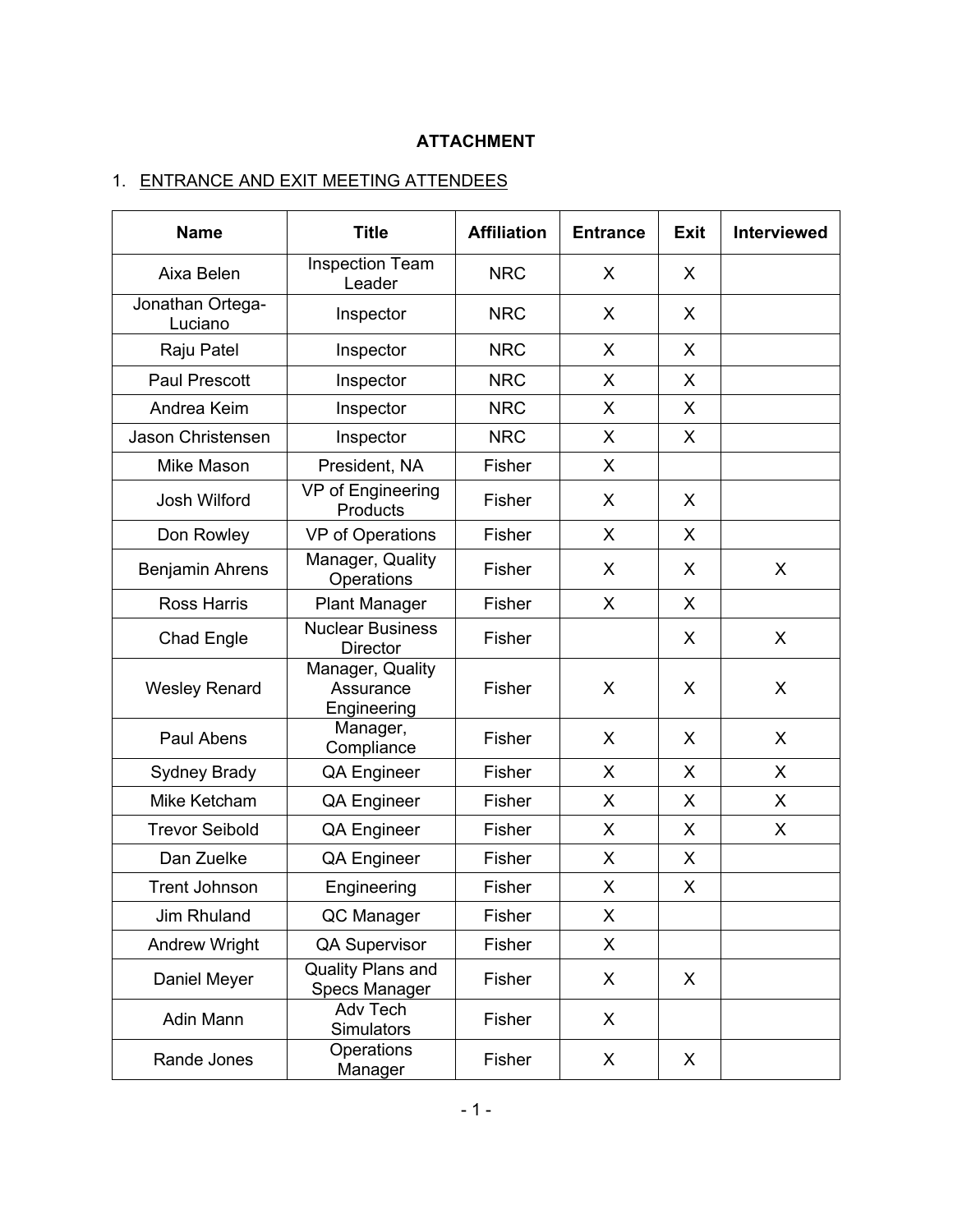| <b>Name</b>             | <b>Title</b>                          | <b>Affiliation</b> | <b>Entrance</b> | <b>Exit</b>  | Interviewed |
|-------------------------|---------------------------------------|--------------------|-----------------|--------------|-------------|
| <b>Glen Reynolds</b>    | Project Manager<br>AP1000             | Fisher             | X               | X            |             |
| <b>Mark Riveland</b>    | Director, Adv. Tech                   | Fisher             | X               | X            |             |
| Jamie Hosek             | Info Center Analyst                   | Fisher             | X               | $\mathsf{X}$ |             |
| <b>Scott Lustyk</b>     | <b>Nuclear Business</b><br>Manager    | Fisher             | X               | X            |             |
| George Baitinger        | Manager, NPD                          | Fisher             | X               | X            |             |
| Scott Jones             | <b>Emerson Manager</b>                | Fisher             | X               | X            |             |
| <b>Charlie Harris</b>   | Proc. Imp.<br>Specialist              | Fisher             | X               | X            |             |
| <b>Tim Klinge</b>       | Team Leader, LAB                      | Fisher             | X               | X            |             |
| Michael Hagen           | <b>Nuclear Sales</b><br>Manager       | Fisher             | X               | X            |             |
| Paul Alman              | Design Engineer<br>Specialist         | Fisher             | X               | X            |             |
| Michael<br>Wedemeyer    | Sr. Nuclear<br>Specialist             | Fisher             | X               | X            |             |
| <b>Nathan McCormick</b> | Manager, Test and<br>Evaluation       | Fisher             |                 | X            |             |
| Lakshaman Kahani        | <b>Quality Manager</b>                | Fisher             |                 | X            |             |
| Andy Kicksdorf          | <b>Valve Steam</b><br>Manager         | Fisher             |                 | X            |             |
| <b>Emily Mclarky</b>    | <b>Associate General</b><br>Counsel   | Emerson            |                 | X            |             |
| <b>Joel Hill</b>        | Assembly/Test<br>Supervisor           | Fisher             |                 |              | X           |
| Dean Lawthers           | Inspector                             | Fisher             |                 |              | X           |
| James Wormley           | <b>QA Engineer</b>                    | Fisher             |                 |              | X           |
| Greg Baughman           | QC Technician                         | Fisher             |                 |              | X           |
| <b>Ted Gunderdson</b>   | QC Technician                         | Fisher             |                 |              | X           |
| Drew Wright             | Supervisor of<br>Inspection           | Fisher             |                 |              | X           |
| Connie Zobel            | Nuclear Inspector                     | Fisher             |                 |              | X           |
| Dan Roe                 | Nuclear Inspector                     | Fisher             |                 |              | X           |
| <b>Khris Bates</b>      | Nuclear Inspector -<br><b>Trainee</b> | Fisher             |                 |              | X           |
| <b>Trudy Wilson</b>     | Nuclear Buyer                         | Fisher             |                 |              | X           |
| Matt McKibben           | Welder                                | Fisher             |                 |              | X           |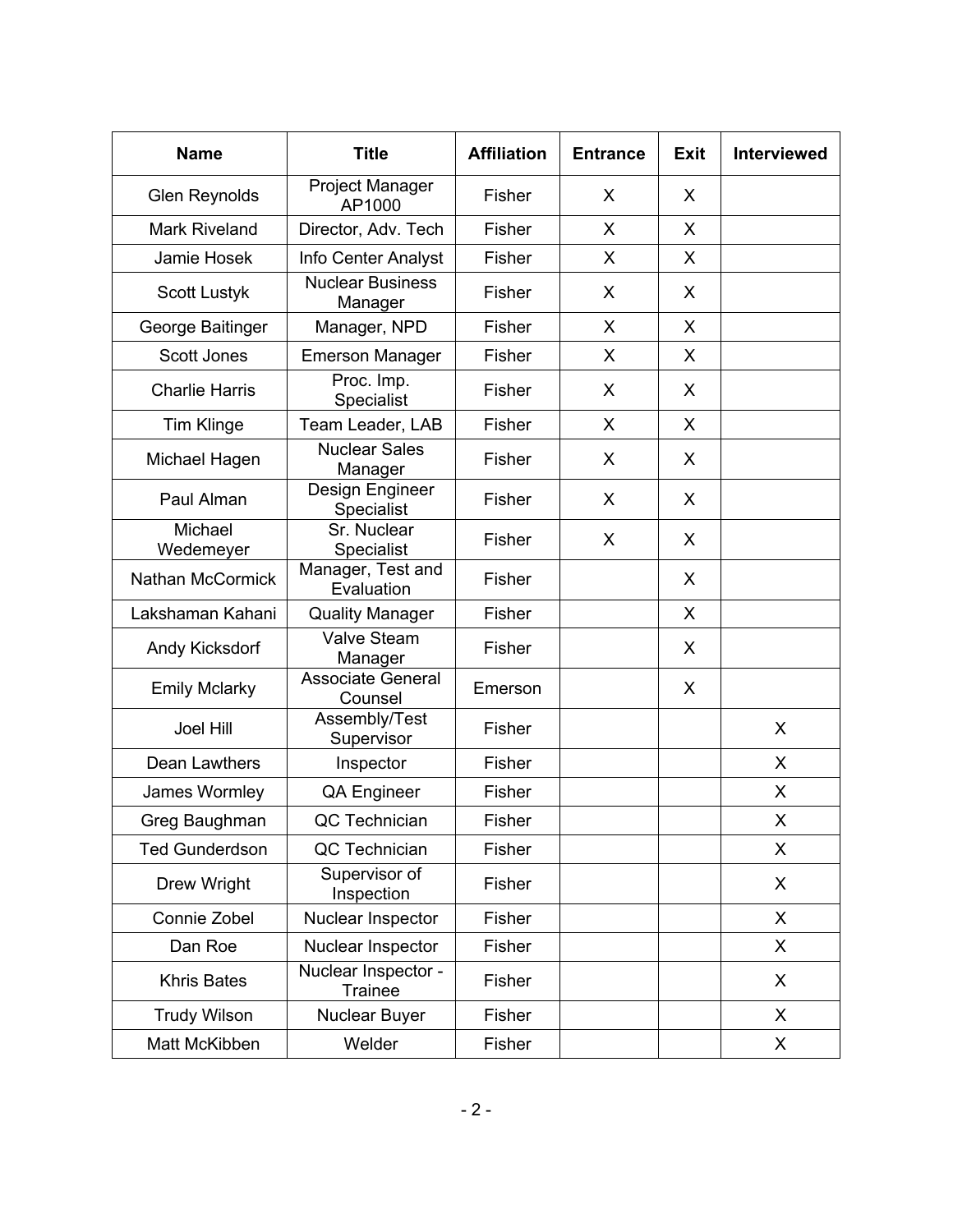| <b>Name</b>           | <b>Title</b>                           | <b>Affiliation</b>                                        | <b>Entrance</b> | <b>Exit</b> | <b>Interviewed</b> |
|-----------------------|----------------------------------------|-----------------------------------------------------------|-----------------|-------------|--------------------|
| <b>Tom Atcher</b>     | Welder                                 | Fisher                                                    |                 |             | X                  |
| Drew Wright           | Inspection<br>Supervisor               | Fisher                                                    |                 |             | X                  |
| <b>Paul Detrick</b>   | Assembler/Tester                       | Fisher                                                    |                 |             | X                  |
| <b>Justin Love</b>    | Painter/Coating<br>Specialist          | Fisher                                                    |                 |             | X                  |
| Michael Ladehoff      | Painter/Coating<br><b>Specialist</b>   | Fisher                                                    |                 |             | X                  |
| <b>Grady Hardin</b>   | <b>NDE Level III</b>                   | Fisher                                                    |                 |             | X                  |
| DeAnna Daters         | <b>Weld Shop</b><br>Supervisor         | Fisher                                                    |                 |             | X                  |
| Jason Russell         | <b>Welding Engineer</b>                | Fisher                                                    |                 |             | X                  |
| Martin Gedney         | <b>Authorized Nuclear</b><br>Inspector | Hartford<br>Steam<br><b>Boiler</b><br>Insurance<br>Agency |                 |             | X                  |
| <b>Mike Kerstiens</b> | Observor                               | <b>WEC</b>                                                |                 |             | X                  |

# 2. INSPECTION PROCEDURES USED

- Inspection Procedure (IP)IP 36100, "Inspection of 10 CFR Part 21 and Programs for Reporting Defects and Noncompliance," dated February 13, 2012
- IP 43002, "Routine Inspections of Nuclear Vendors," dated July 15, 2013
- IP 43003, "Reactive Inspections of Nuclear Vendors," dated October 3, 2013
- IP 65001.07, "Inspection of ITAAC-Related Installation of Valves," dated July 29, 2008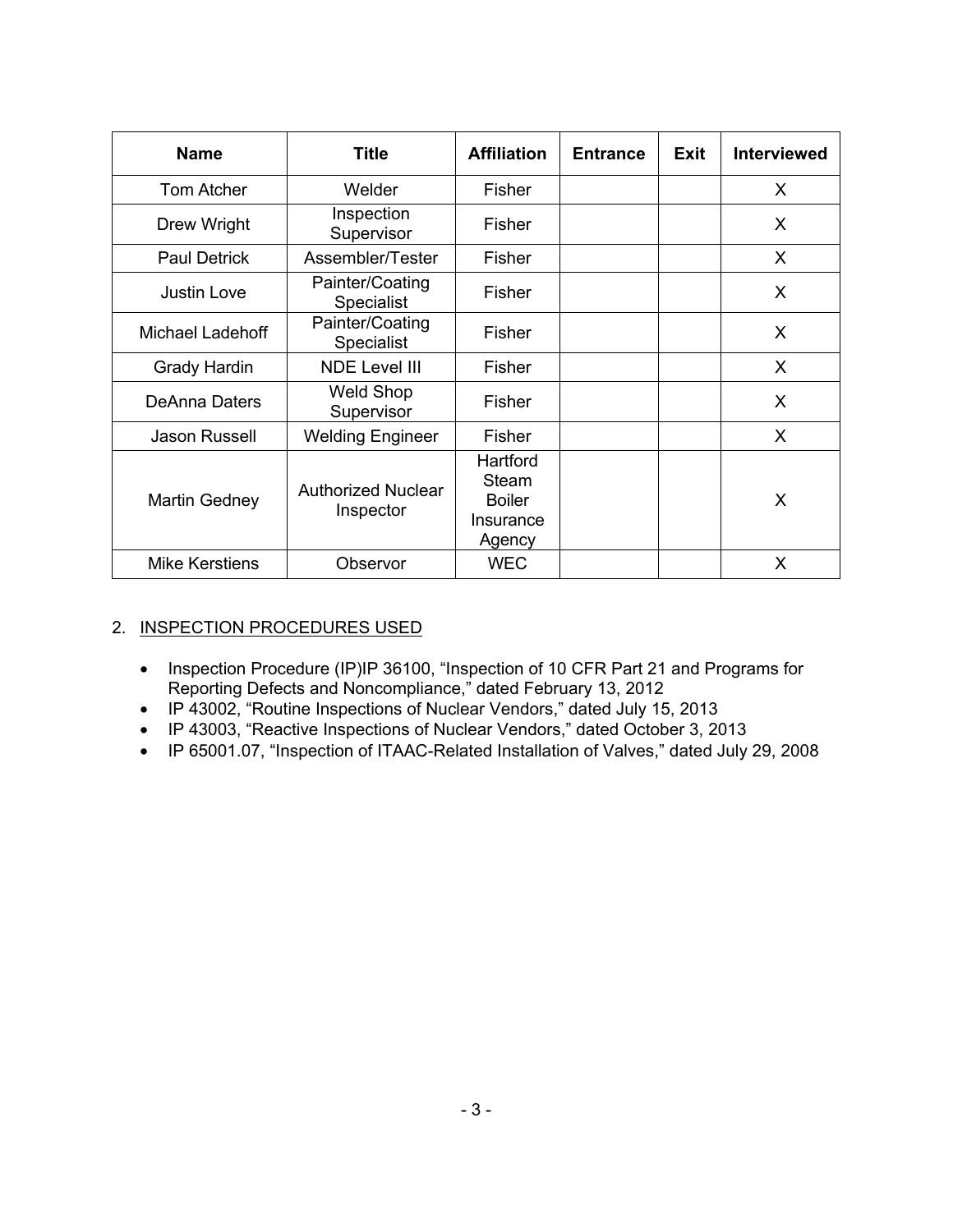# 3. LIST OF ITEMS OPENED, CLOSED, AND DISCUSSED

| <b>Item Number</b>   | <b>Status</b> | <b>Type</b> | <b>Description</b>     | <b>Applicable ITAAC</b> |
|----------------------|---------------|-------------|------------------------|-------------------------|
| 99900105/2015-201-01 | <b>OPEN</b>   | <b>NON</b>  | <b>Criterion XVI</b>   | N/A                     |
| 99900105/2011-201-01 | <b>CLOSED</b> | <b>NOV</b>  | 10 CFR Part 21         | N/A                     |
| 99900105/2011-201-02 | <b>CLOSED</b> | <b>NON</b>  | Criterion III          | N/A                     |
| 99900105/2011-201-03 | <b>CLOSED</b> | <b>NON</b>  | <b>Criterion IV</b>    | N/A                     |
| 99900105/2011-201-04 | <b>CLOSED</b> | <b>NON</b>  | <b>Criterion VII</b>   | N/A                     |
| 99900105/2011-201-05 | <b>CLOSED</b> | <b>NON</b>  | <b>Criterion XVI</b>   | N/A                     |
| 99900105/2011-201-06 | <b>CLOSED</b> | <b>NON</b>  | <b>Criterion XVIII</b> | N/A                     |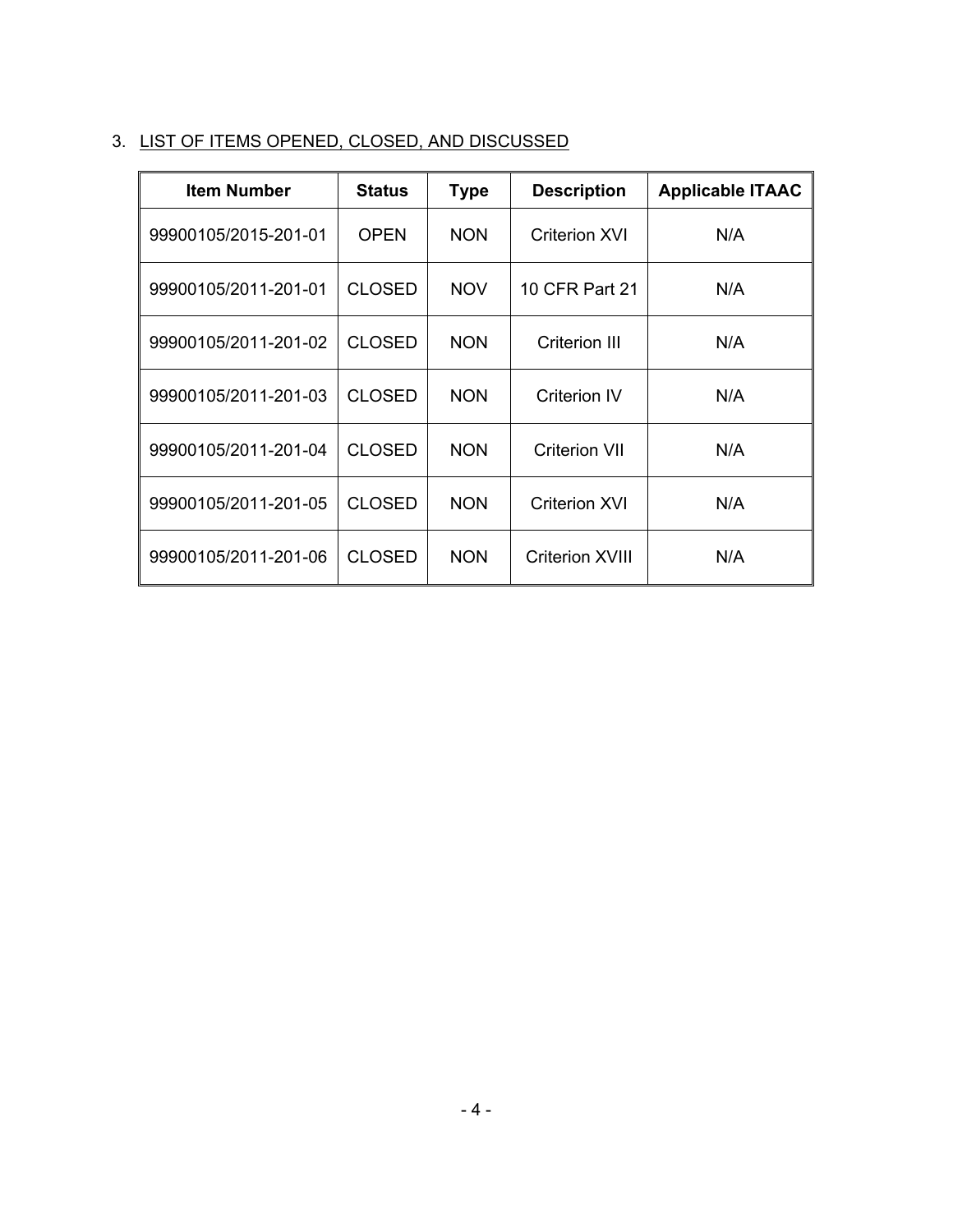# 4. INSPECTIONS, TESTS, ANALYSES, AND ACCEPTANCE CRITERIA

The NRC inspection team identified the following inspections, tests, analyses, and acceptance criteria (ITAAC) related to components being fabricated, tested and inspected by Fisher. At the time of the inspection, Fisher was involved in the fabrication and testing of air-operated globe valves of various sizes for the AP1000 reactor design. These valves are intended for use in numerous systems at both V.C. Summer and Vogtle nuclear sites. The NRC inspection team reviewed hydrostatic test reports and witnessed hydrostatic testing of valves while at the site to verify compliance with the design criteria. The NRC inspection team reviewed impact test results in the Certified Material Test Reports (CMTRs) to verify fracture toughness requirements of ASME BPVC Section III were met. The NRC inspection team also reviewed the final ASME design reports to verify that the valves and their documentation met the requirements of ASME BPVC Section III. The fabrication and testing is part of the overall equipment qualification program for the air-operated valves and will be used to demonstrate that the below ITAAC acceptance criteria have been met.

The ITAAC's design commitments referenced below are for future use by the NRC staff during the ITAAC closure process; the listing of these ITAAC design commitments does not indicate that they have been met and closed. The NRC inspection team did not identify any findings associated with the ITAAC identified below.

| Source                                                                                           | <b>ITAAC</b>  | <b>ITAAC Reference</b><br>Number |
|--------------------------------------------------------------------------------------------------|---------------|----------------------------------|
| Appendix C from the Combined License<br>for Vogtle Units 3 and 4 and V.C. Summer<br>Unit 2 and 3 | 2.2.01.02a    | 91                               |
| Appendix C from the Combined License<br>for Vogtle Units 3 and 4 and V.C. Summer<br>Unit 2 and 3 | 2.2.01.04a.i  | 95                               |
| Appendix C from the Combined License<br>for Vogtle Units 3 and 4 and V.C. Summer<br>Unit 2 and 3 | 2.2.01.04a.ii | 96                               |
| Appendix C from the Combined License<br>for Vogtle Units 3 and 4 and V.C. Summer<br>Unit 2 and 3 | 2.2.03.2a     | 160                              |
| Appendix C from the Combined License<br>for Vogtle Units 3 and 4 and V.C. Summer<br>Unit 2 and 3 | 2.2.03.4a     | 163                              |
| Appendix C from the Combined License<br>for Vogtle Units 3 and 4 and V.C. Summer<br>Unit 2 and 3 | 2.2.04.2a     | 220                              |
| Appendix C from the Combined License<br>for Vogtle Units 3 and 4 and V.C. Summer<br>Unit 2 and 3 | 2.2.04.4a     | 224                              |
| Appendix C from the Combined License<br>for Vogtle Units 3 and 4 and V.C. Summer                 | 2.3.02.2a     | 285                              |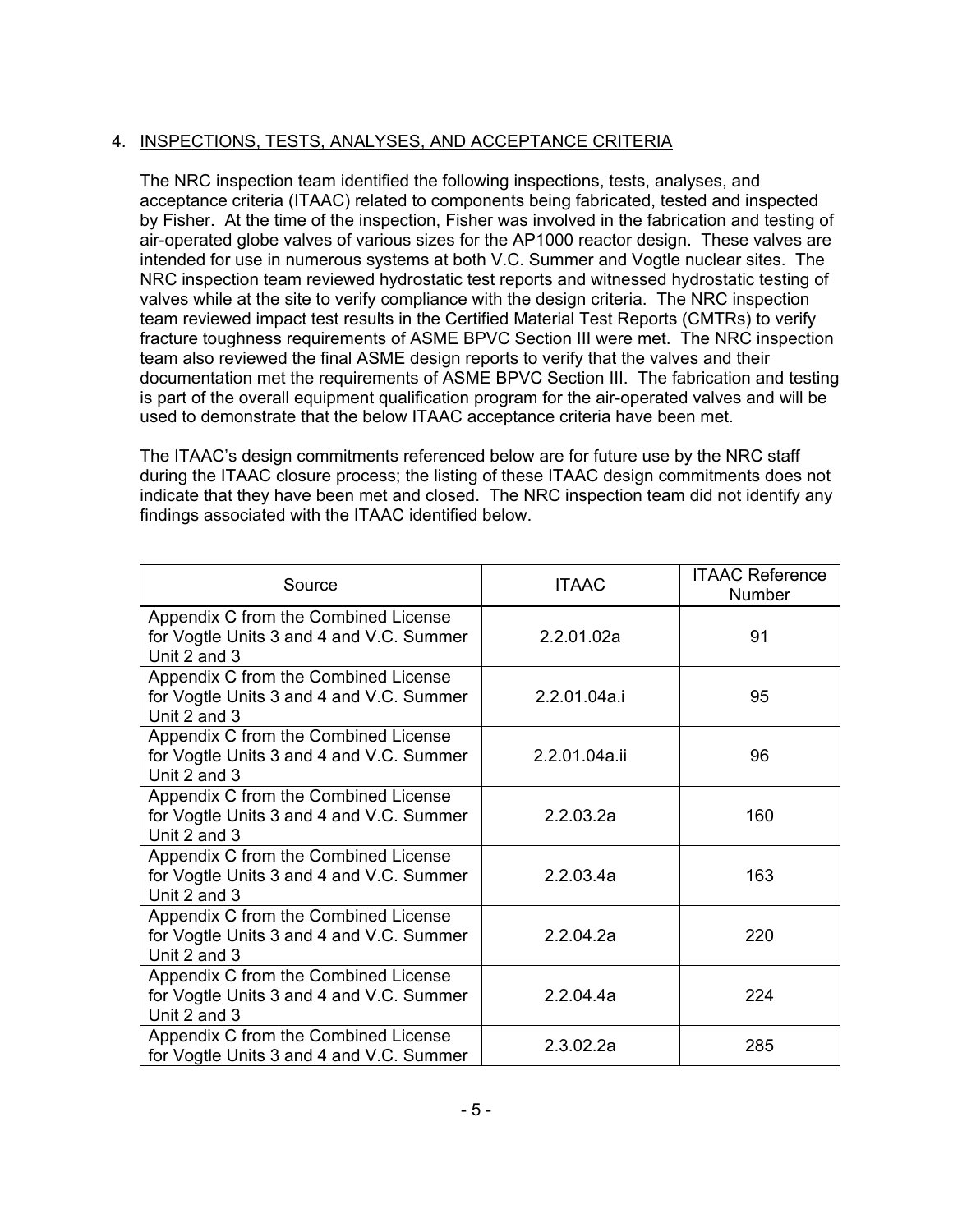| Source                                   | <b>ITAAC</b> | <b>ITAAC Reference</b><br>Number |
|------------------------------------------|--------------|----------------------------------|
| Unit 2 and 3                             |              |                                  |
| Appendix C from the Combined License     |              |                                  |
| for Vogtle Units 3 and 4 and V.C. Summer | 2.3.02.4a    | 289                              |
| Unit 2 and 3                             |              |                                  |
| Appendix C from the Combined License     |              |                                  |
| for Vogtle Units 3 and 4 and V.C. Summer | 2.3.06.2a    | 355                              |
| Unit 2 and 3                             |              |                                  |
| Appendix C from the Combined License     |              |                                  |
| for Vogtle Units 3 and 4 and V.C. Summer | 2.3.06.4a    | 359                              |
| Unit 2 and 3                             |              |                                  |

# 5. DOCUMENTS REVIEWED

### Policies and Procedures

- "Nuclear Quality Assurance Manual," Revision 13 dated November 15, 2014
- Fisher Manufacturing Procedure (FMP) 2K9, "Procedure for Corrective Action," Revision 25, dated April 1, 2015
- FGS 15B15.6, "Corrective Action," Revision D, dated February 12, 2015
- Fisher Manufacturing Procedure (FMP) 2K29, "Processing of Nonconformance Materials and Items," Revision 17, dated April 1, 2015
- FMP 2C2.8, "Hydrostatic Testing of a Nuclear Valve Body Assembly (Demineralized Water)," Revision 8, dated July 20, 2009 with Amendment AM-4, Revision A
- Fisher Amendment AM-4, "Amendment to FMP 2C2.8, Hydro Testing of a Nuclear Valve Body Assembly," Revision A, dated August 5, 2009
- FMP 12B3, "Hydro Demineralized Water Test," Revision
- FMP 2J1, "Nondestructive Testing Personnel Qualification and Certification", Revision 28, dated June 28, 2013
- FMP 2J2, "Qualification of Clean Area Assembly/Assembly Test Personnel," Revision 13, dated July 29, 2014
- FMP 2J3, "Qualification of Auditors/Audit Program," Revision 15, dated February 18, 2013
- FMP 2K19, "Quality Control Personnel Training," Revision 17, dated March 5, 2015
- FMP 2G30, "Fluorescent Water-Washable Liquid Penetrant Inspection", Revision 5, dated January 21, 2010
- FMP 2K41, "Requirements for Performing and Reporting Results of Internal Audit for NQAM," Revision 6, dated May 16, 2014
- FMP 2K43.1.1, "Supplier Evaluation Accreditation Calibration Services," Revision 3, dated January20, 2011
- FMP 2K43, Supplier Checklist Survey (code), Commercial Grade Survey," Revision 4, dated May 22, 2013
- FMP 2K43.1, "Supplier Evaluation Survey (code), Commercial Grade Survey – Calibration Services," Revision 3, dated January 20, 2011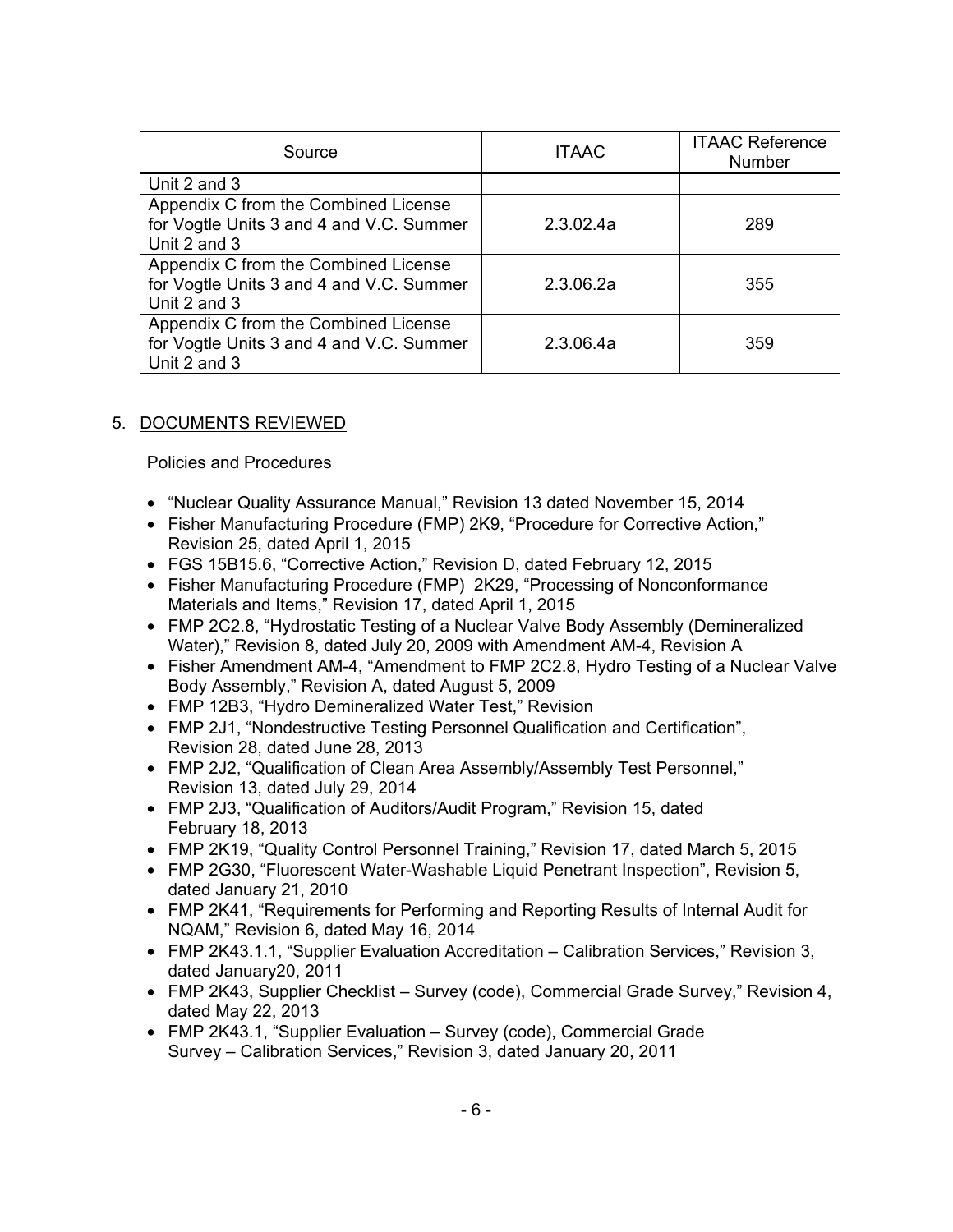- FMP 2K43.1.1, "Supplier Checklist Accreditation Evaluation Calibration Services," Revision 3, dated October 1, 2012
- FMP 2K43.1, "Supplier Checklist Survey (code), Commercial Grade Survey – Calibration Services," Revision 3, dated May 22, 2013
- FMP 20A22, "Work Instruction Material Review Board Process," Revision 1, dated April 14, 2014
- FMP 2K27.2, "Acceptance Method for Sampling of Commercial Grade Items to be Dedicated for Use in Nuclear Safety-Related Applications," Revision 4, dated August 27, 2014
- FMP 2K46, "Supplier Evaluations Audits, Surveys (code) and Commercial Grade Surveys," Revision 14, dated October 14, 2013
- Fisher Amendment AM-1, "Amendment To: FMP2G30, FM 2G30.1, FMP 2G30.2, FMP 2G30.3," Revision A, dated November 19, 2013
- FMP 2G12, "Radiographic Examination Procedure for Welds, Forgings, Plate, and Bar", Revision 17, dated November 2, 2009
- FMP 2G14, "Radiographic Examination Procedure for Nuclear Steel Castings", Revision 20, dated September 3, 2010
- FMP 6A1, "Heat Treatment Requirements for Fisher Components," Revision 13, dated August 25, 2010
- FMP 2G19.3, "Material Verification Using Niton Alloy Analyzer," Revision 9, dated May 17, 2013
- FMP 20A1, "Final Inspection of Nuclear Assemblies," Revision 5, dated December 18, 2013
- FGS-15B15.5, "Reporting of Potential Defects and Noncompliance in Accordance with 10 CFR Part 21, US Code of Federal Regulations," Revision B, dated March 14, 2013
- FMP-2H3, "Torque Wrench Calibration," Revision 5, dated May 17, 2002
- FMP-2G10, "Hardness Testers Calibration Verification and Operation Procedure," Revision 6, dated March 4, 2015.
- FMP-2H2, "Procedure for Control and Calibration of Gages, Measurement Equipment and Examination Equipment," Revision 54, dated September 23, 2014.
- FMP-2K27.3, "Control of M&TE Commercial Grade Items to be Dedicated for Use in Nuclear Safety-Related Applications," Revision 4, dated July 14, 2014
- FMP-6A1, "Heat Treatment Requirements for Fisher Components," Revision 15, dated September 7, 2012
- Fisher Controls Marshalltown Nuclear Approved Suppliers List, dated April 6, 2015
- World Manufacturing Procedure (WMP) 8X8.2, "Special Paint Process for Application of Spray Grade (Certified), Carboline-Carbozinc 11HSN (Nuclear) Zinc Primer," Revision D, dated September 13, 2010
- WMP 8X8.6, "Special Paint Process for the Application of Two Coats of Certified – Carboline, Carboguard 890N Epoxy," Revision D, dated June 12, 2012
- CSP-QR02, "Nuclear Quality Assurance Restriction," dated June 10, 2013
- FMP-2G19.3, "Material Verification Using Niton Alloy Analyzers," Revision 9, dated May 17, 2013
- FMP-2P1, "Marshalltown Supplier Requirements," Revision 1, dated March 14, 2012
- FMP-7X5.1, "Determination of Surface Halogen Contamination," Revision 1, dated January 21, 2009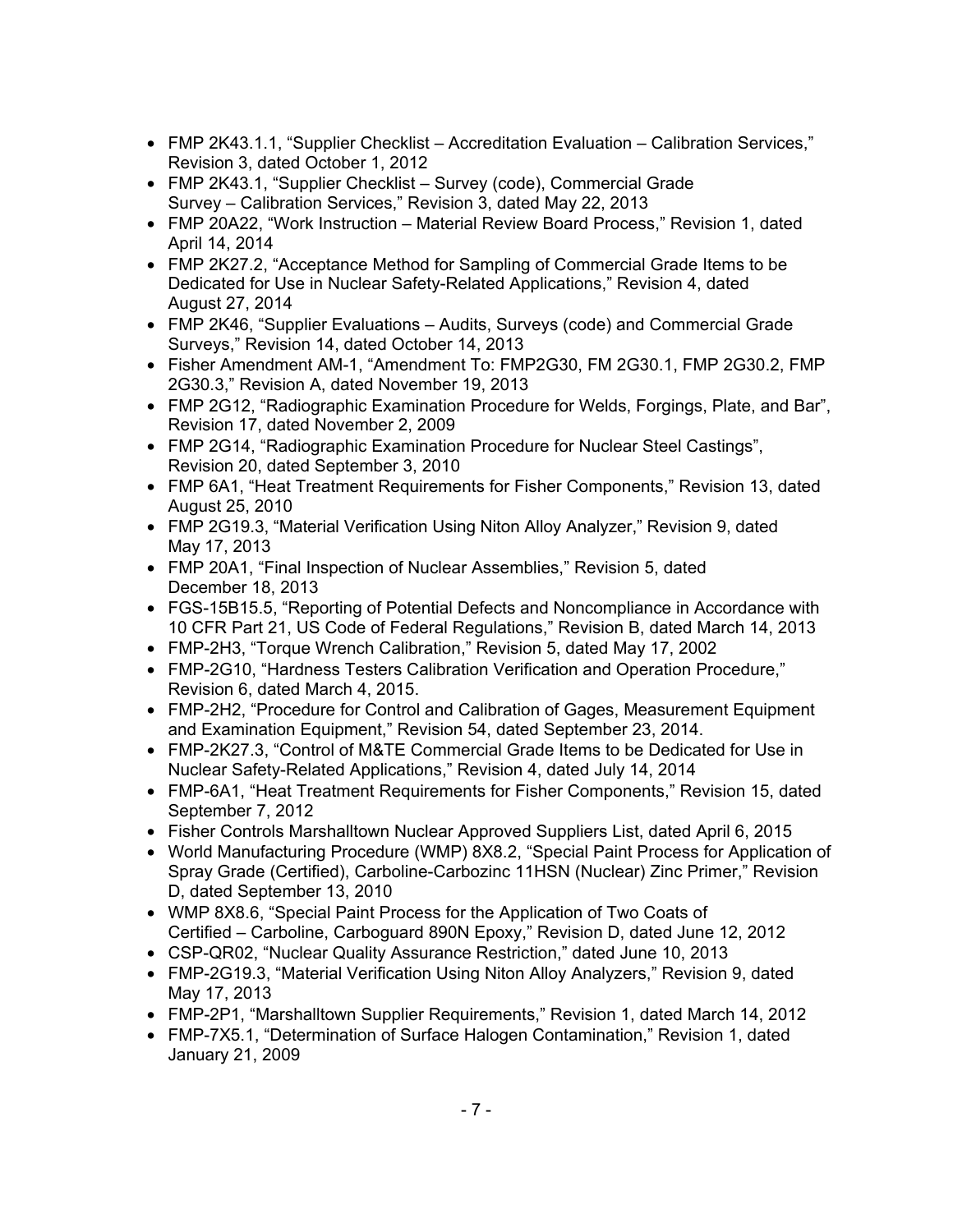- Fisher Assembly Processing Requirements (APR) Specification No. 0987790VOG-AP-1, "PV14 Vogtle Westinghouse," Revision C, dated April 1, 2015;
- APR Specification No. 0876780SUMAPR-1, "PV63 Summer," Revision 5, dated March 13, 2015
- Welding Procedure Specification (WPS) FMP 5CP5A.8TSNN-BTR, "GTAW-SMAW, P5A-P8, BMT=3/16"-1-1/2, w/P5A Butter," Revision 2, dated August 20, 2010
- Fisher Amendment AM-15, "Additional Requirements to Procedure: FMP 5CP5A.8TSNN-BTR," Revision A, dated November 18, 2013
- Procedure Qualification Record (PQR) No. C73.2 Revision 3, dated August 19, 2010
- WPS FMP 5ECoCrA.P1.PNN-2, "PAW, CoCr-A on P1, BMT= 1"-Unlimited, " Revision 0, dated October 21, 2009
- WPS FMP 5ECoCr.P8.WST-1, "CoCr-A on P8 for Westinghouse," Revision 1, dated May 15, 2009
- PQR No. 024-2008, "Hardface Overlay CoCr-A powder to Pipe/Tube SA 479-316L," Revision 2, dated May 5, 2009
- WPS FMP 5CP1.1TSPN-WST-1, "P-No. 1 to P-No.1 for Westinghouse," GTAW/SMAW Revision 1, dated May 15, 2009
- WPS FMP 5ECoCrA.P5ATPN-1, "GTAW, CoCr-A on P5A, BMT= 1" to Unlimited," Revision 0, dated July 12, 2010
- Fisher Amendment AM-18, "Additional Requirements to Procedure: FMP 5ECoCrA.P1PNN-2," Revision A, dated November 19, 2013
- WELDQUAL 4, "Welder Qualification Database," dated March 19, 2015
- Engineering Standard (ES) 142, "Identification of Essential-to-Function Parts or Assemblies for Use in Nuclear Safety Related Applications," Revision L, dated May 16, 2013
- Engineering Standard (ES) 142, "Identification of Essential-to-Function Parts or Assemblies for Use in Nuclear Safety Related Applications," Revision K, dated October 25, 2013
- FMP 2K43.1, "Supplier Evaluation Survey (code), Commercial Grade Survey – Calibration Services," Revision 3, dated October 22, 2010
- ES 266, "Commercial Grade Dedication Requirements for Fisher Manufactured Instruments and Accessories," Revision B, dated August 11, 2011
- ES 248, "Classification and Processing of Nuclear Valve Parts, Accessories and Components," Revision F, dated October 20, 2011

## Purchase Orders (PO)

- PO No. 133742 to Exova Inc., dated June 10, 2013, for material analysis of, 3/16" x 9x 15" rectangle plates part No. 0755032532A
- PO No. 135597 to Kinectrics North America dated March 1, 2012 for seismic test of Fisher pneumatic actuator serial No. 19401609
- PO No. 412338166 to Anderson Laboratories dated June 30, 2014, for destructive testing and hardness verification of bushing 32-DU-32, part No. G16686X0022 in accordance with CSP-QR-002
- PO No. 412330391 to Asco Valve dated April 17, 2014, for Asco 3-way-solenoid valve part No. NTQ8316G003, to Fisher drawing IM3429X5272 Revision B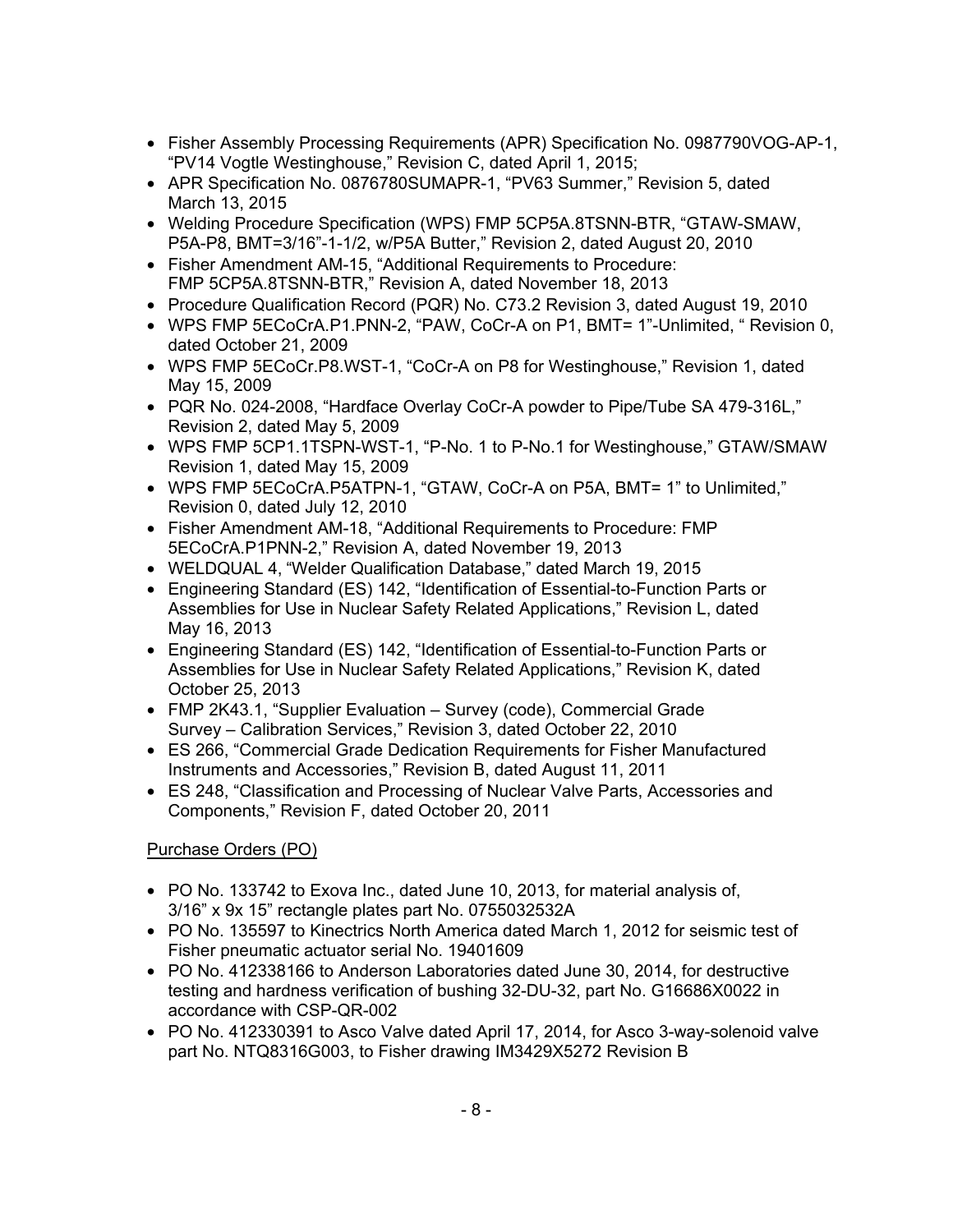- PO No. 4123354580 to Weldstar Company dated August 11, 2014 for procurement of 3/16" x 14" ASME SFA 5.1, AWS E7018 with impact tested to meet Fisher drawing No. IM6007X0042 Revision L and CSP-QR045 Revision 2
- PO No. 412335474 to Weldstar Company dated August 5, 2014, for procurement of 6.6 pounds of electrodes size 5/32" Ø x 14" ASME SFA 5.1 AWS E7018 in accordance with Fisher drawing No. IM6007X0032 Revision L and CSP-QR-045
- PO No. 4123449102 to NAMCO Controls, dated April 1, 2015, for NAMCO switch 15A5650XE42

### ASME Design Reports

- ASME Design Report for VC Summer PV14 valve Serial Number 19089848 Document number 1QN09-DR02, Revision A dated March 3, 2015
- ASME Design Report for VC Summer PV14 valve Serial Number 19089846 Document number 1QN09-DR02, Revision A dated March 3, 2015

### Specifications & Drawings

- Westinghouse Electric Corporation (WEC) APP-GW-602, "AP1000 Cleaning and Cleanliness Requirements of Equipment for Use in Nuclear Supply and Associated Systems," Revision 3, dated March 7, 2013, Table 1. "Water Grades,"
- WEC Design Specification APP-PV14-Z0-001, "Air Operated Globe and Stop Check Valves, ASME Section III, Class 1, 2 & 3," Revision 6, dated May 2, 2013
- Fisher Manufacturing Assembly Processing Requirements (MAPR) Specification No. 0987790VOG-APR-1," PV14 Vogtle Westinghouse," Revision C, dated April 7, 2015;
- MAPR Specification No. 0987790VOG-MAPR-8, "Class 3 Valves All Sizes," Revision E, dated January 19, 2015
- MAPR Specification No. 0987790SUMMAPR-1," PV63 Summer," Revision 5, dated March 13, 2015;
- MAPR Specification No. 0876780SUMMAPR-1, "PV63 Summer Assembly," Revision 5, dated March 13, 2015
- MAPR Specification No. 0987790SUM-PWS-1, "PV14 Summer WEC," Revision F, dated April 3, 2014
- Fisher Configurable Supplementary Processing (CSP)-QR-045, "Nuclear Quality Restrictions on Weldstar Company," Revision 3, dated February 24, 2015
- CSP-QR-048, "Nuclear Quality Restrictions on Asco Valve," Revision 3, dated September 4, 2014
- CSP-QR-053, "Nuclear Quality Restrictions on Kinectrics North America," Revision 1, dated October 1, 2014
- CSP-QR-054, "Nuclear Quality Restrictions on NAMCO Controls Corporation," Revision 1, dated October 1, 2014
- CSP-QR-059, "Nuclear Quality Restrictions on Valcor Engineering Corporation," Revision 2, dated December 5, 2014
- CSP-QR-068, "Nuclear Quality Program Restrictions," to Exova, Revision D, dated June 10, 2013
- Fisher General Specification (FGS)-15B13.0, "Supplier Quality Manual," Issue 0, Revision A, dated November 24, 2010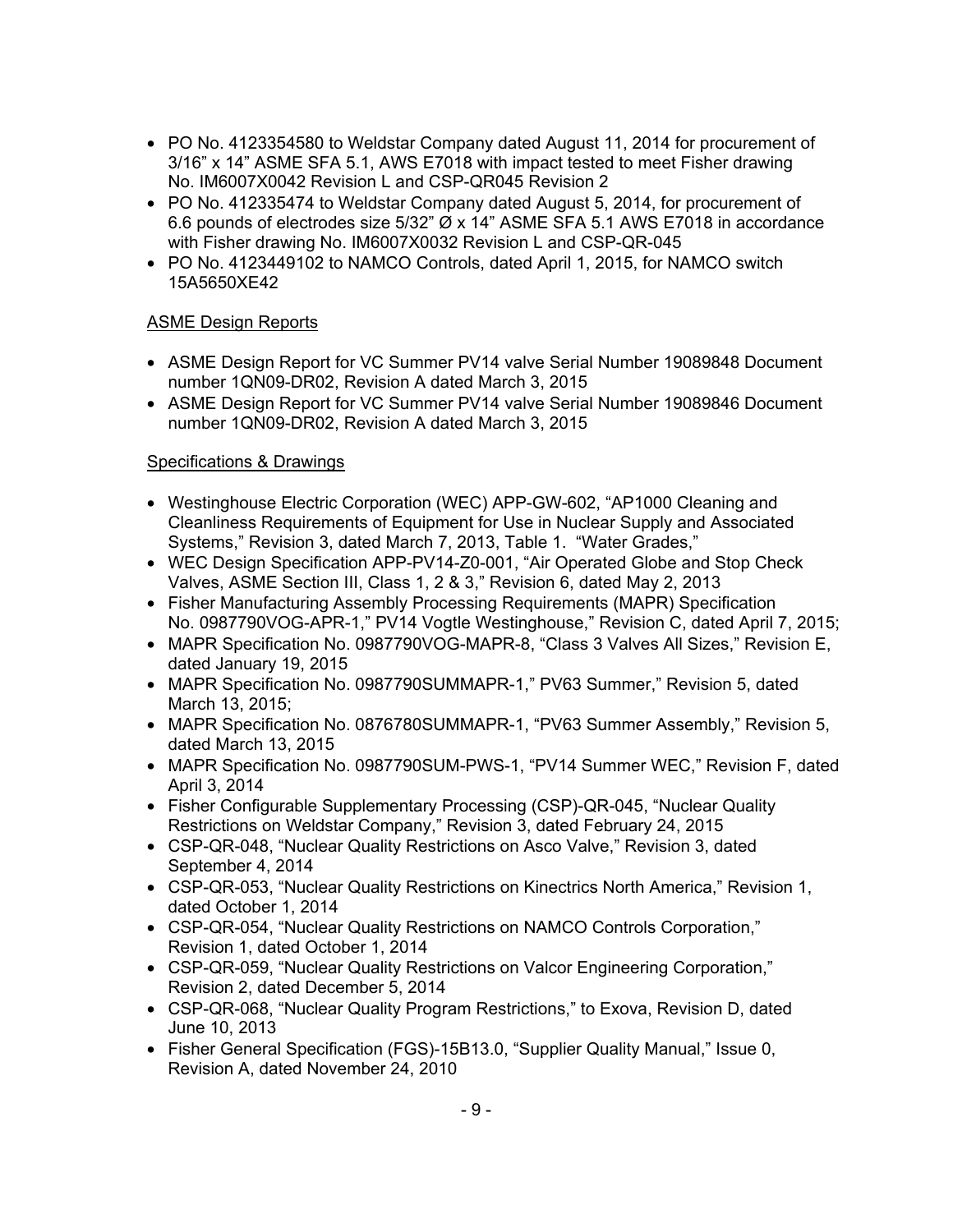- FGS-13E22, "Supplier Requirements/Documentation for Class IE Solenoid Valves," Revision A, dated June 10, 2011
- FGS-13F2, "Nuclear Services Limit Switches NAMCO EP180 Series," Revision H dated August 23, 2011
- Fisher drawing No. GE44534, "NPS-4, Class 1500, VSC 10B55000, 3 5/8" Port 2 travel 1 Stem design HPNS Plug/Stem Assembly for use with Bore Seal," Revision B, dated November 12, 2009;
- Drawing No. IM6007, "Purchase Specification for Nuclear Quality Welding Material," Revision L, dated July 30, 2004
- Drawing No. G-16686, "Teflon Lined Bushing 2" LG," Revision B, dated February 19, 1970
- Drawing IM6016, "Purchase Specification for Nuclear Quality Welding Material for SFA5.14, Revision G, dated October 4, 2005 for ASME SFA 5.14 ERNiCr-3 weld electrodes
- Drawing IM3429, "ASCO Solenoid Valve3 Way," Revision B, dated January 22, 2013
- Drawing G16686, "Teflon Lined Bushing 2," Revision B, dated August 19, 2010

## Supplier Audits and Annual Evaluations

- Fisher Audit Report of Asco Valves (supplier No. 150016602) dated October 23, 2014 on No. FMP2K37,
- 2014 Audit report of Namco(supplier No. 150046805) dated October 21, 2014
- Supplier Performance Assessment Report of NAMCO dated June 26, 2013
- 2012 Audit report of Valcor Engineering (supplier No. 150081899) dated October 18, 2012
- Supplier Performance Assessment Report of Valcor Engineering dated October 25, 2013
- 2014 Audit Report of Weldstar Company (supplier No. 150000738) dated December 10, 2014
- Supplier Performance Assessment Report of Weldstar Company dated June 3, 2013
- 2013 Audit Report of Kinectrics (supplier No. 150093886), dated May 7, 2013
- Supplier Performance Assessment Report of Kinectrics, dated August 21, 2014

## Certified Material Test Report (CMTR) and Certificate of Compliance (CoC)

- CMTR for Weld Powder from ESAB 2-55795-00-0-A
- CMTR for Weld Powder from ESAB 2-55800-00-0-A
- CMTR for Carbotec Grey Paint Part Number 1M3598X0022
- CMTR for ASME SA 217 Steel Part Number GE44423X10A
- CMTR for ASME SA 351 Steel Part Number GE43839X07A
- CMTR for valve body material for Part Number GE43776X052 Heat KBFK/SN65
- CMTR for round bar material Part Number 010048015W Heat NX0253XR1C
- CMTR for valve bonnet (for Vogtle) PSN AA009657 Heat JYNN/SN33
- CMTR for valve body (for Vogtle) PSN AA010238 Heat JZGL/SN21
- CMTR for valve bonnet (for VC Summer) PSN AA011326 Heat KFCW/SN46
- CoC for Zyglo Liquid Penetrant ZL-15B Batch 14F053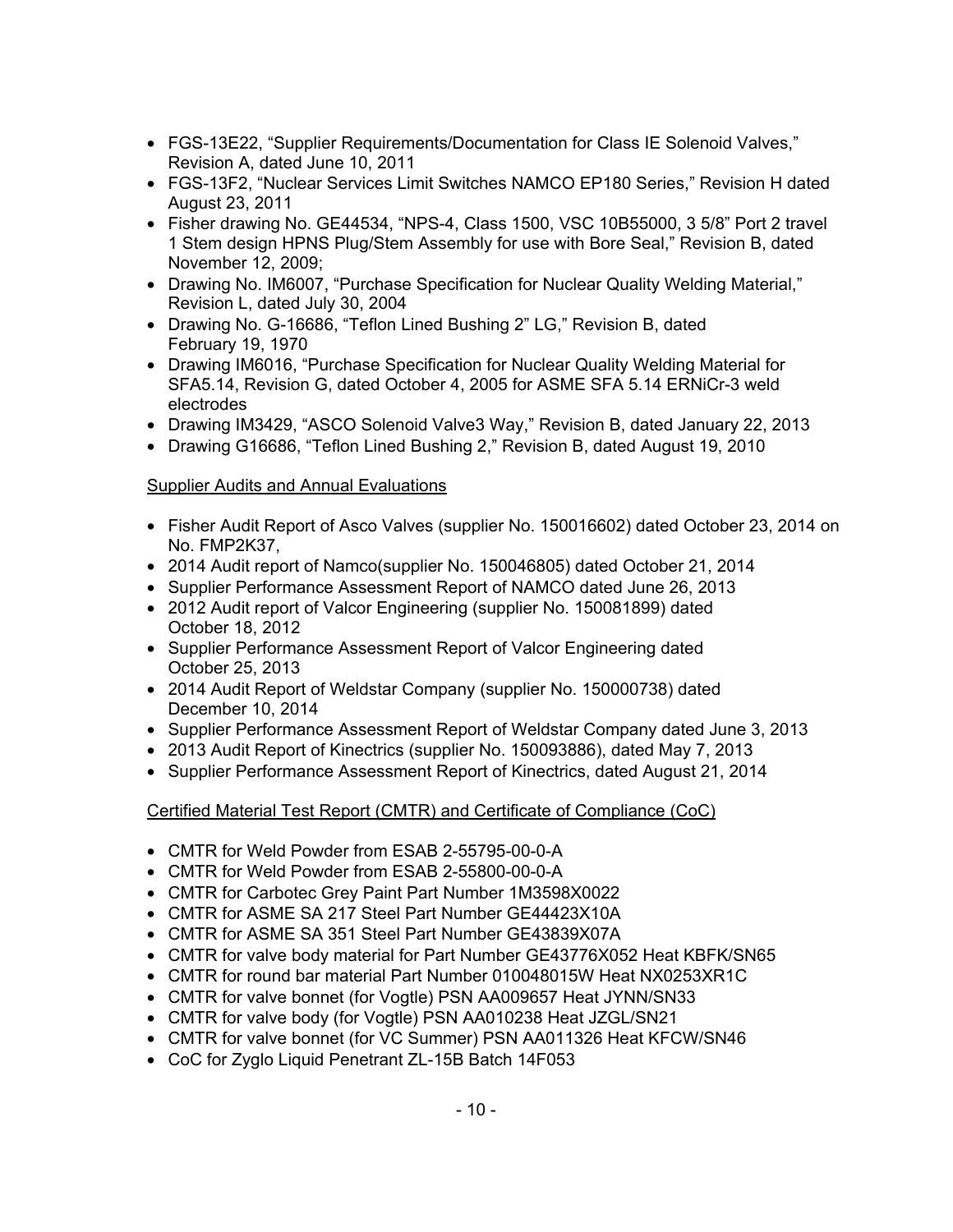- CoC for Zyglo Developer Batch 13M033
- Anderson Laboratories CoC Report No. Q14-0423 dated July 1, 2014 for Fisher PO No. 412338166
- Arcos CMTR dated November 16, 1983 for 3/16" ASME SFA 5.4, Class E309-16 electrodes traceable to Fisher Control PO No. 770666006 and Control No.189
- Arcos CMTR dated June 30, 1983 for Fisher Control's Control No. 360, 1/16"x 36" ASME SFA5.14 ERNiCr-3 weld wire lot No. A4272N382 on Fisher Control PO No. 231515
- Exova Inc., CoC Test Report No. T318896, dated September 30, 2013 for Fisher PO No. 133742
- ESAB CMTR No. 2-55795-00-0-A, dated October 29, 2014 to Weldstar Company Order No. 39675 for 5/32"Ø x 14" American Welding Society (AWS) E7018-1H4R weld electrodes of Lot No. 25404D02 and Heat No. 674675
- ESAB CMTR No. 2-55800, dated October 29, 2014 to Weldstar Company Order No. 39675 for 3/16"x 14" AWS SFA5.1 E7018-1H4R electrodes, traceable to Lot No. 25404A09 and Heat No. 67468C
- Teledyne McKay CMTR dated July 7, 1981 for Fisher's Control No. 509 for 1/8" x 14" Class E308L-16 electrode, heat No. 39650, Lot No. 2618744
- Teledyne McKay CMTR dated November 6, 1987 for Fisher's No. 341 for 1/16" x 36" Class ER308L weld wire, heat No. 02239, Lot No. 21718
- Stoody Company CMTR dated December 18, 1979 for Fisher's Control No. 348, 5/32" Stoody E308L-16, ASME SFA 5.4, Lot No. 0981A
- Weldstar Company CMTR dated September 15, 2014 for 120 pounds of 3/32"Ø x 14" Class E7018 electrodes to Fisher Control PO No. 4123354574
- Kinectrics CoC Report No. K-403913-RA-0001-B01 dated January 30, 2015, for seismic qualification of Fisher valve actuators serial Nos. 667NS2-70A and 667NS2-80A to Fisher PO 135577
- Valcor Engineering CoC dated September 18, 2011 for Valcor 3-Way solenoid valve part No. V70900-65-41 to Fisher Control's PO No. 1326444
- Asco Valve CoC for Asco Valve order No. OB272141 dated July 30, 2014 for 3-Way solenoid valves part No. NTQ8316G003, serial Nos. 9330, 9364, 9365, and 9366 for Fisher Control PO No. 412380181
- Anderson Laboratories Certificate of Analysis dated October 5, 2010 for WPQ-MGMF6GT to GTAW P1-P1 qualification to Fisher Control PO No. 326316
- Keystone Laboratory Certificate of Analysis Report dated April 8, 2015 of demineralized water tested to Fisher Control's FMP 2C2.8
- Fisher ATR-0876780SUM-1-1 for valve serial No.19491440, Tag No. APP-PV63-Z0D-100 for V. C. Summer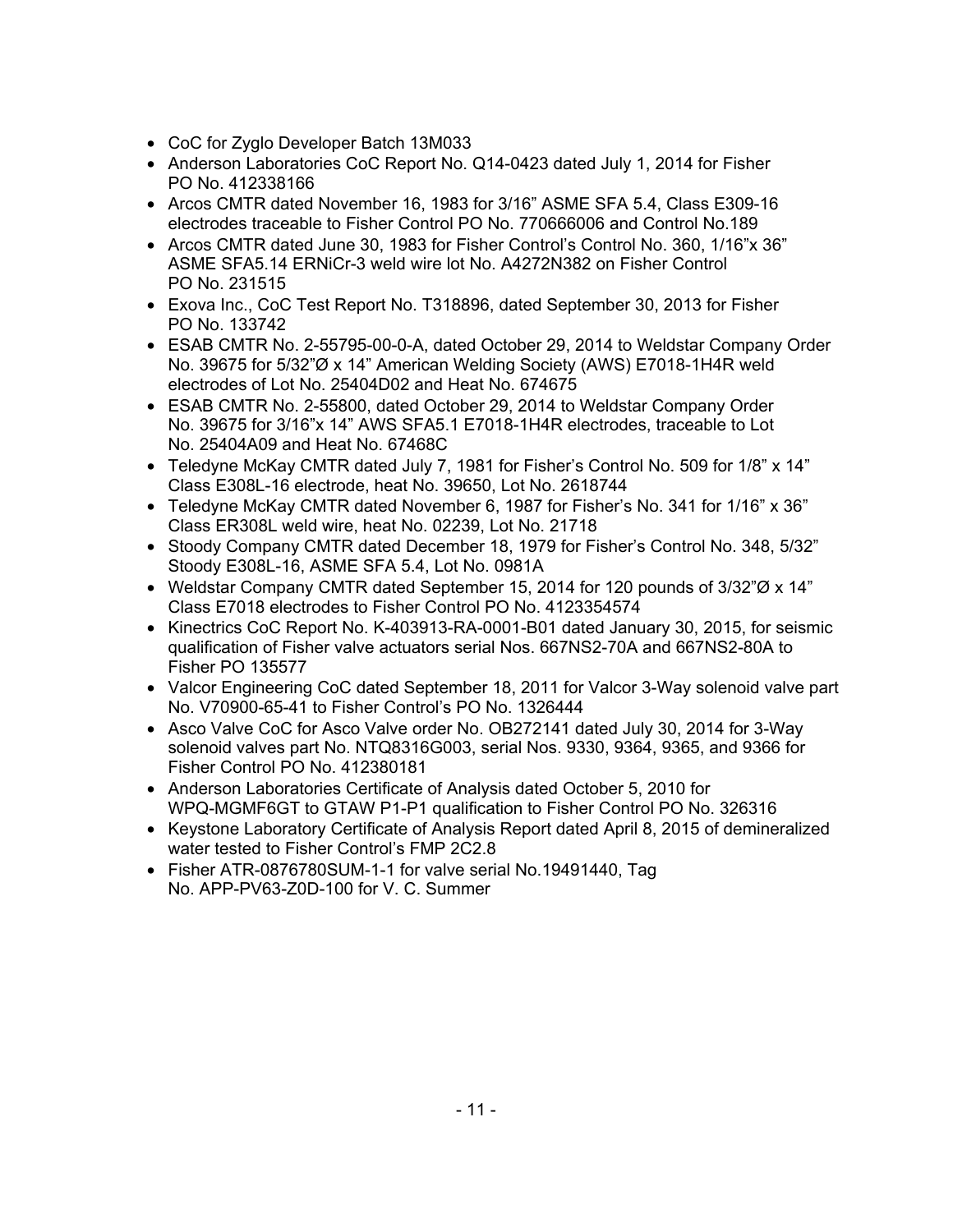### Inspection and Test Reports (ITRs)

- 0987790SUM-ITR-1-1 for valve serial number 19089848 dated August 12, 2014
- 0987790SUM-ITR-1-2 for valve serial number 19089848 dated November 6, 2014
- 0987790SUM-ITR-1-3 for valve serial number 19089848 dated May 16, 2014
- 0987790SUM-ITR-1-5 for valve serial number 19089848 dated June 26, 2014
- 0987790SUM-ITR-1-6 for valve serial number 19089848 dated June 4, 2014
- 0987790SUM-ITR-1-7 for valve serial number 19089848 dated July 22, 2014
- 0987790SUM-ITR-1-1 for valve serial number 19089846 dated August 12, 2014
- 0987790SUM-ITR-1-2 for valve serial number 19089846 dated October 14, 2014
- 0987790SUM-ITR-1-3 for valve serial number 19089846 dated May 16, 2014
- 0987790SUM-ITR-1-5 for valve serial number 19089846 dated June 26, 2014
- 0987790SUM-ITR-1-6 for valve serial number 19089846 dated June 4, 2014
- 0987790SUM-ITR-1-7 for valve serial number 19089846 dated July 30, 2014
- 0987790VOG-ITR-5-12, for Plug/Stem Assembly No. GE44534X042, Serial No. AA008755, dated February 27, 2015,

## Calibration Records

- Calibration Record 7638004for Densitometer Serial Number 027738 due May 2015
- Calibration Record 7616003 for Lightmeter serial No. 0610175A due June 8, 2015
- calibration Record 6172001 for Dryer Thermometer due May 2015
- Calibration Record PG01712 for Pressure Gage, due September 2015
- Calibration Record 6142001 for Thermometer due May 2015
- Certificate of Calibration for Leco Hardness Tester standard S/N G17976-1 calibrated on December 10, 2014 due June 10, 2015
- Certificate of Calibration for Wilson Hardness Tester S/N G16581-4 calibrated on December 10, 2014, due June 10, 2015
- Monthly Verification Log for Niton Alloy Analyzer XL3T Fisher Control serial No. 55948 per FMP 2G19.3, performed on April 13, 2015
- Pressure Gauge Asset #9660003, calibrated February 13, 2015
- Pressure Gauge Asset #9660006, calibrated February 13, 2015
- Weld Rod Oven Controller Asset #9059006WS, calibrated February 11, 2015
- Weld Rod Oven Controller Asset #9059007WS, calibrated February 11, 2015
- Weld Rod Oven Controller Asset #9059008WS, calibrated February 11, 2015
- Threaded Gauge Asset #G12887#17, January 20, 2015
- Threaded Ring Gauge Asset #G10843#3, calibrated April 15, 2015
- Hardness Tester, Asset #G16581 #4, calibrated December 10, 2014
- Precimar ULM 600-E Asset #G16713, calibrated December 10, 2014
- Thickness Gauge (Dry Film) Asset #G171153 #1, calibrated June 2014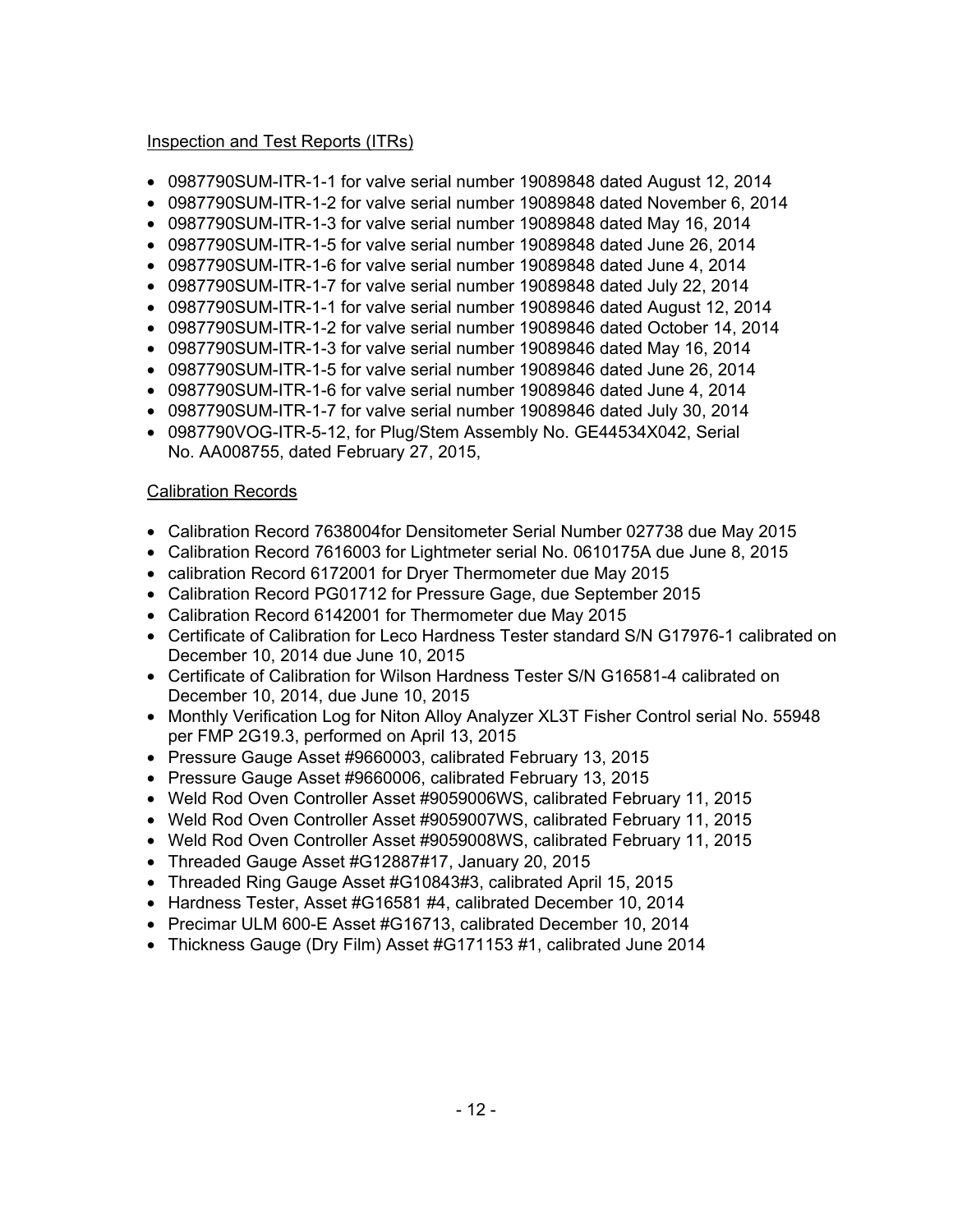# Welder Qualification Record (WPQ)

- Welder Performance Qualification (WPQ) GATE3.6 for George Tuttle qualified for Hardfacing by GTAW of P8 to P1 to WPS 5E3.6, on June 22, 1988
- WPQ TEA E50.1 for Tom Atcher for Overlay of CoCr-A Alloy 6 by GTAW on P8 to WPS 5E50.1, on April 3, 2006
- WPQ JBYF6GT-PED for John Yeager qualified to GTAW for P1to P1 using WPS 5LP1.1TNN, on April 1, 2010
- WPQ MGMF6GT for Matt McKirben qualified to GTAW for P1-P1 to WPS 5CP1.1TNN, on October 4, 2010;
- WPQ 10-07-144 for John Yeager qualified to GTAW for P1-P1 to WPS 5CP1.1TNN, on June 18, 2010

# Miscellaneous

- Fisher Commercial Grade Dedication (CGD) Inspection Plan No. 1005 Nut Hex, Part No. 1C6352X0082, Serial No. AA013222, material specification ASME SA194 Grade 8M, includes material verification through hardness testing, positive material identification;
- CGD Inspection Report of Jam Hex Nut 1-14, Part No. 1C6352X0082, for Job Order No. 8237464, dated March 13, 2015 to CGD Plan No. 1005 Revision 0B;
- PMI test report of Hex Nuts 1-14, Part No. 1C6352X0082, Serial No. AA013222 on Job Order No. 8237464 dated March 14, 2015 accepted met the 316 Stainless Steel alloy specification using Niton XL3T900S Serial No. 55948 equipment
- Assembly and Test Report (ATR) No. 0876780SUM-1-1, Revision 5, dated February 6, 2015 for Fisher Paint Report –Carbonzinc 11 HSN dated March 14, 2015 for valve Box Actuator, Lower Casing, Upper Casing and Cover for valve 4x3SS-84SV4 serial No. 19491440 Tag No. APP-PV63-ZOD-100, on Job Order No. 004-X-012144932, Item No. 002B for WEC PO # 4500309
- Welding of Plug Stem assembly of 4, Class 1500, 2.5/8 port, 2TVL, 1Stem," drawing No. GE44534 Revision 0B, for Fisher Job No. 7819186 operation 6301 on April 15, 2015 per FMP 5CP5A.8TSNN.BTR, Revision A, Amendment AM-15, Revision A
- Fisher Corrective Action Request (CAR) No. 1746, dated April 16, 2015
- Performance demonstration of FMP 2G30 Revision 6, dated February 11, 2014 to Authorized Nuclear Inspector
- Welding of Yoke/Lower Casing assembly No. GE55300X172, Serial No. AA012533, on dated April 15, 2014 for Job No. 813832 for Vogtle
- Water-washable Fluorescent Penetrant Testing of Plug/Stem Assembly Part No. 28B2324X032 for Job Order No. 7908011 performed on April 14, 2015
- Weld Continuity Log for March 2015, dated April 6, 2015, indicate current records for Tim Bell, Matt McKibben, Tom Atcher, Mark Pennell, John Yeager, Chris Backoff and Todd Shiebell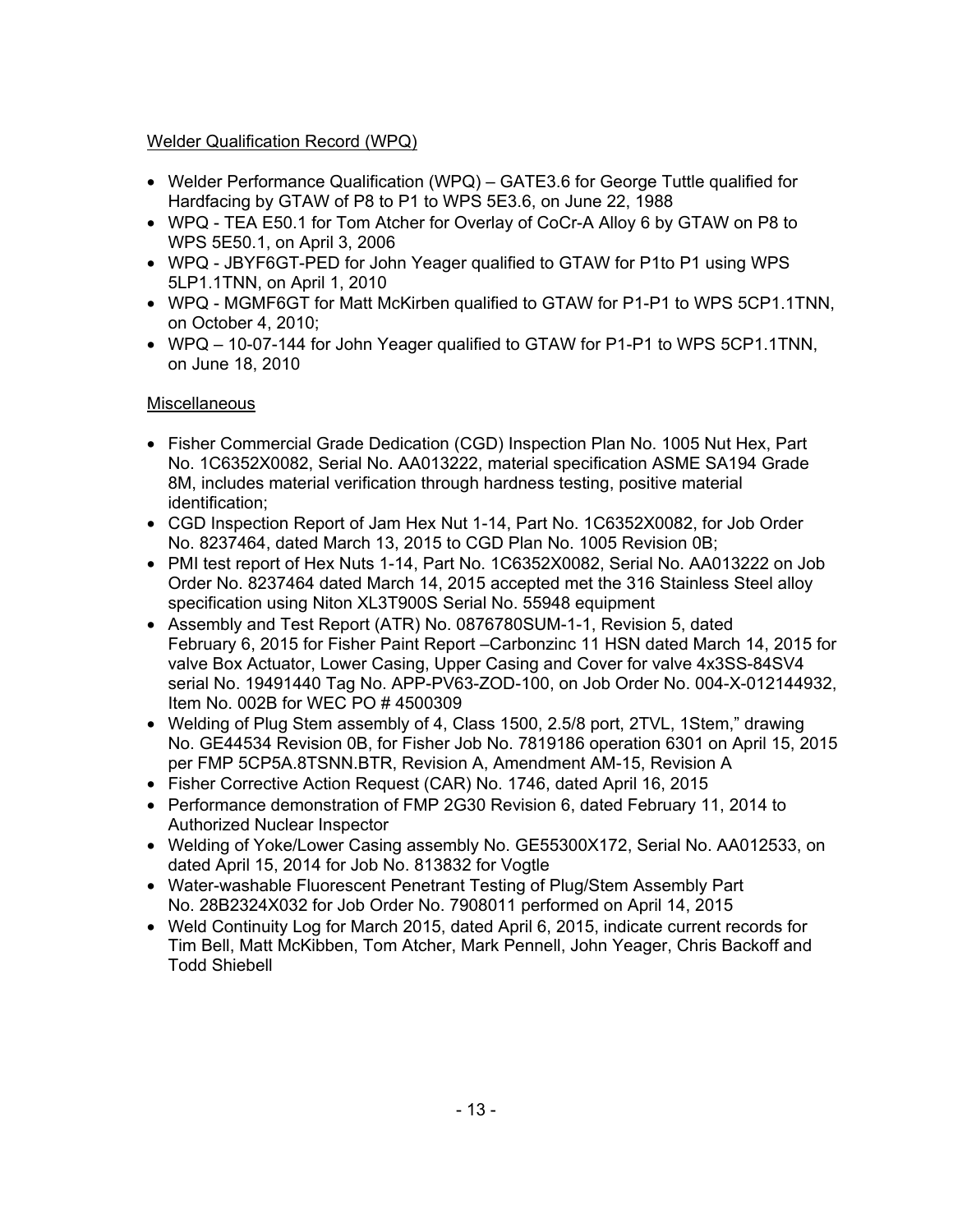- ATR No. 087678SUM-1-1 dated April 14, 2015 documenting hydrostatic testing of valve body assembly for valve serial No. 19491440, Tag# APP-PV63-Z0D-100, performed in accordance with FMP 2C2.8 Revision 8, Amendment -4 for V.C. Summer
- Fisher Nuclear Internal Audit Report and Checklist, dated April 7, 2015
- Fisher Nuclear Internal Audit Report and Checklist, dated May 8, 2014
- Fisher Nuclear Internal Audit Report and Checklist, dated March 8, 2013

#### Training and Qualification Records

- Personnel Certificate Qualification Record for Dean Lawthers for final inspection, calibration, positive material identification (PMI) and Hardness testing dated March 12, 2012, due June 16, 2017, with eye exam tested on June 16, 2014
- Personnel Lead Auditor Qualification Records for Benjamin Ahrens, Richard Miller, Matt Anson, Sydney Brady, Jim Wormley, George Baitinger, Grady Hardin, Andrew Shields, Wesley Ranard, and Preston Hardin.

#### Nonconformance Reports

NC# 94119, 61735, 63712, 73949, 75716, 75721, 75571, 79570, 77912, 79972, 79973, 77904, 06281, 06282, 70791, 69266, 70791, 69866, 97278, 98052

#### Corrective Action Requests

Service Requests (SR) 120462 dated November 5, 2013; SR 1231476 dated February 4, 2014; SR 125168 dated March 31, 2014; SR 1286928 dated July 7, 2014

CARs- 1505, 1506, 1507, 1508, 1509, 1510, 1511, 1516, 1551, 1565, 1570, 1581, 1586, 1590, 1643, 1649, 1644, 1661, 1663, 1664, 1692, 1697, 1698, 1702, 1705, 1712, 1725, 1727, 1728, 1731

### Corrective Action Request Generated as Result of NRC Inspection

CARs – 1743, 1744, 1745

Fisher Information Notices (Part 21 Reports)

- Fisher Information Notice (FIN) 2013-5 dated August 22, 2013
- FIN 2013-03 dated August 22, 2013
- FIN 2013-02 dated March 8, 2013
- FIN 2012-03 dated November 6, 2012
- FIN 2012-05 dated December 19, 2012
- FIN 2013-01 dated January 9, 2013
- FIN 2015-01 dated March 20, 2015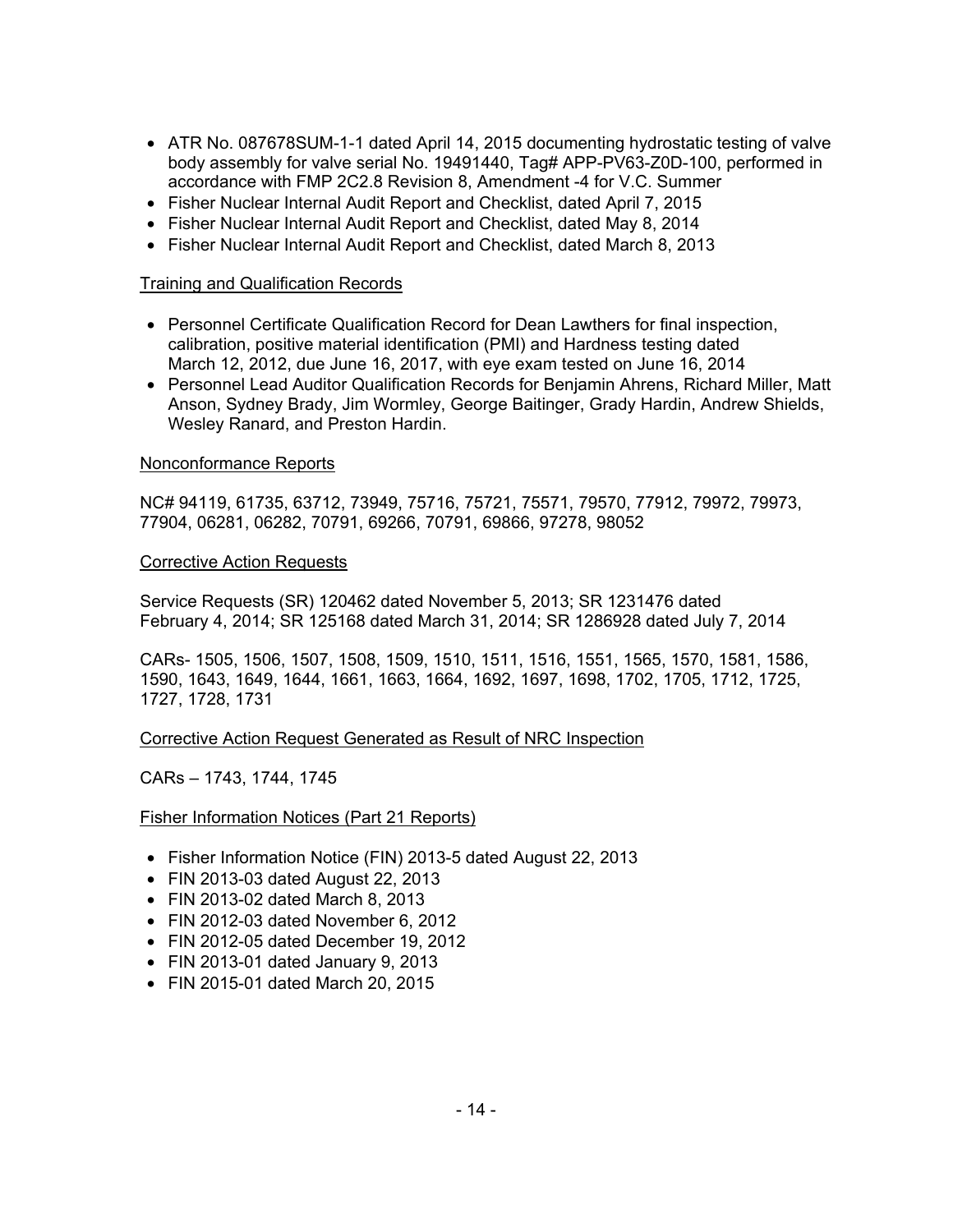## Commercial-grade Surveys

- Exova Incorporated, Glendale Heights, IL, Evaluation Date February 19, 2013: Performs testing dealing with FTIR; spectroscopy; physical properties; microscopy; Charpy, tensile, and metallographic weld qualification; and material testing which includes materials meeting the requirements of ASME NCA 3800.
- Adron Tool Corporation, Menomonee Falls, WI, Evaluation Date February 19, 2013: Provides Wire EDM, machining and control of material received.
- Keystone Laboratories, Newton, IA, Evaluation Date February 19, 2012: Provides chemical analysis of water samples for manufacturing process control.
- Colonial Rubber, Raverna, Ohio, Evaluation Date December 3, 2014: Provides installation of elastomeric liners in butterfly valve bodies; and control of mechanical and chemical composition of liners being produced. Liners for valve bodies are to include material testing and chemistry certification.
- Duer/Carolina Coil, Greer SC, Evaluation date November 6, 2012: Manufacturer of actuator springs supplied with cadium plating.
- Wenzel America Limited, Wixom, MI, Evaluation Date September 5, 2014: Supplier of CMM calibration services. ACLASS Certificate No. AC-1566, September 17, 2013 - September 20, 2015.
- Pioneer Metal Finishing, Green Bay, WI, Evaluation Date February 21, 2013: Supplier of ENC plating services
- Reliable Plating, Chicago, IL, Evaluation Date December 9, 2014: Supplier of cadium, ENC, and zinc plating services.
- Senior Flexonics, Bartlett, IL, Evaluation Date December 11, 2014: Manufactures and assembles bellows assemblies with the ability to provide dimensional verification.
- Instron Calibration Laboratory, Norwood, MA, Evaluation Date April 6, 2015: Supplier of calibration services for spring testing equipment. NVLAP Lab Code 200301-0, April 1, 2015 – March 31, 2016.
- Mensor, San Marcos, TX, Evaluation Date August 21, 2013: Performs calibration of pressure gauges, controllers and transducers. A2LA Certificate No. 2066.01, April 25, 2013 – July 31, 2015
- National Institute of Standards and Testing (NIST), Gaithersburg, MD, Evaluation Date November 11, 2014: Supplier of calibrated NDE stepwedge standards. Letter from NIST to Fisher dated July 2, 2014.
- Commercial Grade Survey Report of Anderson Laboratories dated January 30, 2015

# Commercial-grade Dedication Packages and Associated Documentation Reviewed

- Public Service Electric and Gas (PSE&G) Purchase Order No. 4500836973, dated November 15, 2014, "Assembly – Shaft (Nitrided)"
- Fisher Order No. 1240081 dated November 18, 2014, "Assembly Shaft (Nitrided)
- Commercial Grade Item Dedication (CGID) Plan No. 1318, "Assembly Shaft, Type 3582," Revision 0B, dated March 10, 2015
- Technical Evaluation ICA, "Instruments, Components and Subassemblies," Revision B, dated February 11, 2015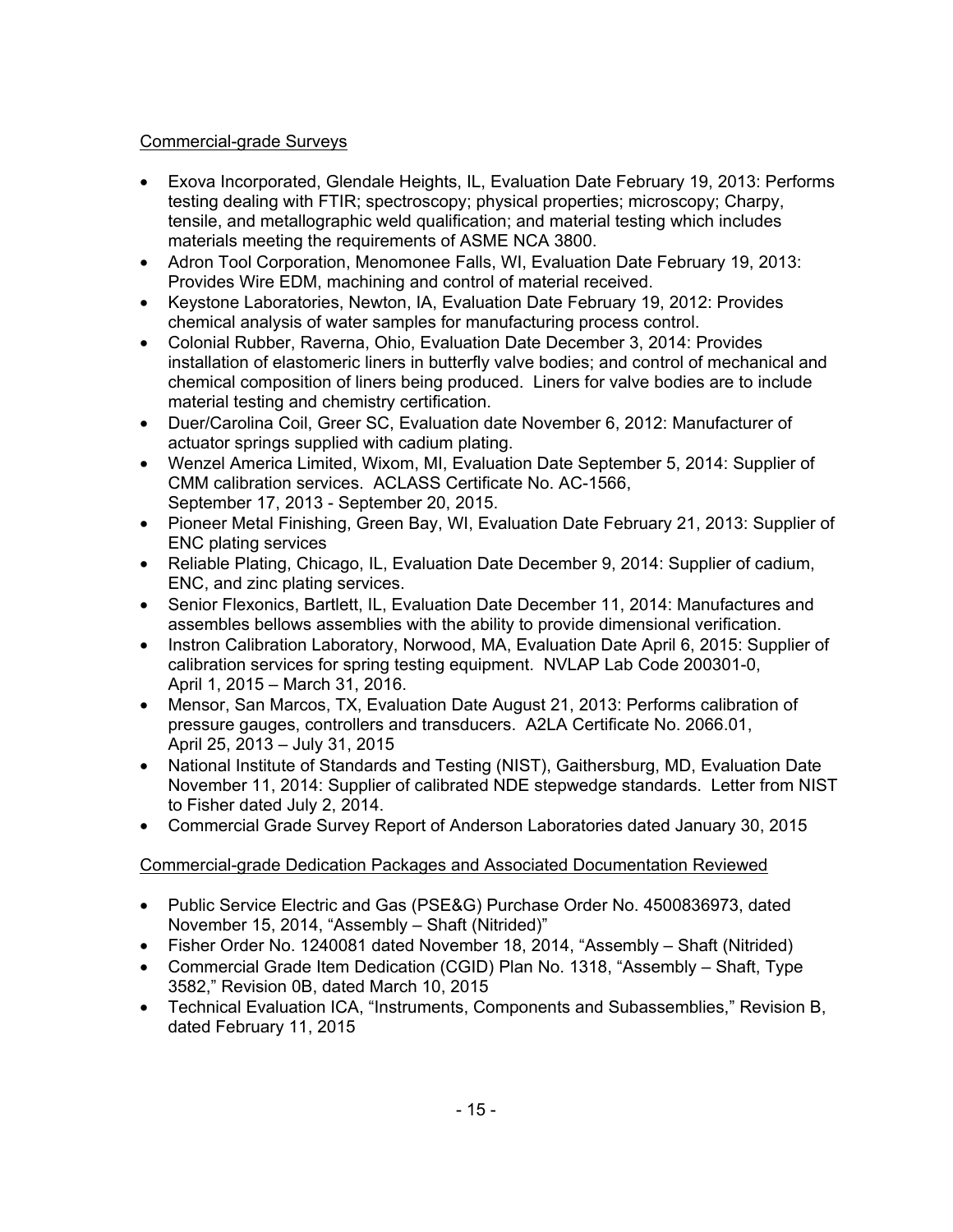- PSE&G Purchase Order No.3500983377, Plug and Stem Assembly SA479 TP316 F/3" 600# Globe Valve, Plug with Stellite #6 Pin, Stem Material A276 TP316," Revision 1, dated September 12, 2013
- Fisher Order No. 1172345, "Plug/Stem, Hi-Temp, 2 5/16 ORF IL7500, 15.25AB
- CGID Plan No. 1021, "Pin, Groove, Type F and Type H," dated June 9, 2014
- CGID Plan No. 1142, "Stem, Valve Uniform Diameter," dated June 11, 2014
- Technical Evaluation SVTS, "Sliding Stem Valve Stems," dated August 7, 2014
- Technical Evaluation FSP, "Fasteners, Pins," Revision A, dated August 7,2014
- Tennessee Valley Authority Watts Bar Unit 2, Purchase Order No. 702507, "Assembly, Typical, QAI, Class 2 Control Valve, 1 inch, Plug," dated July 24, 2014
- Fisher Order No. 1217287, "15A2560X072, Plug/Stem, Taper, 3/4 Port," dated August 7, 2014
- CGID Plan No. 1044, "Disc, Valve Flat," Revision 0B, dated January 19, 2015
- CGID Plan No. 1909, "Plug Tip, Taper  $-3/4$  Port," Revision 0B, dated February 5, 2015
- Technical Evaluation NMC, "Non-Metallics, Discs," Revision B dated January 13, 2015
- Technical Evaluation SVTO, "Sliding Stem Valve Trim, Other," Revision A, dated January 12, 2015
- Xcel Energy Prairie Island, Purchase Order No. 00052957, "Regulator, Filter, Fisher 67CFR 125 psi," dated July 29, 2014
- Fisher Order No. 1217963, "FS67CFR-226/GF/VP/V/C7/SB/Safety-Related," dated October 8, 2014
- CGID Plan No. 1481, "Assembly, Regulator, Type 67CFR Series," Revision 0C, dated January 24, 2015
- Technical Evaluation CAR, "Assemblies, Complete, Regulators," Revision A dated August 7, 2014
- Westinghouse Electric Company LLC, Purchase Order No. 4500327852, "VC Summer Units 2&3, Safety-Related Air Operated Valves (PV14)," dated December 16, 2009
- Fisher Order No. 1169593, "APP-PV14-20R-001, APP-PV14-20-001," dated April 16, 2014
- CGID Plan No. 1819, "Stems, Welded," dated August 27, 2014
- CGID Plan No. 1014, "Fasteners, Washers," Revision 0B, dated February 10, 2015
- CGID Plan No. 1821, "Seat Ring, Design HPNS," dated February 12, 2014
- CGID Plan No. 1453, "Cage Drilled Hole, Design HP," dated October 8, 2014
- CGID Plan No. 1221, "Connector, Stem, Assembly," dated November 11, 2014
- CGID Plan No. 1000, "Fasteners, Screws/Bolts," dated November 11, 2014
- CGID Plan No. 1028, "Spring, Compression," dated September 23, 2014
- CGID Plan No. 1956, "Sliding Stem Actuator Stems," Revision A dated August 7, 2014
- CGID Plan No. 1220, "Seat, Spring, Lower," dated September 30, 2014
- CGID Plan No. 1436, "Screw, Adjusting (Spring Actuator) Type 667," dated November 11, 2014
- CGID Plan No. 1075, "Bushing, Seal," Revision 0B, dated December 11, 2014
- Technical Evaluation SVTS, "Sliding Stem Valve Stems," Revision A, dated August 7, 2014
- Technical Evaluation FSW, "Fasteners, Washers," Revision B dated January 30, 2015
- Technical Evaluation SVTR, "Sliding Stem Valve Seat Rings," Revision B, dated January 16, 2015